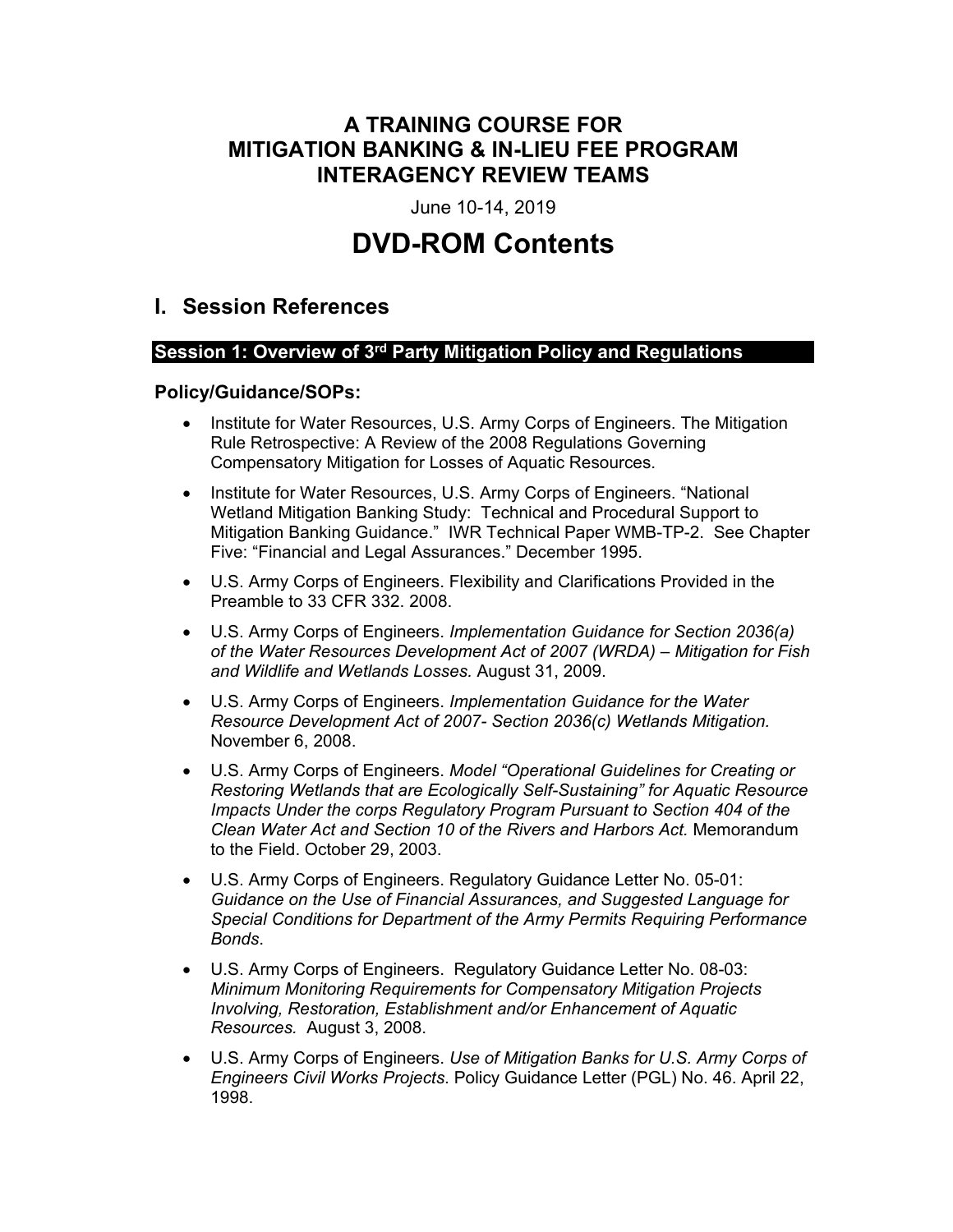- U.S. Army Corps of Engineers and U.S. Environmental Protection Agency. *Model Compensatory Mitigation Plan Checklist for Aquatic Resource Impacts Under the Corps Regulatory Program Pursuant to Section 404 of the Clean Water Act and Section 10 of the Rivers and Harbors Act.* Memorandum to the Field. November 7, 2003.
- U.S. Department of the Army, Federal Highway Administration, and U.S. Environmental Protection Agency. *Federal Guidance on the Use of the TEA-21 Preference for Mitigation Banking to Fulfill Mitigation Requirements Under Section 404 of the Clean Water Act.* July 11, 2003.
- U.S. Department of the Army, Office of the Assistant Secretary, Civil Works. Implementation Guidance for Section 1162 of the Water Resources Development Act of 2016 and Section 1040 of the Water Resources Reform and Development Act of 2014, Fish and Wildlife Mitigation. Memorandum for Commanding General. February 1, 2018.
- U.S. Department of the Army, Office of the Assistant Secretary, Civil Works. Implementation Guidance for Section 1163 of the Water Resources Development Act of 2016 (WRDA 2016), Wetlands Mitigation. Memorandum for Commanding General. November 16, 2017.
- \*U.S. Department of Defense and Environmental Protection Agency. *Mitigation for Losses of Aquatic Resources*. Final rule. Federal Register. Vol. 73, No. 70: pp. 19594-19705. April 10, 2008. *Compensatory \*hard copy under own tab in notebook*
- U.S. Department of Transportation, Federal Aviation Administration. *Advisory Circular: Hazardous Wildlife Attractants On or Near Airports.* AC No: 150/5200-33B. August 28, 2007.
- U.S. Environmental Protection Agency. *Guidelines for Specification of Disposal Sites for Dredged or Fill Material.* Federal Register. Vol. 45, No. 249: 85336- 85357. 1980.
- U.S. Environmental Protection Agency and U.S. Department of the Army. *Memorandum of Agreement Between the Environmental Protection Agency and the Department of the Army Concerning the Determination of Mitigation Under the Clean Water Act Section 404(b)(1) Guidelines*. February 6, 1990.
- U.S. Federal Aviation Administration, U.S. Air Force, Department of the Army, U.S. Environmental Protection Agency, U.S. Fish and Wildlife Service, and U.S. Department of Agriculture. *Memorandum of Agreement Between the Federal Aviation Administration, the U.S. Air Force, the U.S. Army, the U.S. Environmental Protection Agency, the U.S. Fish and Wildlife Service, and the U.S. Department of Agriculture to Address Aircraft-Wildlife Strikes.* July 2003.
- U.S. Fish and Wildlife Service. *Final Policy on the National Wildlife Refuge System and Compensatory Mitigation Under the Section 10/404 Program.* Federal Register. Vol. 64, No. 175: 49229-49234. September 10, 1999.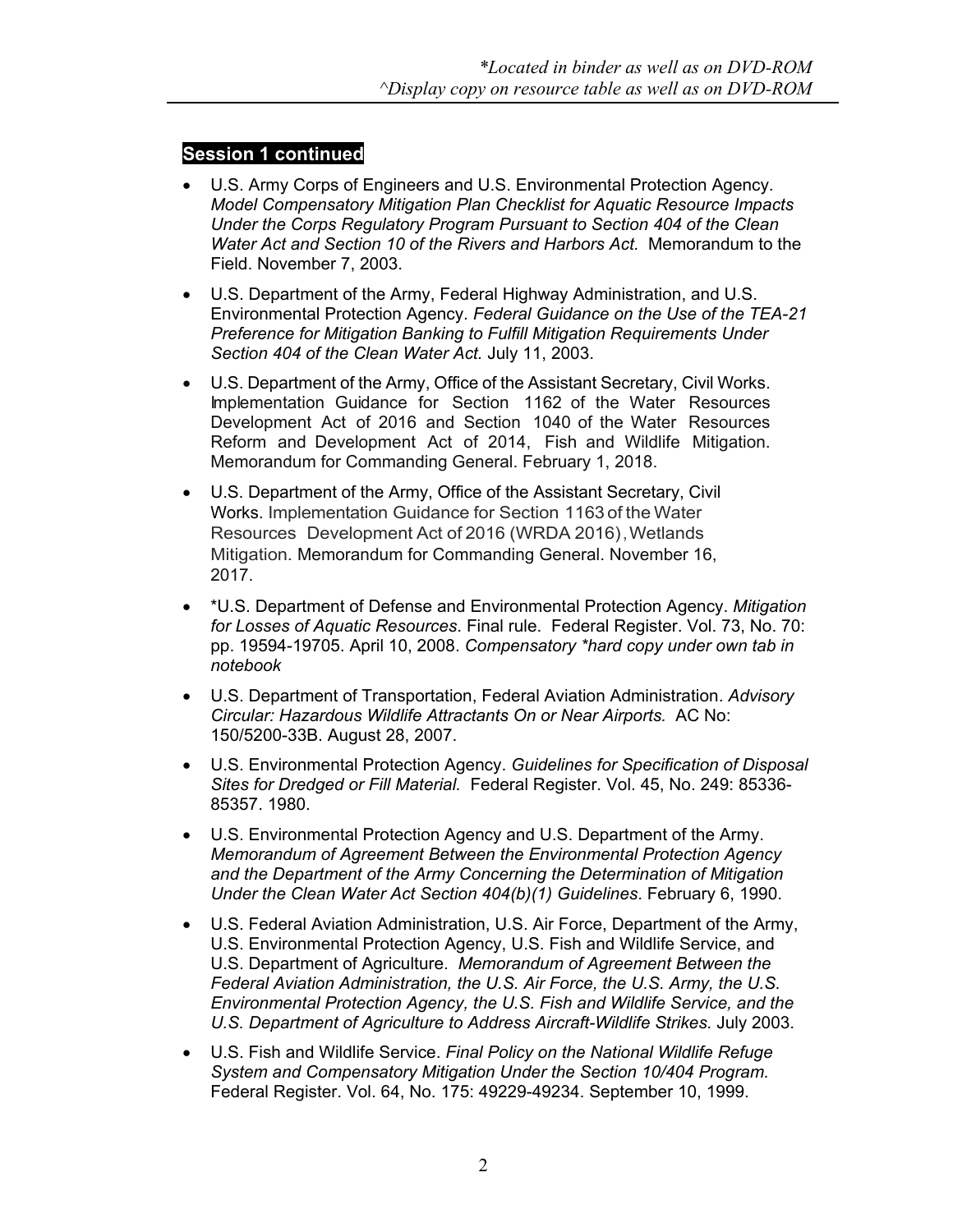#### **Models/Examples/Templates:**

 U.S. Army Corps of Engineers and Environmental Protection Agency. Model Compensatory Mitigation Plan Checklist for Aquatic Resource Impacts Under the Corps Regulatory Program Pursuant to Section 404 of the Clean Water Act and Section 10 of the Rivers and Harbors Act.

#### **Articles/Papers/Studies:**

- ^Forest Trends Ecosystem Marketplace 2017. State of Biodiversity Mitigation 2017: Markets and Compensation for Global Infrastructure Development. Washington, DC. 92 pp.
- Government Accountability Office. September 2005. *Wetlands Protection: Corps of Engineers Does Not Have an Effective Oversight Approach to Ensure That Compensatory Mitigation Is Occurring.* Washington, DC: GAO. GAO-05- 898.
- Ives, Christopher and Sarah Bekessy. 2015. The ethics of offsetting nature. Front. Ecol. Environ. 13 (10):568-573.
- Martin, Steven, Robert Brumbaugh, Paul Scodari, and David Olson. March 2006. *Compensatory Mitigation Practices in the U.S. Army Corps of Engineers*. U.S. Army Corps of Engineers Working Paper.
- National Research Council. 2001. *Compensating for Wetland Losses Under the Clean Water Act*. National Academy Press.
- Short, Cathleen. *Mitigation Banking*. U.S. Fish & Wildlife. Serv. Biol. Rep. 88(41). 1988.
- Wilkinson, Jessica and Jared Thompson. *2005 Status Report on Compensatory Mitigation in the United States*. Washington, DC: Environmental Law Institute. April 2006.
- Wilkinson, Jessica, Roxanne Thomas and Jared Thompson. *The Status and Character of In-Lieu Fee Mitigation in the United States*. Washington, DC: Environmental Law Institute. June 2006.

#### Further Reading:

 Gardner, Royal. C. Lawyers, Swamps, and Money: US Wetland Law, Policy, and Politics. Island Press/Center for Resource Economics, 2011.

### **Training Reference/Other Resources/Tools:**

- \* Reference Document: "Overview of Federal Mitigation Banking Policy and Regulations"
- EPA Fact Sheets: Wetland Regulatory Authority
- EPA Fact Sheets: Compensatory Mitigation Fact Sheet, revised May 2008
- EPA Fact Sheets: Mitigation Banking Fact Sheet, revised May 2008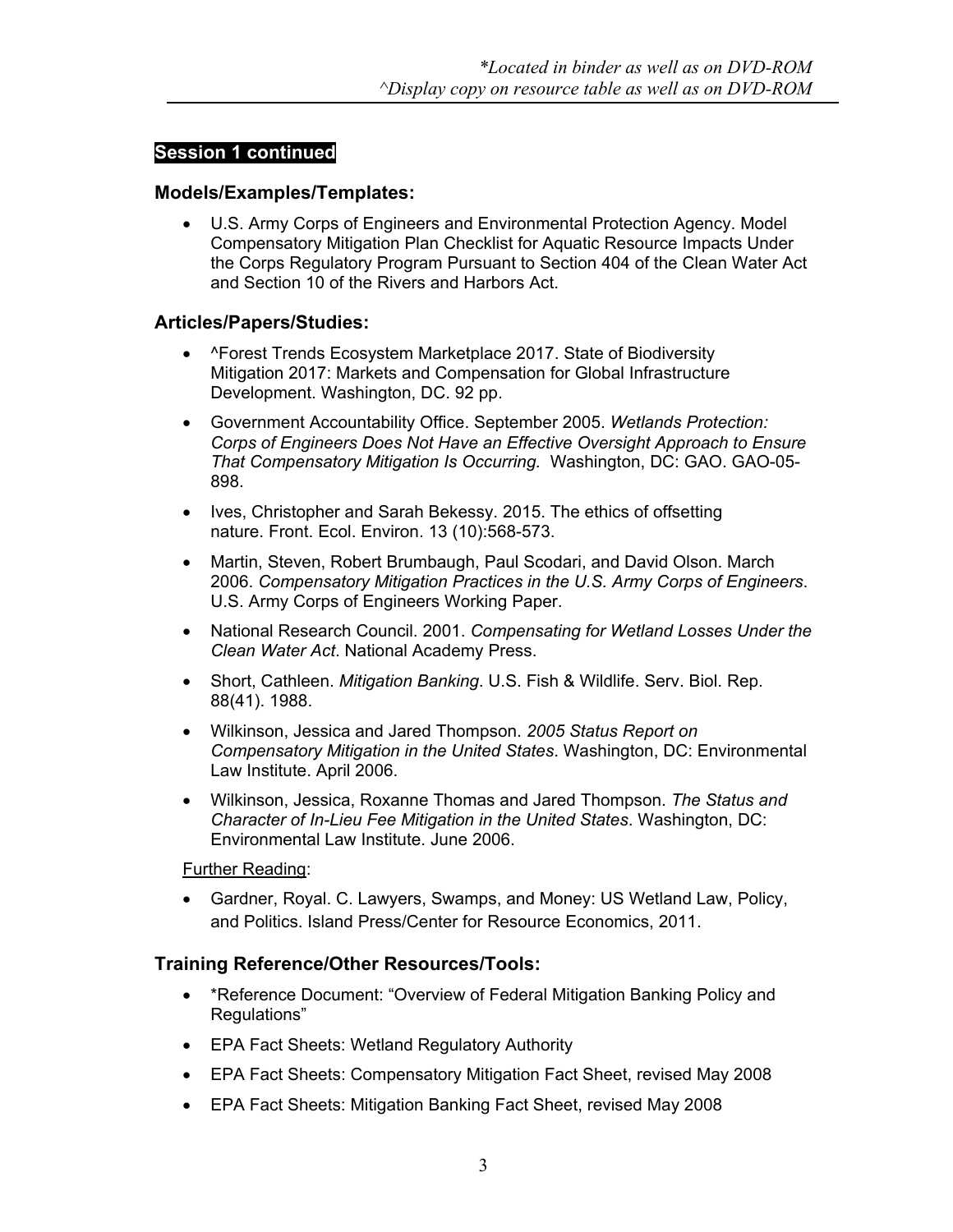EPA Fact Sheets: Compensatory Mitigation Rule, March 2008

#### Web Resources:

- EPA Compensatory Mitigation Reports and Evaluations published since 2000: https://www.epa.gov/cwa-404/compensatory-mitigation-evaluations-and-reports
- EPA Compensatory Mitigation Web page: https://www.epa.gov/cwa-404/compensatory-mitigation

### **Session 2A: Bank Instrument Documentation**

### **Policy/Guidance/SOPs:**

- Institute for Water Resources, U.S. Army Corps of Engineers. May 1996. "National Wetland Mitigation Banking Study: Model Banking Instrument." Alexandria, VA: USACE, IWR. IWR Technical Paper WMB-TP-1
- New Orleans District, U.S. Army Corps of Engineers. Mitigation SOP, June 2004
- North Dakota. Wetland Mitigation Banking in North Dakota Interagency Guidance for Mitigation Bank Sponsors – 2010
- Ohio Guidelines for Mitigation Banking, July 2011
- Savannah District, U.S. Army Corps of Engineers. "Standard Operating Procedure: Compensatory Mitigation." April 2018.
- Seattle District, U.S. Army Corps of Engineers, Washington Department of Ecology, U.S. Environmental Protection Agency, Region 10. "Wetland Mitigation in Washington State: Part II – Developing Mitigation Plans." March 2006.
- Seattle District, U.S. Army Corps of Engineers. Mitigation Bank Instrument Submittal Procedures for Washington State 2013
- South Pacific Division Regional Compensatory Mitigation and Monitoring Guidelines 2015
- St. Paul District, U.S. Army Corps of Engineers. Mitigation Guidance for MN 2009
- \*U.S. Army Corps of Engineers and U.S. Environmental Protection Agency. Compensatory Mitigation Rule: Timeline for Bank or ILF Instrument Approval. 2008.
- U.S. Army Corps of Engineers HQ. Mandatory Provision to Include in All Mitigation Bank & ILF Program Instruments July 9, 2014.
- West Virginia Guidance on Mitigation Banking, February 2010
- Wilmington District, U.S. Army Corps of Engineers. "Monitoring Requirements and Performance Standards for Compensatory Mitigation in North Carolina" February 22, 2013.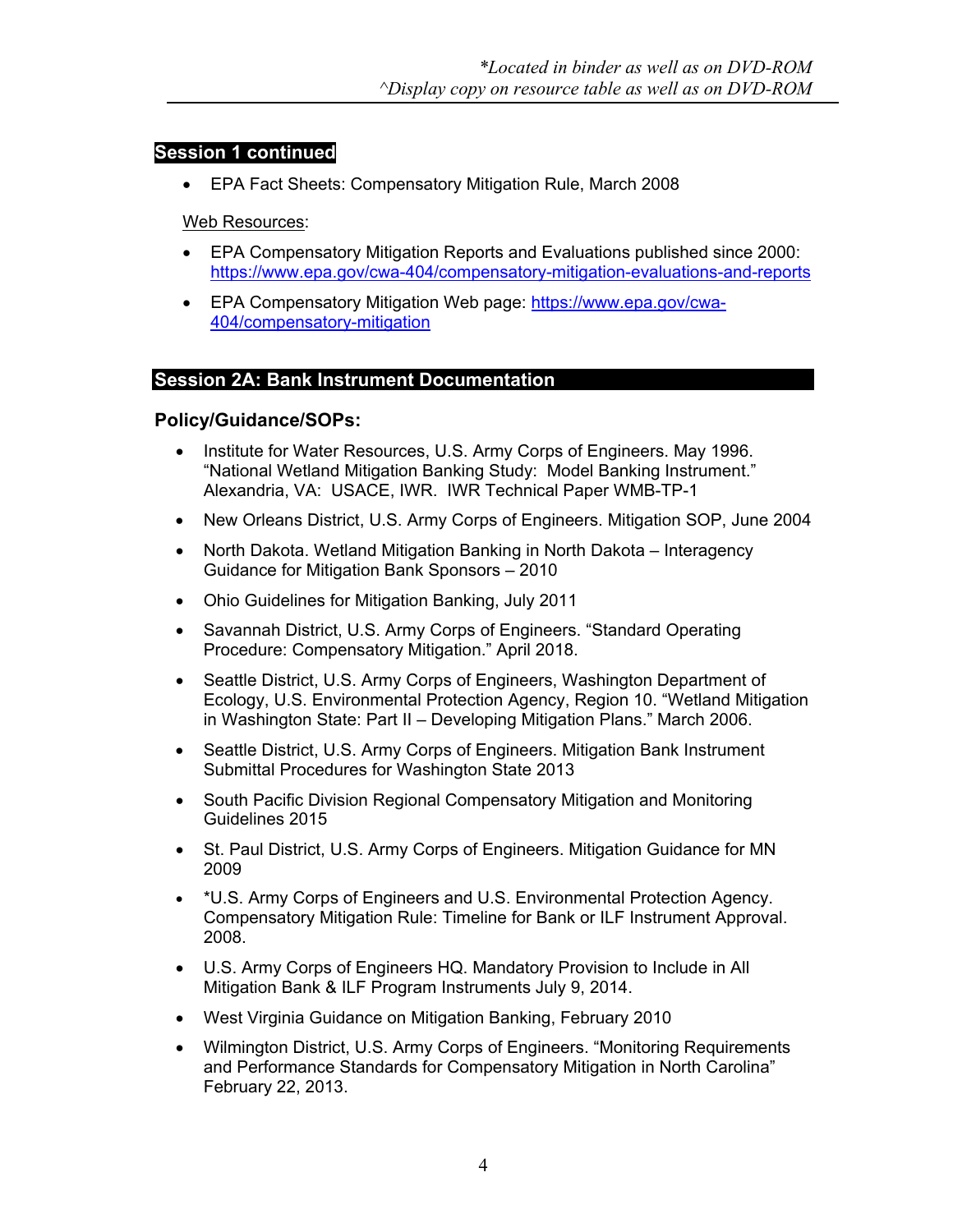- Wilmington District, U.S. Army Corps of Engineers. NCIRT Mitigation Review Framework, September 2011
- Wilmington District, U.S. Army Corps of Engineers. "North Carolina Stream Mitigation Guidelines" April 2003.
- Wilmington District, U.S. Army Corps of Engineers. "Use of Stream Preservation as Compensatory Mitigation in North Carolina". December 2012

- \*California 8 Party MOU on Mitigation and Conservation Banking and ILF Programs (2011)
- ^California BEI Template, September 2017.
- \*California Mitigation Banking Proposal Procedures, September 2010.
- Charleston District, U.S. Army Corps of Engineers. MBI Template. 2014.
- Charleston District, U.S. Army Corps of Engineers. Prospectus Template. 2010.
- Fort Worth District, U.S. Army Corps of Engineers. MBI Template, 2016
- Fort Worth District, U.S. Army Corps of Engineers. "Mitigation Plan Template."
- Fort Worth District, U.S. Army Corps of Engineers. Prospectus Form, 2013
- Iowa Mitigation Banking Package, February 2011
- Missouri Mitigation Banking Instrument Outline for Proposed Banks in the State. January 2010
- Mobile District, U.S. Army Corps of Engineers. Banking Instrument Template, 2016
- Mobile District, U.S. Army Corps of Engineers. Initial Review Checklist
- New Orleans District, U.S. Army Corps of Engineers. Bottomland Hardwood Umbrella Mitigation Work Plan April 2018
- New Orleans District, U.S. Army Corps of Engineers. Checklist for Prospectus Drawings 2016.
- New Orleans District, U.S. Army Corps of Engineers. Post Prospectus Instructions.
- \*New Orleans District, U.S. Army Corps of Engineers. Prospectus checklist
- New Orleans District, U.S. Army Corps of Engineers. Umbrella MBI Template, April 2018
- New Orleans District, U.S. Army Corps of Engineers. Umbrella Pine Savanna Mitigation Work Plan September 2017
- Norfolk District, U.S. Army Corps of Engineers. MBI Template, 2018
- Norfolk District, U.S. Army Corps of Engineers. Prospectus Checklist, Jan 2018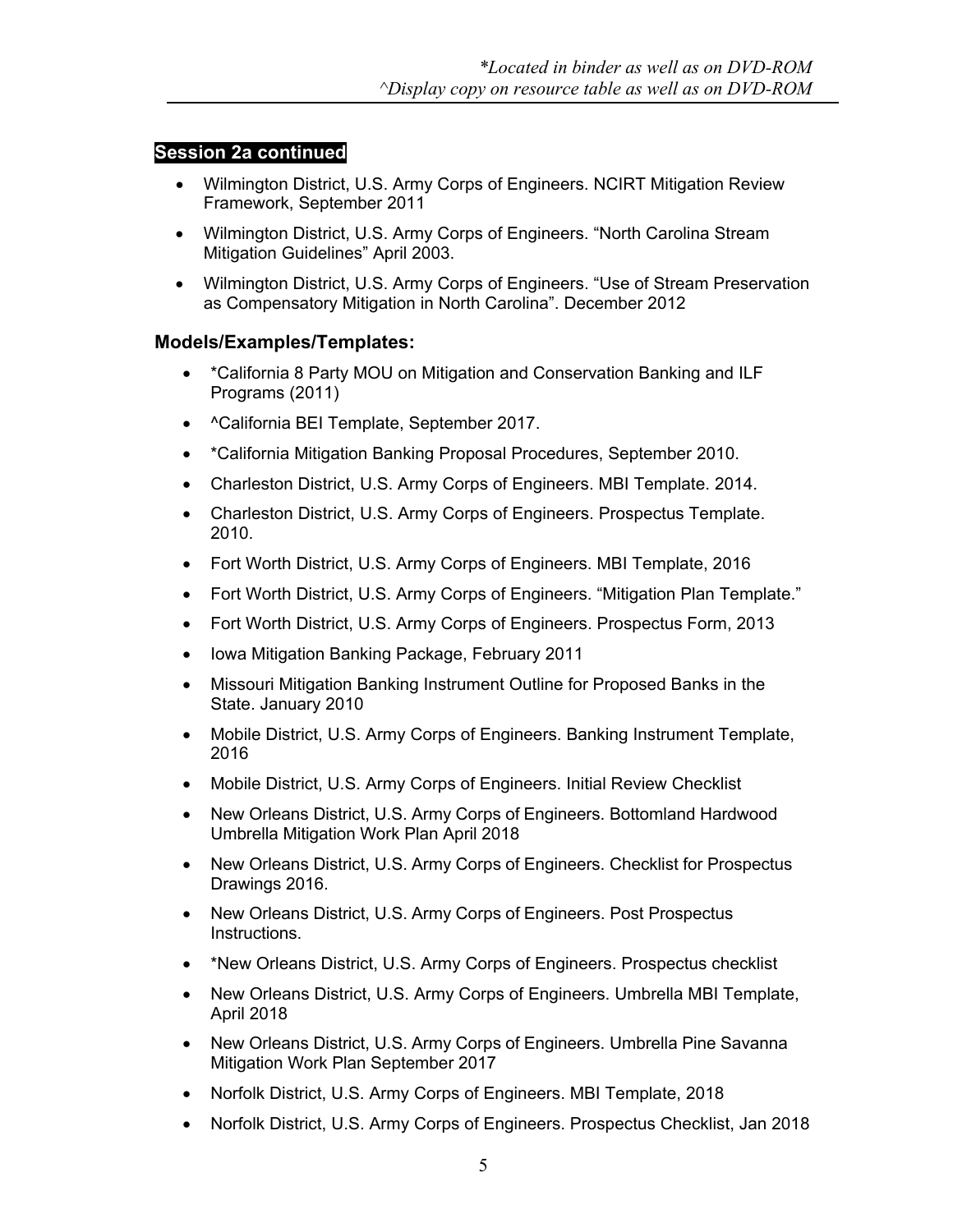- Portland District, U.S. Army Corps of Engineers. Mitigation Plan Template, 2008
- Portland District, U.S. Army Corps of Engineers. Oregon Mitigation Bank Prospectus, February 2012
- Portland District, U.S. Army Corps of Engineers. Oregon MBI Template, December 2012
- Seattle District, U.S. Army Corps of Engineers. Mitigation Bank Agreement Template 2013
- Seattle District, U.S. Army Corps of Engineers. Prospectus Submittal Procedures and Checklist for Washington State 2013
- St. Paul District, U.S. Army Corps of Engineers. Minnesota Mitigation Bank Instrument Template 2010
- Vicksburg District, U.S. Army Corps of Engineers. Draft MBI Template July 2017.
- Westervelt Ecological Services. Combined Agency Comments from December 2014 and March 2015 on Draft Grasslands BEI, submitted August 1, 2014.
- Westervelt Ecological Services. Grasslands BEI Bank Entitlement Project Schedule.
- Westervelt Ecological Services. Grasslands BEI Document History of Submittals, June 2015.
- Westervelt Ecological Services. Western Region Bank Entitlement Process Improvements 2014-2015.
- Wilmington District, U.S. Army Corps of Engineers. Draft MBI Template December 2016.
- Wilmington District, U.S. Army Corps of Engineers. Prospectus Checklist, May 2012
- Wilmington District, U.S. Army Corps of Engineers. "Stream Mitigation Considerations Checklist." April 2011.
- Wilmington District, U.S. Army Corps of Engineers. "Wetland Mitigation Considerations Checklist." January 2011.
- Wisconsin Template Mitigation Banking Instrument 2011

### **Training Reference/Other Resources/Tools:**

• \*Reference Document: "Mitigation Banking and In-Lieu Fee Documentation: From Conceptual Plan to Final Banking Instrument"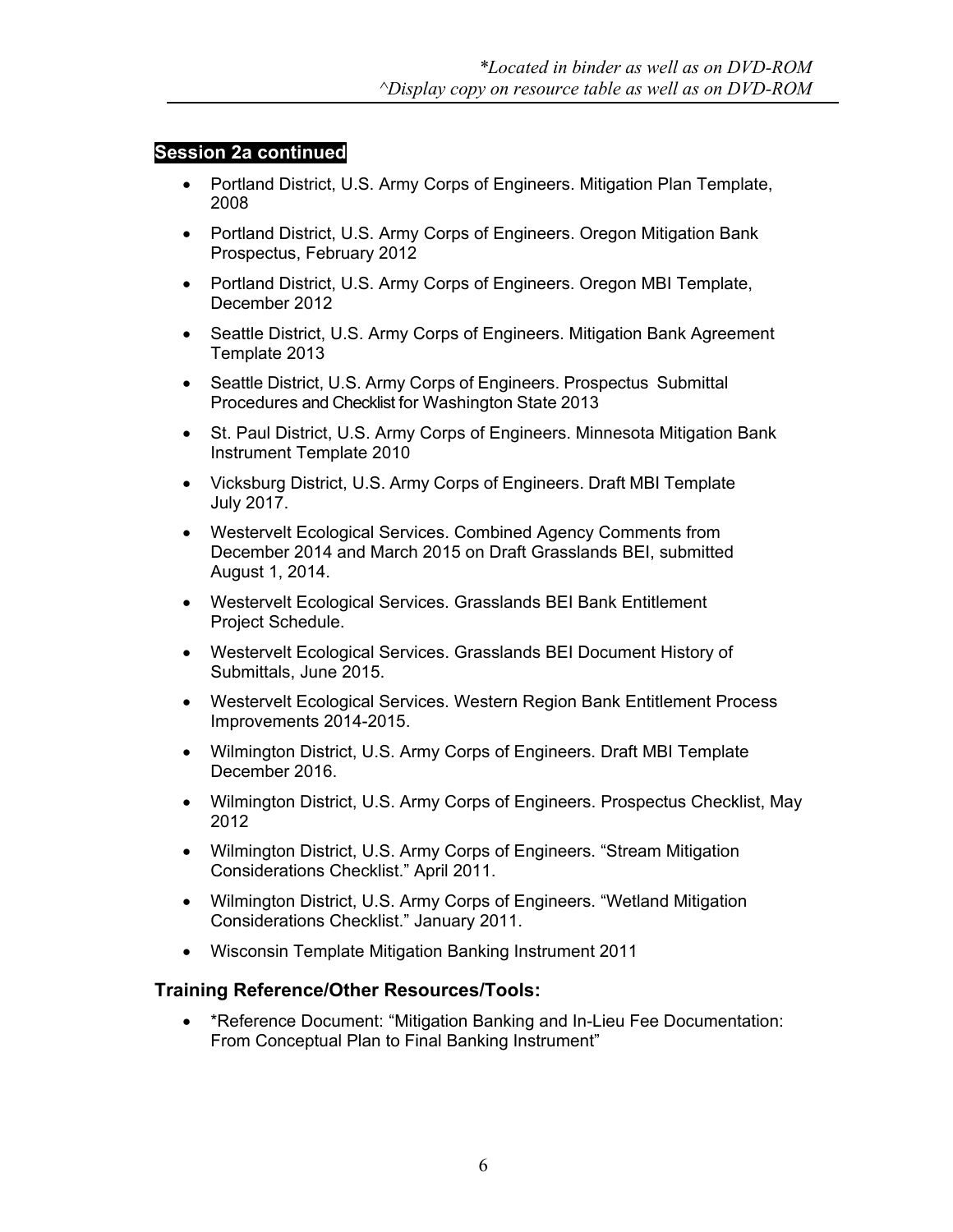### **Session 2B: Role of Interagency Review Teams (IRTs)**

### **Policy/Guidance/SOPs:**

 Oregon IRT Public Notice: Appropriate Use of Public Funds in Species and Wetland Projects January 2008.

### **Models/Examples/Templates:**

- Norfolk District, U.S. Army Corps of Engineers. Internal Bank Establishment SOP, Oct 2009
- Oregon IRT Roles and Responsibilities Agreement, 2013
- West Virginia Department of Environmental Protection and US Army Corps of Engineers. 2008. Agreement Concerning In-Lieu Mitigation Fees. *\*also listed under Session 7: ILF*
- Wilmington District, U.S. Army Corps of Engineers. NCIRT Review Process for NCEEP Submittals, June 17, 2014
- Wilmington District, U.S. Army Corps of Engineers. Wilmington District NCIRT Mitigation Review Framework, updated September 7, 2011.

### **Articles/Papers/Studies:**

 Ladd. Post-mitigation rule IRTs in New England: overseeing transitions from pre-rule to rule-compliant In-lieu fee programs. National Wetland Newsletter Vol 33(2): 2011.

### **Training Reference/Other Resources/Tools:**

• \*Reference Document: "The Composition and Role of IRTs"

### **Session 2C: Role of State and District Policy and Regulations**

### **Policy/Guidance/SOPs:**

- Charleston District, U.S. Army Corps of Engineers. "Guidelines for preparing a Compensatory Mitigation Plan" October 18, 2010.
- Charleston District, U.S. Army Corps of Engineers, *et al*. "Joint State/Federal Administrative Procedures for the Establishment and Operation of Mitigation Banks in South Carolina." September 2002.
- Fort Worth District, U.S. Army Corps of Engineers. "Fort Worth Mitigation Banking Guidance" August 2012.
- Savannah District, U.S. Army Corps of Engineers. Standard Operating Procedure for Compensatory Mitigation. 2019.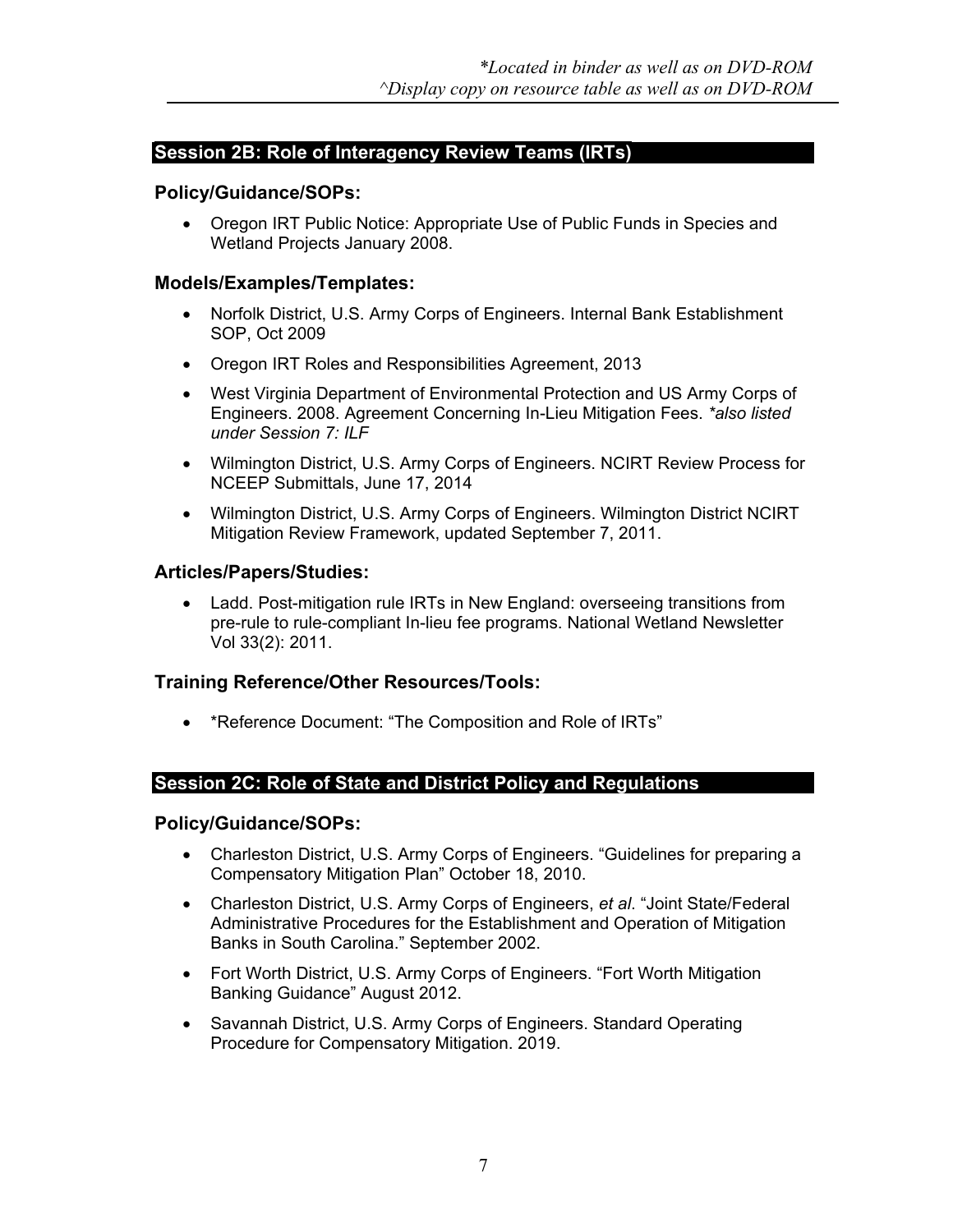#### **Models/Examples/Templates:**

- Chicago District, U.S. Army Corps of Engineers, U.S. Environmental Protection Agency, and U.S. Fish and Wildlife Service. "Interagency Coordination Agreement on Wetland Mitigation Banking within the Regulatory Boundaries of Chicago District, Corps of Engineers." June 2008
- Fort Worth District, U.S. Army Corps of Engineers. "Annual Monitoring Report Form"
- Fort Worth District, U.S. Army Corps of Engineers. "Mitigation Banking in the Fort Worth District." June 2011.
- Rock Island District, U.S. Army Corps of Engineers. "Rock Island District Wetland Mitigation Monitoring Report (1-5 year)"
- Rock Island District, U.S. Army Corps of Engineers. "Rock Island District Wetland Mitigation Monitoring Report (6-10 year)"
- Seattle District, U.S. Army Corps of Engineers, Washington Department of Ecology, U.S. Environmental Protection Agency, Region 10. "Wetland Mitigation in Washington State: Part I – Agency Policies and Guidance." March 2006.
- Wilmington District, U.S. Army Corps of Engineers. "Wilmington District NCIRT Mitigation Review Framework – September 2011

### **Training Reference/Other Resources/Tools:**

• \* Reference Document: "The Role of State and District Mitigation Banking Policy and Regulations"

### **Session 3: Ecological Considerations for Bank Site Selection and Design**

### **Policy/Guidance/SOPs:**

- \*Norfolk District, U.S. Army Corps of Engineers. Virginia Off-site Mitigation Site Location Guidelines. March 5, 2008.
- St. Paul District and MN Bureau of Soil and Water Resources. 2017. Guidance on Evaluating Potential Wetland Preservation Sites for Eligibility to Provide Compensatory Mitigation/Replacement in Minnesota.
- St. Paul District and MN Bureau of Soil and Water Resources. 2016. Guidance for Offsite Hydrology/Wetland Determinations.
- U.S. Army Corps of Engineers. Memo to the Field: Model "Operational Guidelines for Creating or Restoring Wetlands that are Ecologically Self-Sustaining" for Aquatic Resource Impacts Under the Corps Regulatory Program Pursuant to Section 404 of the Clean Water Act and Section 10 of the Rivers and Harbors Act, October 2003.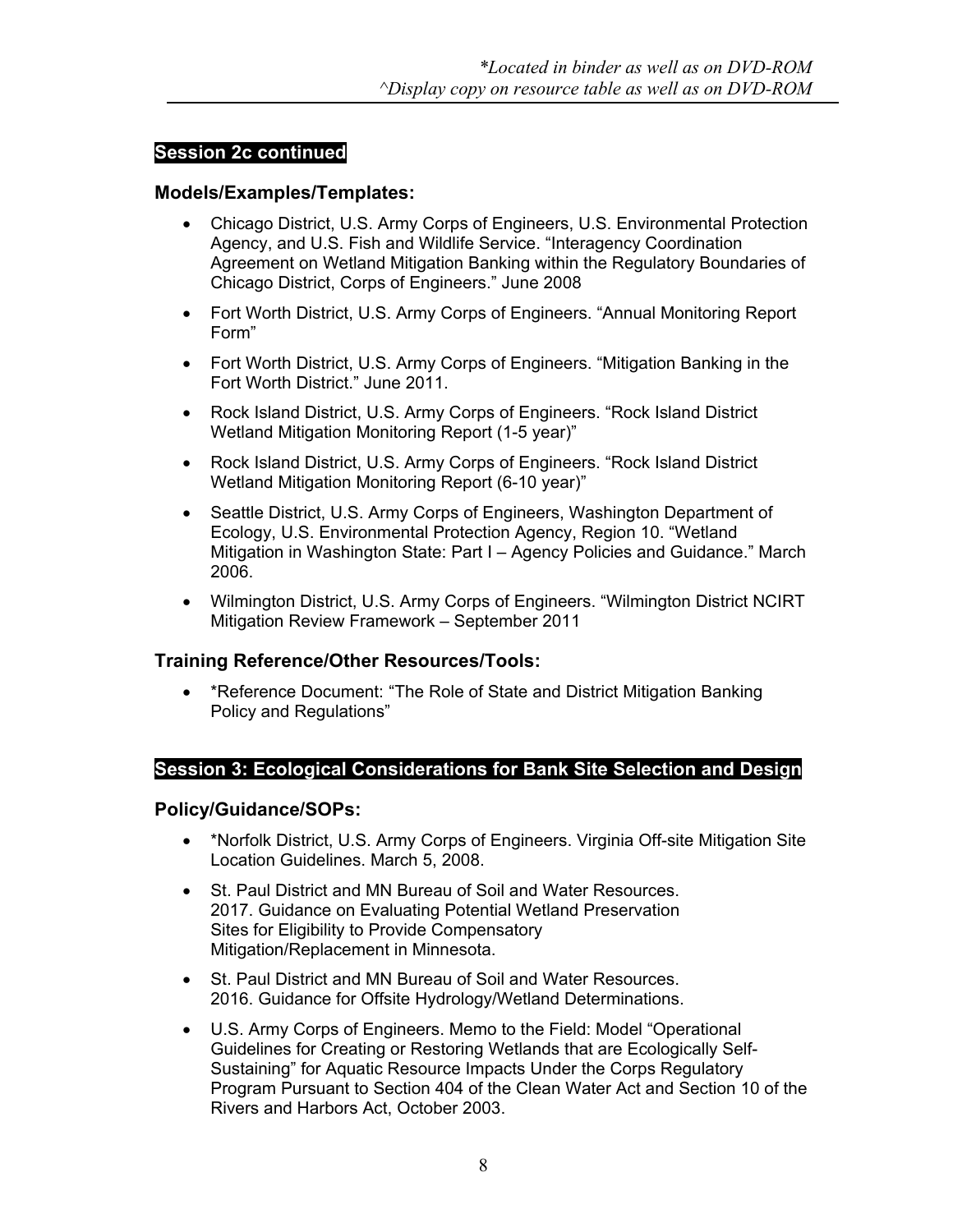Washington State Department of Transportation. Preliminary Wetland Mitigation Site Selection Process" February 2008

### **Articles/Papers/Studies:**

- Ambrose, Richard F., John C. Callaway, and Steven F. Lee. An Evaluation of Compensatory Mitigation Projects Permitted Under Clean Water Act Section 401 by the California State Water Quality Control Board (1991-2002). 2007.
- Ambrose, Richard F. "Wetland Mitigation in the United States: Assessing the Success of Mitigation Policies." *Wetlands (Australia)*. 19: 1-27. 2000.
- Center for Natural Lands Management. Natural Lands Management: 28 Case Studies. 2004.
- Clewell, A., J. Rieger, and J. Munro. 2005. Guidelines for developing and managing ecological restoration projects, 2<sup>nd</sup>. Edition. Society for Ecological Restoration International. 16 pp.
- Cole, Charles Andrew and Deborah Shafer. 2002. *Section 404 Wetland Mitigation and Permit Success Criteria in Pennsylvania, USA, 1986-1999*. *Environmental Management*. 30(4): 508-515.
- Environmental Law Institute and The Nature Conservancy. 2014. Watershed Approach Handbook. Washington, DC. 187 pp.
- Environmental Law Institute. 2005 Status Report on Compensatory Mitigation. 2006.
- Environmental Law Institute. A Handbook for Prioritizing Wetland and Stream Restoration and Protection Using Landscape Analysis Tools. Washington, DC. 2013.
- Environmental Law Institute. Banks and Fees: The Status of Off-Site Wetland Mitigation in the United States. 2002.
- Environmental Law Institute. The Status and Character of In-Lieu Fee Mitigation in the United States. 2006.
- Erdle et al. 2001. Conservation Plan for the Southern Watershed Area. Natural Heritage Technical Report #00-12. Virginia Department of Conservation & Recreation. Division of Natural Heritage, Richmond, VA 57pp.+ appendices.
- Flanagan and Richardson. 2010. A Multi-Scale Approach to Prioritize Wetland Restoration for Watershed-Level Water Quality Improvement, Wetlands Ecol. Manage 18:695-706.
- Florida Department of Environmental Protection. 2007. Report on Effectiveness of Mitigation Banking in Florida.
- Government Accountability Office. Corps of Engineers Does Not Have an Effective Oversight Approach to Ensure that Compensatory Mitigation is Occurring. 2005.
- Government Accountability Office. Wetlands Protection: Assessments Needed to Determine Effectiveness of In-Lieu-Fee Mitigation. 2001.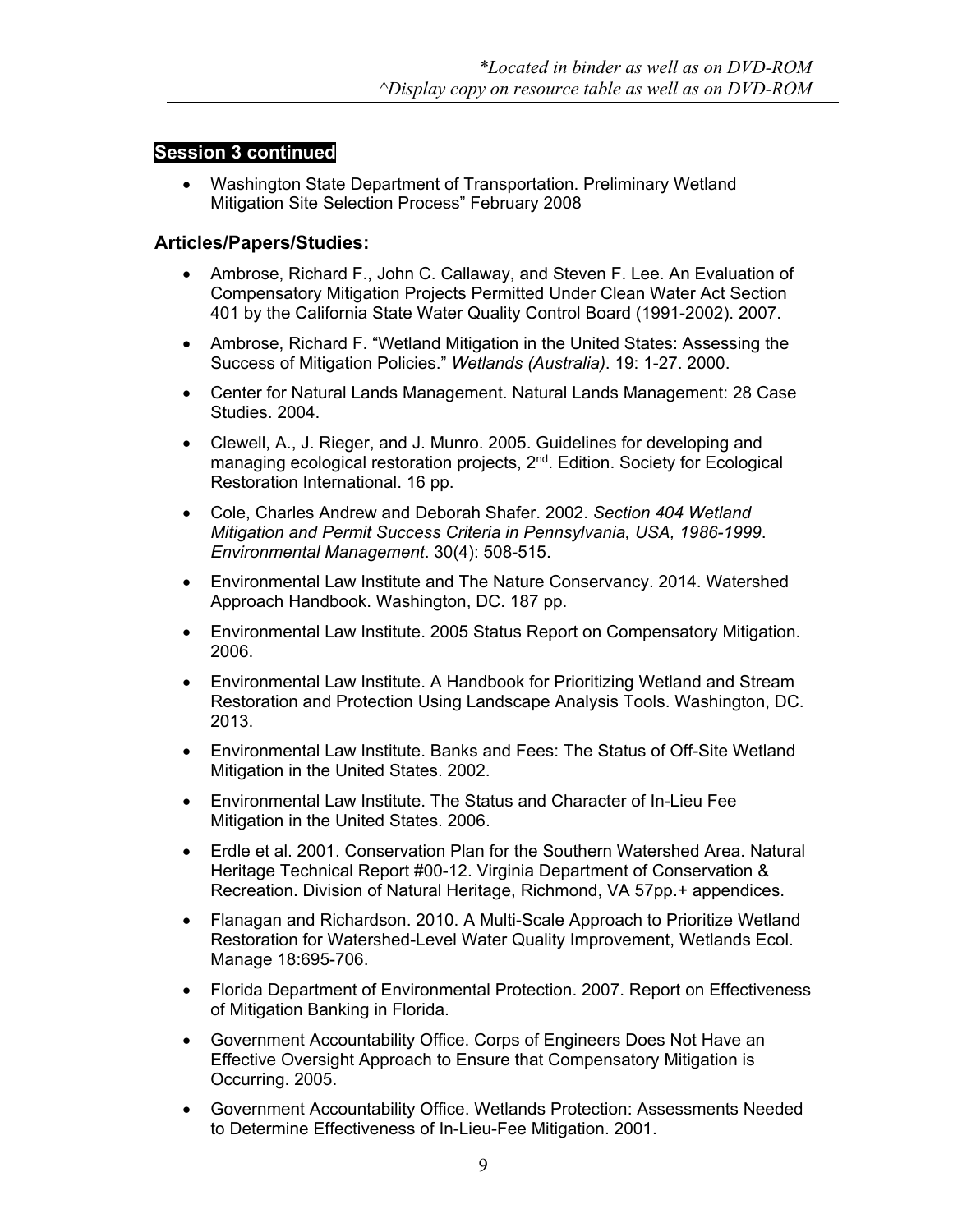- Hill, T, E. Kulz, B. Munoz, J. Dorney. 2013. Compensatory stream and wetland mitigation in North Carolina: an evaluation of Regulatory success. Environ. Manage. 51:1077-1091.
- Hruby, Harper, and Stanley. 2009. Selecting Wetland Mitigation Sites Using a Watershed Approach. Washington Dept of Ecology. Ecology Publication #09- 06-032
- IUCN. 2004. Biodiversity Offsets: Views, experience, and the business case.
- Kiesecker, J.M., H. Copeland, A. Pocewicz, and B. McKenney. 2009. *Development by design: blending landscape-level planning with the mitigation hierarchy.* Frontiers in Ecology and Environment.
- Kihslinger, R.L. 2008. Success of Wetland Mitigation Projects. *National Wetlands Newsletter*. 30(2): 14-16. Environmental Law Institute. 2006.
- Micacchion, M, B. Gara, and J Mack. 2010. Assessment of Mitigation Projects in Ohio. Volume 1: An ecological assessment of Ohio individual wetland mitigation projects. Ohio EPA Technical Report WET/2010-1A.
- Minkin, Paul and Ruth Ladd. 2003. Success of Corps-Required Mitigation in New England. USACE New England District.
- Morgan, J and P. Hough, 'Compensatory Mitigation Performance: The State of the Science', *National Wetlands Newsletter,* 37 (2015), 9 p
- Morgan, Kenneth and Thomas Roberts. 1999. *An assessment of wetland mitigation in Tennessee.* Tennessee Department of Environment and Conservation.
- New Jersey Department of Environmental Protection. Creating Indicators of Wetland Status (Quantity and Quality): Freshwater Wetland Mitigation in New Jersey.
- Ohio EPA. 2006. An Ecological Assessment of Ohio Mitigation Banks: Vegetation, Amphibians, Hydrology, and Soils. Ohio EPA Technical Report WET/2006-1.
- PG Environmental and Midwest Biodiversity Institute. 2012. Great Lakes Basin Evaluation of Compensation Sites Report.EPA Contract No. EP-R5-10-02.
- Richardson, C. J., N. E. Flanagan, Mengchi Ho, and J.W. Pahl. 2011. *Integrated stream and wetland restoration: A watershed approach to improved water quality on the landscape.* Ecol. Engineer. 37:25-39
- Smith and Klimas. 2013. A Multi-Scale Approach to Assess and Restore Ecosystems in a Watershed Context. USACE Engineering Research & Development Center. ERDC/EL TR-13-18
- Stefanik, K and W. Mitsch. 2012. Structural and Functional Vegetation Development in created and restored wetland mitigation banks of different ages. Ecol. Engineering 39: 104-112.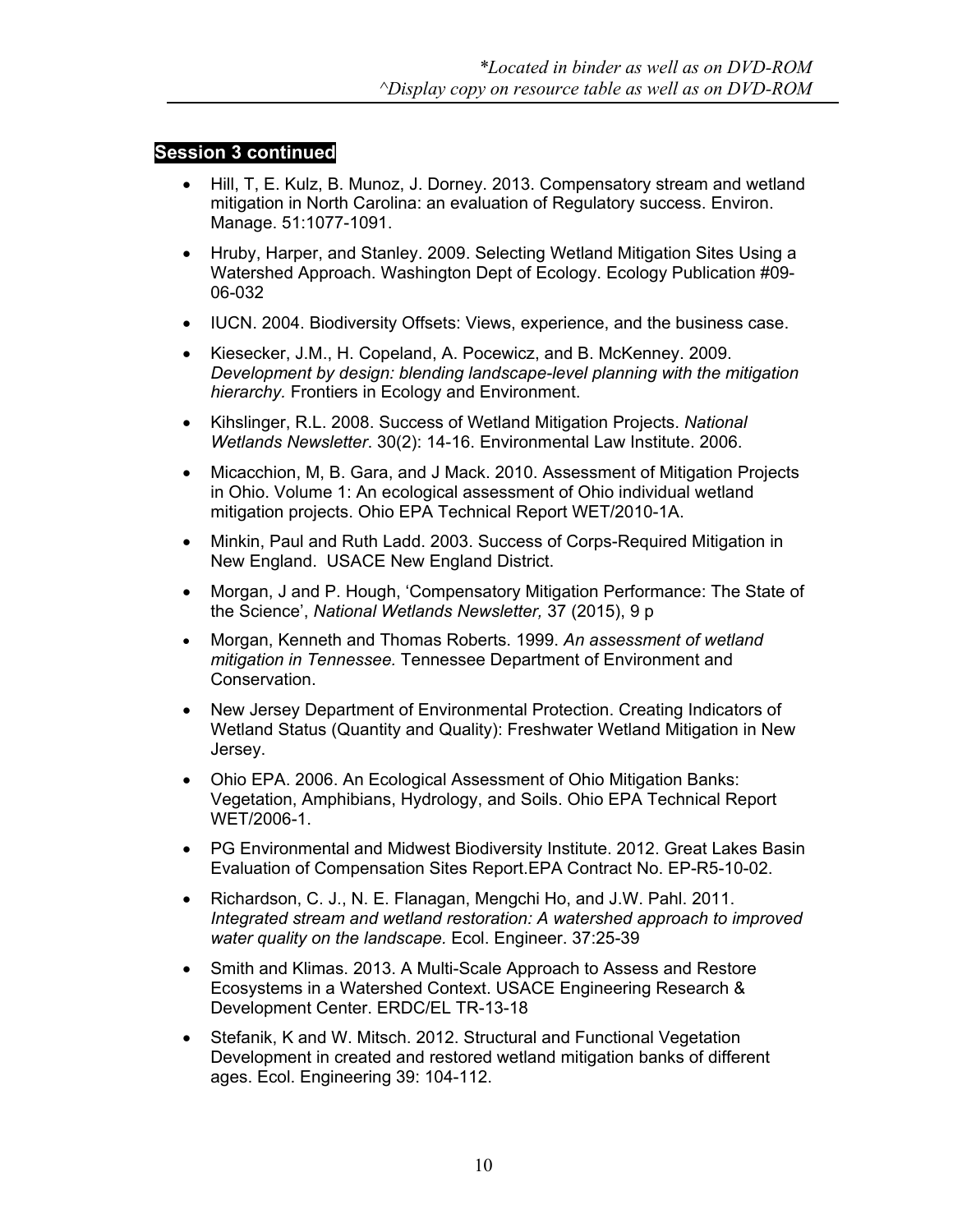- Strager, Anderson, Osbourne, and Fortney. 2010. A Three-Tiered Framework to Select, Prioritize, and Evaluate Potential Wetland and Stream Mitigation Banking Sites. Wetlands Ecol. Manage. 19:1-18.
- Walsh, Fletcher and Ladson. Stream Restoration in Urban Catchments Through Redesigning Stormwater Systems: Looking to the Catchment to Save the Stream. The North American Benthological Society. 2005.
- Washington State Department of Ecology. Washington State Wetland Mitigation Evaluation Study, Phase 1: Compliance *and* Phase 2: Evaluating Success. 2000 and 2002.
- Washington State Department of Ecology. Wetlands in Washington State Volume 1: A Synthesis of the Science. Publication #05-06-006. 2005.
- Washington State Department of Ecology. Wetlands in Washington State Volume 2: Guidance for Protecting and Managing Wetlands. Publication #05- 06-008. 2005.
- Washington State Department of Ecology and Seattle District Corps of Engineers "Selecting Wetland Mitigation Sites Using a Watershed Approach"
- Widis, D. C., T. BenDor, and M. Deegan. 2015. Prioritizing wetland restoration sites: a review and application to a large-scale coastal restoration program. Ecol. Rest. 33(4):358-377.
- Woodruff, S. C. and T. BenDor. 2015. Is information enough? The effects of watershed approaches and planning on targeting ecosystem restoration sites. Ecol. Rest. 33(40): 378-387.
- Zedler, J. B., J. M. Doherty, and N. A. Miller. 2012. Shifting restoration policy to address landscape change, novel ecosystems, and monitoring. Ecology and Society 17(4) 36.

#### Further Reading:

 National Academy of Sciences. 2001. Compensating for Wetland Losses Under the Clean Water Act. http://www.nap.edu/books/0309074320/html/

### **Training Reference/Other Resources/Tools:**

- \*Reference Document: "Ecological Considerations for Mitigation Bank and In-Lieu Fee Program Site Selection and Design"
- Environmental Protection Agency. 2017. EnviroAtlas Interactive Map User Guide. 47pp.
- Map Viewing Resources on the Internet

#### Web Resources:

EPA's EnviroAtlas: https://www.epa.gov/enviroatlas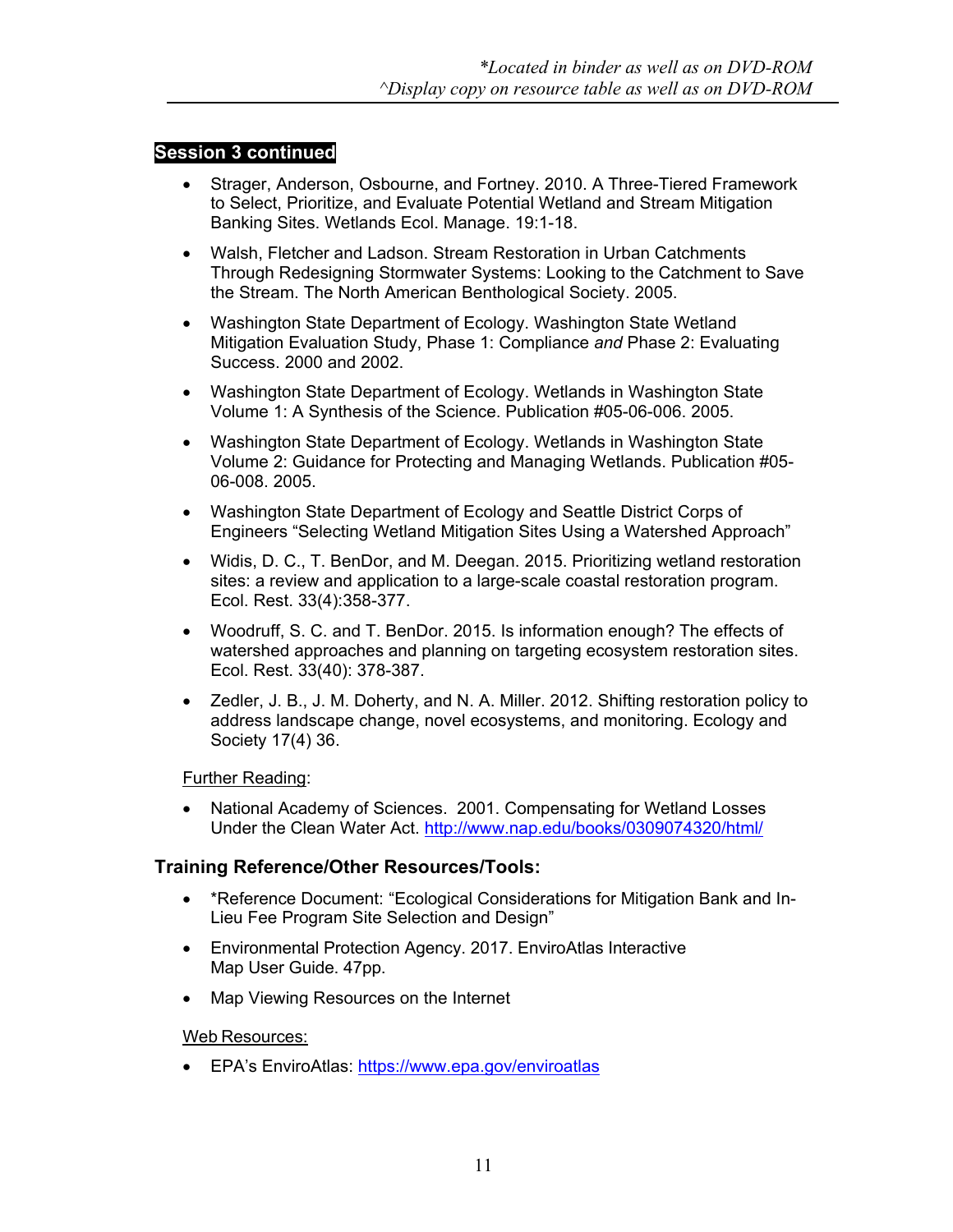### **RIBITS: Demonstration & Exercise**

### **Training Reference/Other Resources/Tools:**

- \*RIBITS Demo & Exercise Outline
- \* U.S. Army Corps of Engineers. Credit Classifications (2019)
- \* U.S. Army Corps of Engineers. Finding Credits (2019)
- \*U.S. Army Corps of Engineers. Getting Started with RIBITS (2019)
- \*U.S. Army Corps of Engineers. Reporting Tools (2019)
- U.S. Army Corps of Engineers. Understanding the Credit Ledger (2019)
- U.S. Army Corps of Engineers. Understanding the ILF Advance Credit Ledger (2019)

### **Session 4: Site Protection Instruments**

### **Policy/Guidance/SOPs:**

- Portland District, U.S. Army Corps of Engineers. Public Notice Long Term Protection of Mitigation Projects March 2011
- Savannah District, U.S. Army Corps of Engineers. "Standards for Qualified Conservation Easements." Undated
- Wilmington District, U.S. Army Corps of Engineers. "Wilmington District Process for Preservation of Mitigation Property." November 25, 2003.

- Alaska Mental Health Trust Authority Quitclaim deed 2015.
- California Conservation Easement Template. March 2017. *\*also listed under Session 11a: Conservation Banks*
- Charleston District, U.S. Army Corps of Engineers and US Forest Service. 2013, Conservation Land Use Agreement Francis Marion and Sumter National Forests.
- Charleston District, U.S. Army Corps of Engineers. "Charleston District Conservation Easement Model." September 2010.
- Charleston District, U.S. Army Corps of Engineers. "Charleston District Model Restrictive Covenants." September 2010.
- Eagle River Signed and Recorded Non Development Covenant 2014
- Fort Worth District Conservation Easement Template Agreement 2014.
- Los Angeles District, U.S. Army Corps of Engineers. Conservation Land Use Agreement Between Arizona Game and Fish Department and Los Angeles District (undated)
- Medina SWCD Stewardship Endowment Formula Example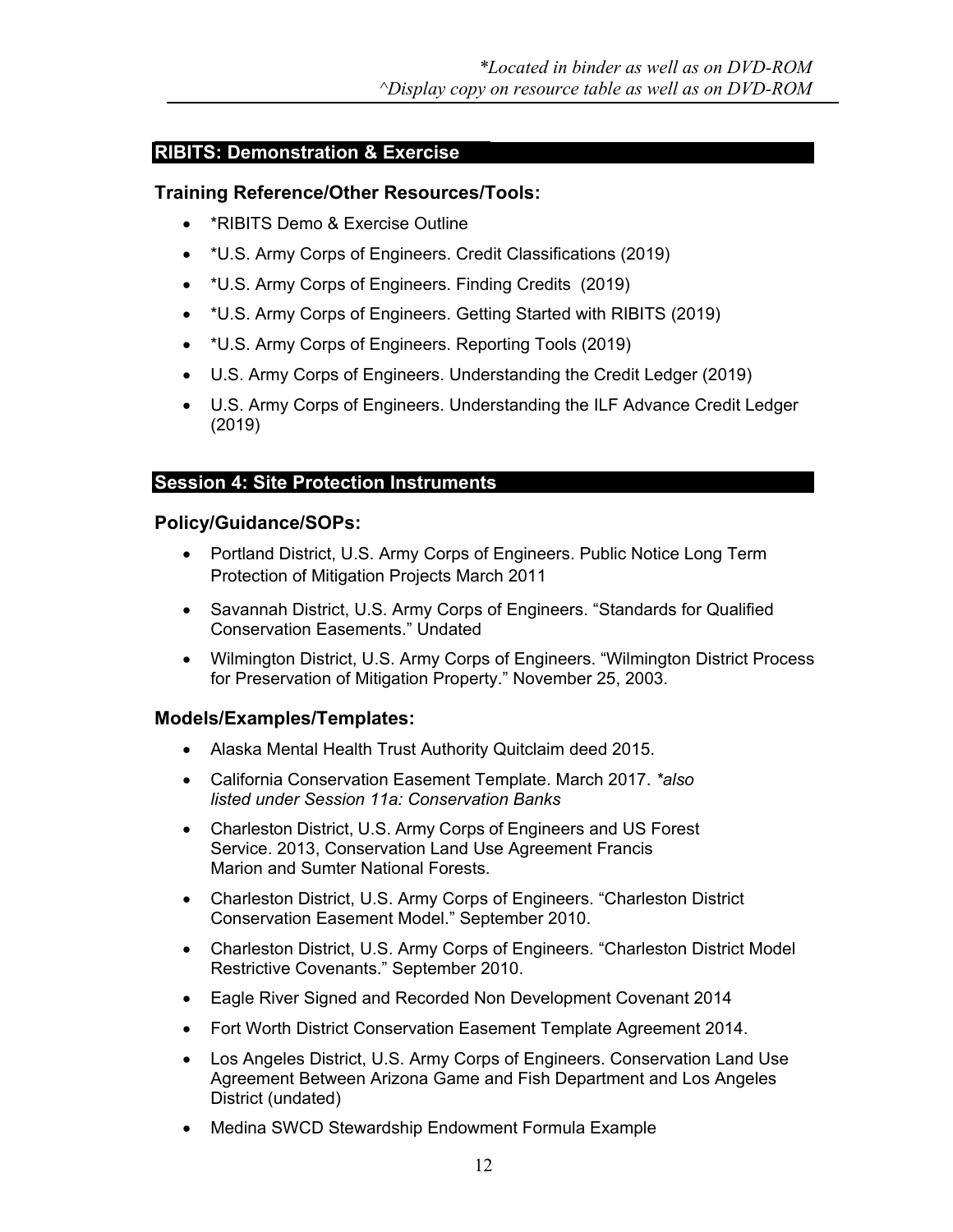- Michigan Department of Environmental Quality. "Conservation Easement Checklist." November 7, 2007.
- Minnesota Conservation Easement Template
- Mobile District, U.S. Army Corps of Engineers. "Model Mitigation Bank Conservation Easement." Undated.
- New Orleans District, U.S. Army Corps of Engineers. Conservation Servitude Template – April 2009
- New York Conservation Model Easement Template. 2017.
- Norfolk District, U.S. Army Corps of Engineers. "Declaration of Restrictions."
- Norfolk District, U.S. Army Corps of Engineers. NAS Oceana Settlement Agreement
- Norfolk District, U.S. Army Corps of Engineers. "Project Manager Declaration of Restrictions Checklist"
- Ohio Model Conservation Easement Template. 2017.
- Omaha District, U.S. Army Corps of Engineers. "Conservation Easement for Mitigation Banks – Template." Undated.
- Sacramento District, U.S. Army Corps of Engineers. Beale AFB Conservation land use agreement
- Sacramento, San Francisco, and Los Angeles Districts, U.S. Army Corps of Engineers. Conservation Easement Template, March 2017.
- \*Sacramento, San Francisco, and Los Angeles Districts, U.S. Army Corps of Engineers. "Property Assessment and Warranty Standard Template." July 2009.
- Sacramento, San Francisco, and Los Angeles Districts, U.S. Army Corps of Engineers. Subordination Agreement Template
- Savannah District, U.S. Army Corps of Engineers. "Amendments to Declaration of Covenants and Restrictions." January 7, 2004.
- \*Savannah District, U.S. Army Corps of Engineers. Conservation Land Use Agreement, December 2009
- \*Savannah District, U.S. Army Corps of Engineers. In-Lieu Fee CLU Agreement Model, 2010
- Savannah District, U.S. Army Corps of Engineers. "Instructions for Using the Model Declaration of Covenants and Restrictions with Permit Applications." January 7, 2004.
- Savannah District, U.S. Army Corps of Engineers. Mitigation Bank Checklist
- Savannah District, U.S. Army Corps of Engineers. Model Conservation Land Use Agreement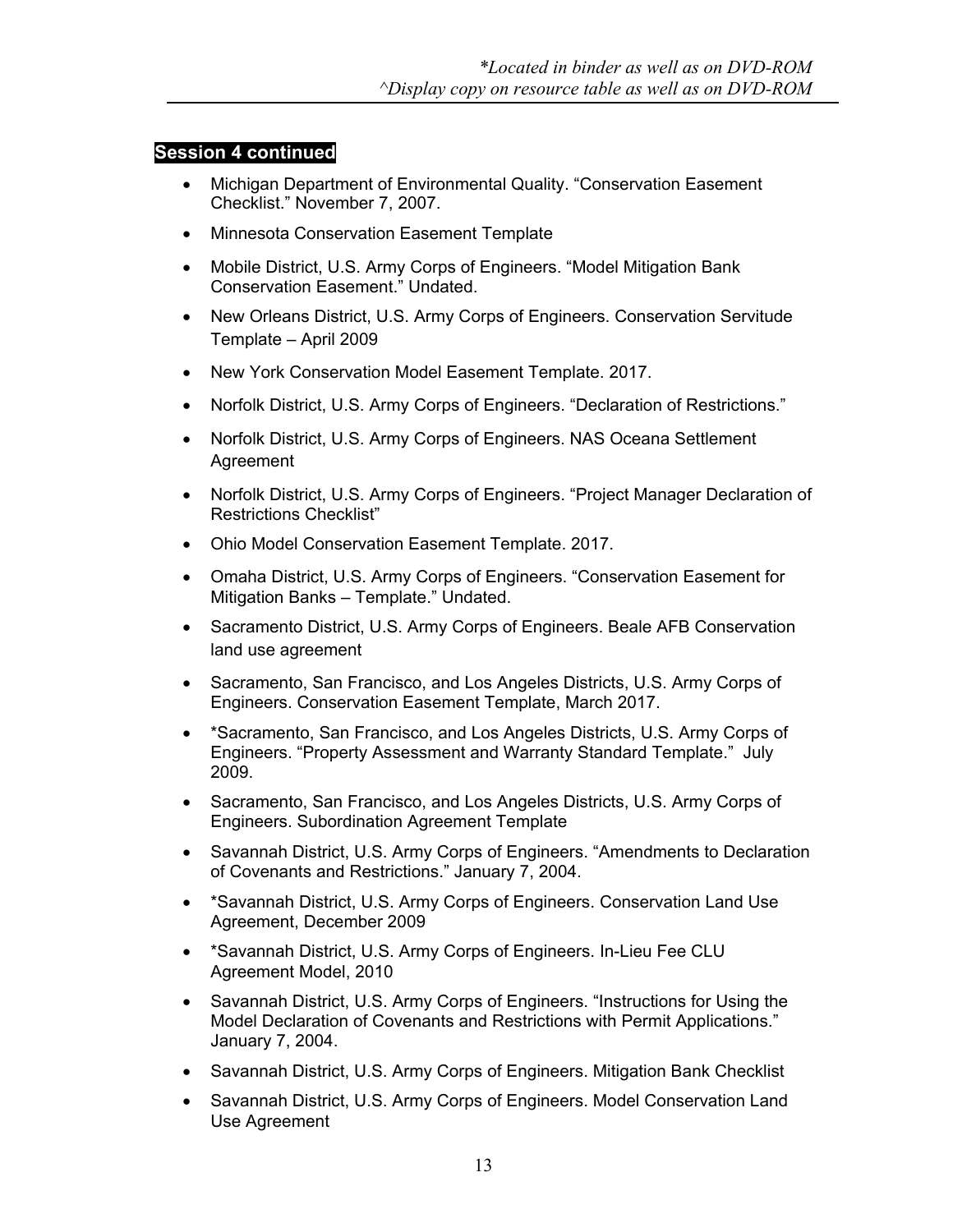- \*Savannah District, U.S. Army Corps of Engineers. "Model Declaration of Covenants and Restrictions." October 15, 2008
- Savannah District, U.S. Army Corps of Engineers. Multi-Party Conservation Land Use Agreement Sample
- Savannah District, U.S. Army Corps of Engineers. USFS multiple party agreement
- Seattle District, U.S. Army Corps of Engineers. Conservation Easement Template. 2016.
- The Nature Conservancy V. Sims. 2012. Us. 6<sup>th</sup> District Court of Appeals.
- Wilmington District, U.S. Army Corps of Engineers. "Model Conservation Easement for 404 Mitigation Banks."
- Wisconsin Conservation Easement Template

### **Articles/Papers/Studies:**

- Bonneville Power Administration. The Fish and Wildlife Lands Deskbook: Bonneville Power Administration's Deskbook for Fish and Wildlife Acquisition, Enhancement, Monitoring, and Enforcement Projects, November 2016.
- Gardner and Radwan. 2009. Corporate shell games: LLPs, LLCs, and responsibility for mitigation sites. National Wetlands Newsletter.Vol. 31 No. 6 pp 6-11.
- General Services Administration. Memo on Restrictive Covenants on government lands – 1998
- Johnson, B. S. 2016. Five tips to expedite the regulatory review process for conservation easements. National Wetland Newsletter. 11-12.
- Land Trust Alliance. 2017. List of Accredited Land Trusts. Savingland. Magazine Spring 2017. 76-78.
- O'Donnell, M. K. 2016. What title reveals that the land itself cannot. Savingland. Land Trust Alliance newsletter. Summer 2016: 24-27.
- Raffini, Eric. 2012. *Mineral Rights and Banking.* National Wetlands Newsletter 34(5): 9-10.
- Terzi, G. 2012. The Lummi Nation Wetland and Habitat Bank Restoring a Piece of History. National Wetland Newsletter. 34(6): 12-13.
- N/Vood, C. and S. Martin. 2016. Compensatory mitigation site protection instrument handbook for the Corps Regulatory Program. Institute for Water Resources. 25pp.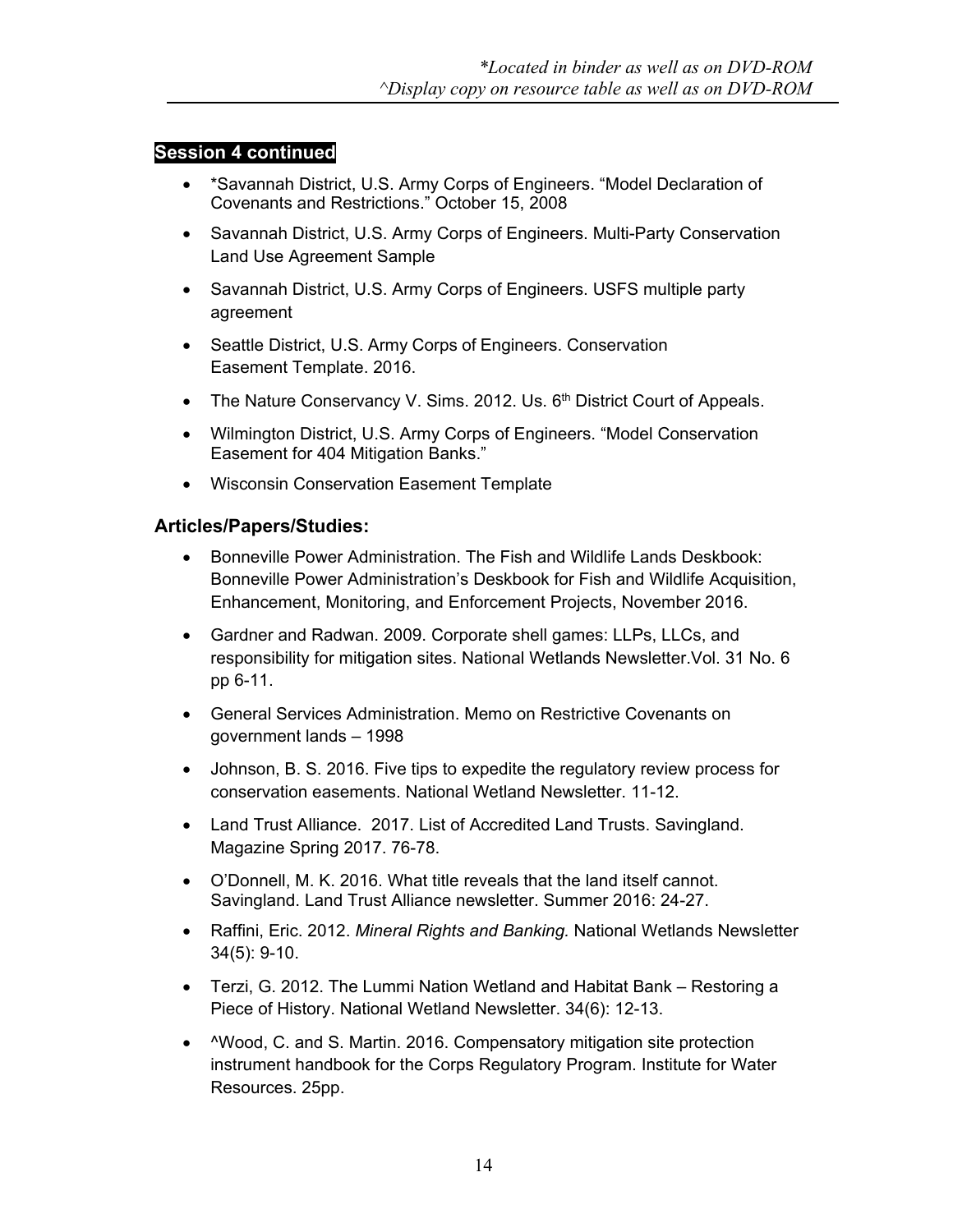Wood, Cynthia. 2013. *Site Protection Instruments for Compensatory Mitigation.*  National Wetlands Newsletter 35: 8.

### **Training Reference/Other Resources/Tools:**

- \*Reference Document: "Real Estate Protection Instruments"
- CO Open Lands. Worksheet Calculating Stewardship and Conservation Easement Costs and Endowment
- Department of Defense. Integrated Natural Resource Management Plans Factsheet. 2010
- Department of Defense. Integrated Natural Resource Plan Manual. 2013. Number 4715.3
- The Nature Conservancy. The Nature Conservancy Stewardship Costs Calculator. 2016.
- The Nature Conservancy. The Nature Conservancy Stewardship Costs Calculator Accompanying Handbook. 2016.

### **Session 5: The Business of Banking**

### **Articles/Papers/Studies:**

- BenDor, T. K., J. A. Riggsbee, M. Doyle. 2011. Risks and markets for ecosystem services. Environ. Sci. and Tech. 45:1032-10330
- BenDor, T. K., J. A. Riggsbee, G. Howard. 2010. A survey of mitigation banker perceptions and experiences. National Wetlands Newsletter. 32(3):11-15.
- Denisoff, C. R. "Business Considerations". Pp. 109-126, *In:* N. Carroll, J Fox and R. Bayon (eds). Conservation and Biodiversity Banking: a Guide to Setting up and Running Biodiversity Credit Trading Systems. Earthscan. 2008.
- Denisoff, Craig and Greg DeYoung. "The Challenge of Implementing Market-Based Programs by Regulatory Agencies." National Wetlands Newsletter, Vol. 33, No. 4 (2011).
- Denisoff, Craig and David Urban. "Evaluating the Success of Wetland Mitigation Banks." *National Wetlands Newsletter.* Vol. 34. No. 4 (2012): p 8-11
- Denisoff, Craig. "Reconciling Watersheds and Ecoregions: What's in a Number?" *National Wetlands Newsletter*. Vol. 33. No. 1 (2011): p 7-8.
- Denisoff, Craig. "The Bankers Perspective on the Prospectus" *National Wetlands Newsletter.* Vol. 34. No. 1 (2012): p 8-9.
- Gardner, R. C. 2015. Mitigation enforcement, breach of contract, and the law of unintended consequences. National Wetland Newsletter. 37(2):11-15.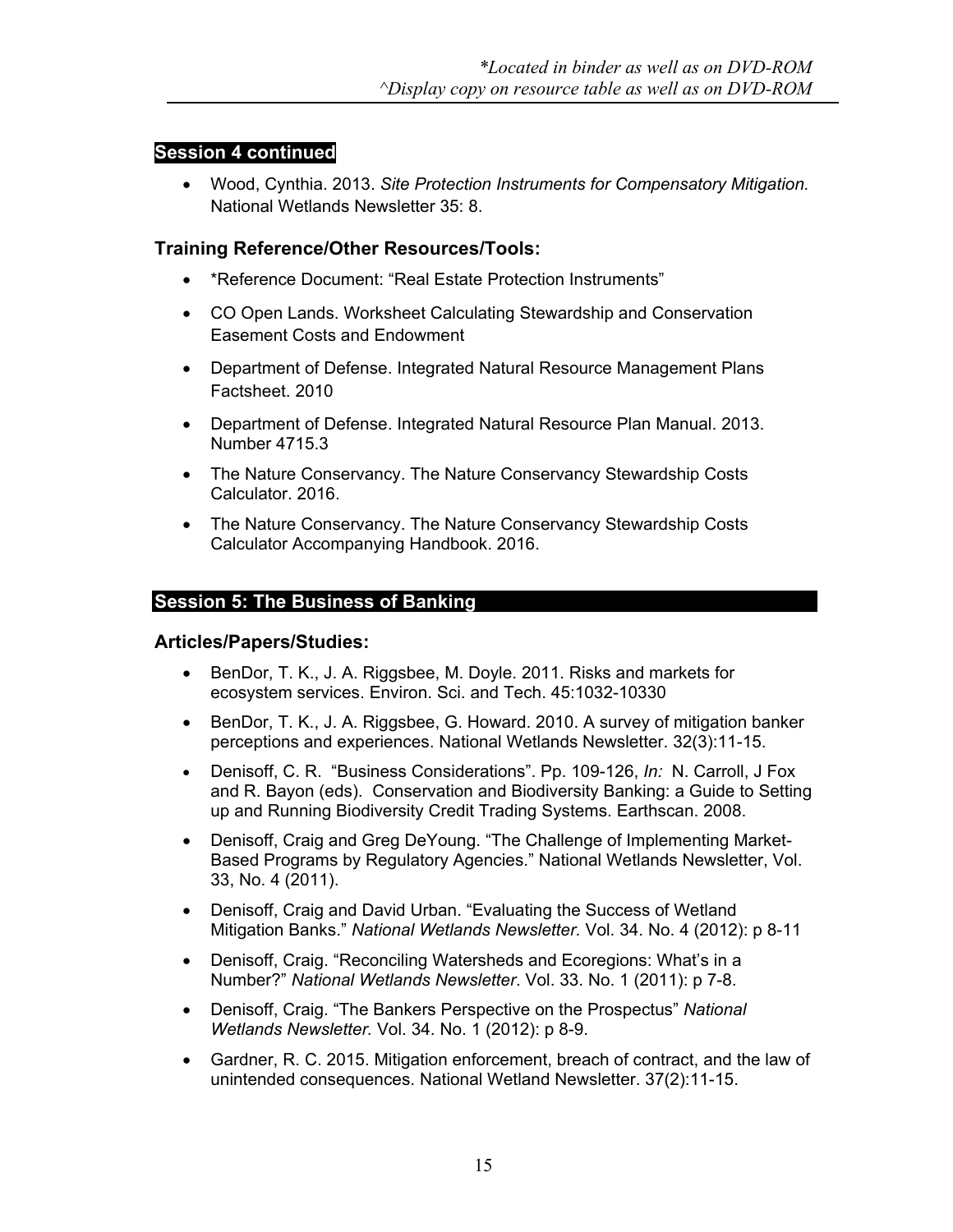- Hook, Patrick and Spenser Shadle. "Navigating Wetland Mitigation Markets: a Study of Risks Facing Entrepreneurs and Regulators."Ecosystem Marketplace, The Katoomba Group, 23 Jan. 2014.
- Lashley, Douglas. 2014. Mitigation Banking: A sustainability Tool Here to Stay. Real Estate Review 43(3):25-36
- Levrel, H., P. Scemama, A-C. Vaissiere. 2017. Should we be wary of mitigation banking? Evidence regarding the risks associated with this offset arrangement in Florida. Ecol. Economics.135: 136-149
- Robertson, Morgan. 2009. The work of wetland credit markets: two cases in entrepreneurial wetland banking. Wetlands Ecol. Manage. 17:35-51.
- Shabman, Leonard and Paul Scodari. "The Future of Wetlands Mitigation Banking." *Choices* Vol. 20(1): 2005: p 65-70.

#### Further Reading:

 Carroll, Nathaniel and Jessica Fox and Ricardo Bayon. Conservation and Biodiversity Banking: A Guide to Setting Up and Running Biodiversity Credit Trading Systems (Environmental Market Insights. EarthScan, 2008.

### **Session 6: Service Area Determination**

### **Policy/Guidance/SOPs:**

- Code of Virginia. Title 62.1-44.15:23. Wetland and stream mitigation banks.
- Louisville District, U.S. Army Corps of Engineers. Notice of Intent to Establish Resource-Based Pre-Defined Service Areas for Third-Party Mitigation within Kentucky. 2018.
- Mobile District, U.S. Army Corps of Engineers. Proximity Factor Method, April 2009
- Sacramento District, U.S. Army Corps of Engineers. Service Area Guidelines October 2010.
- South Pacific Division, U.S. Army Corps of Engineers. Regional Mitigation and Monitoring Guidelines
- U.S. Army Corps of Engineers. Regulatory Guidance Letter 19-01: Mitigation Bank Credit Release Schedules and Equivalency in Mitigation Bank and In-Lieu Fee Program Service Areas. 22 February 2019.
- Washington State. Washington State Wetland Mitigation Bank Service Area Guidance.

### **Models/Examples/Templates:**

 Habitat Bank LLC. 2016. Coweeman Bank MBI Appendix E Procedures for use of mitigation bank credits and debits..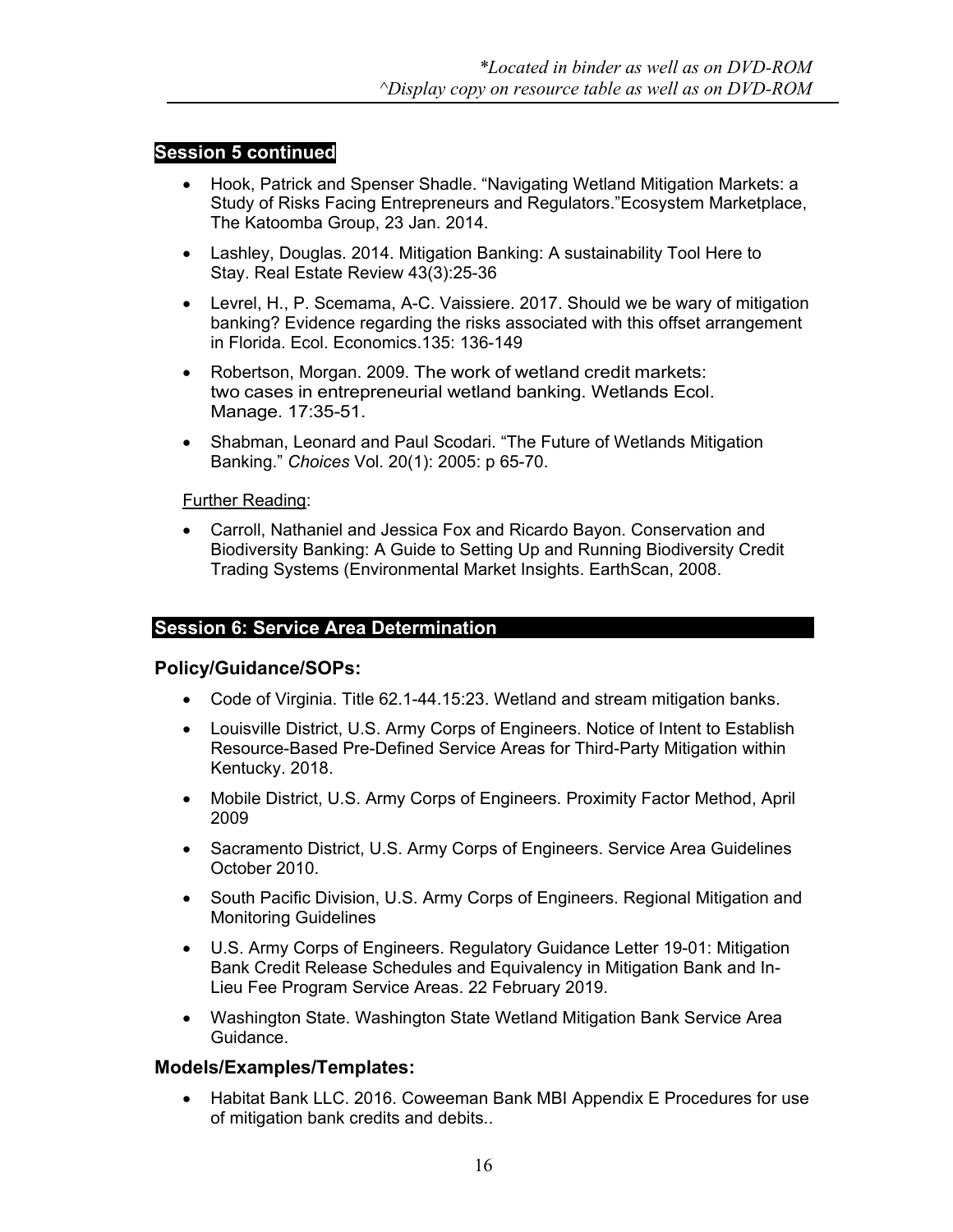Westervelt Ecological Services. 2016. Exhibit B-2. Narrative Description of the Bank's Service Area from Bullock Bend BEI.

### **Articles/Papers/Studies:**

- Amato, Brumbaugh, Deyoung, Doyle, Holland, and Martin. 2013. *Policy Forum Discussion: Service Areas.* National Wetland Newsletter. 35:9-17.
- BenDor, Todd, Joel Sholtes and Martin Doyle. 2009. Landscape characteristics of a stream and wetland mitigation banking program. Ecological Applications 19(8): 2078-2092
- Denisoff. 2011. Reconciling Watersheds and Ecoregions: What's in a Number? National Wetlands Newsletter. 33(1):7-8.
- Higgins, J. V. M. T. Breyer, M. L. Khoury, and T. W. Fitzhugh. 2005. A freshwater classification approach for biodiversity conservation planning. Conservation Biology. 19(2): 432-445.
- Omernik and Bailey. 1997. Distinguishing Between Watersheds and Ecoregions. J. of Am. Water Res. Assn. 33(5): 935-949.
- Ruhl and Salzman. 2006. The Effects of Mitigation Banking on People. National Wetlands Newsletter. 28(2):2-13.
- Sowa, S. P., G. Annis., M. Morey, D. R. Diamond, 2003. Classifying stream ecosystems into distinct ecological units at multiple spatial scales. Powerpoint from USGS National Gap Analysis meeting. 27pp.
- \*Womble, P. and M. Doyle. *Setting geographic service areas for compensatory mitigation banking.* National Wetlands Newsletter Aug-Sept 2010. Pp 18-23
- Womble, P. and M. Doyle. *The Geography of Trading Ecosystem Services: A Case Study of Wetland and Stream Compensatory Mitigation Markets.* Harvard Env. Law Review. 36:229-296 + app.

### **Training Reference/Other Resources/Tools:**

\*Reference Document: "Service Area Determination"

### **Session 7: In-Lieu Fee Mitigation**

### **Policy/Guidance/SOPs:**

Washington Dept. of Ecology. Guidance on In-Lieu Fee Mitigation. 2012.

- Atlantic Salmon Restoration and Conservation ILF Program
- Coachella Valley ILF Program Instrument 2014.
- Coastal Mississippi ILF Instrument, January 2010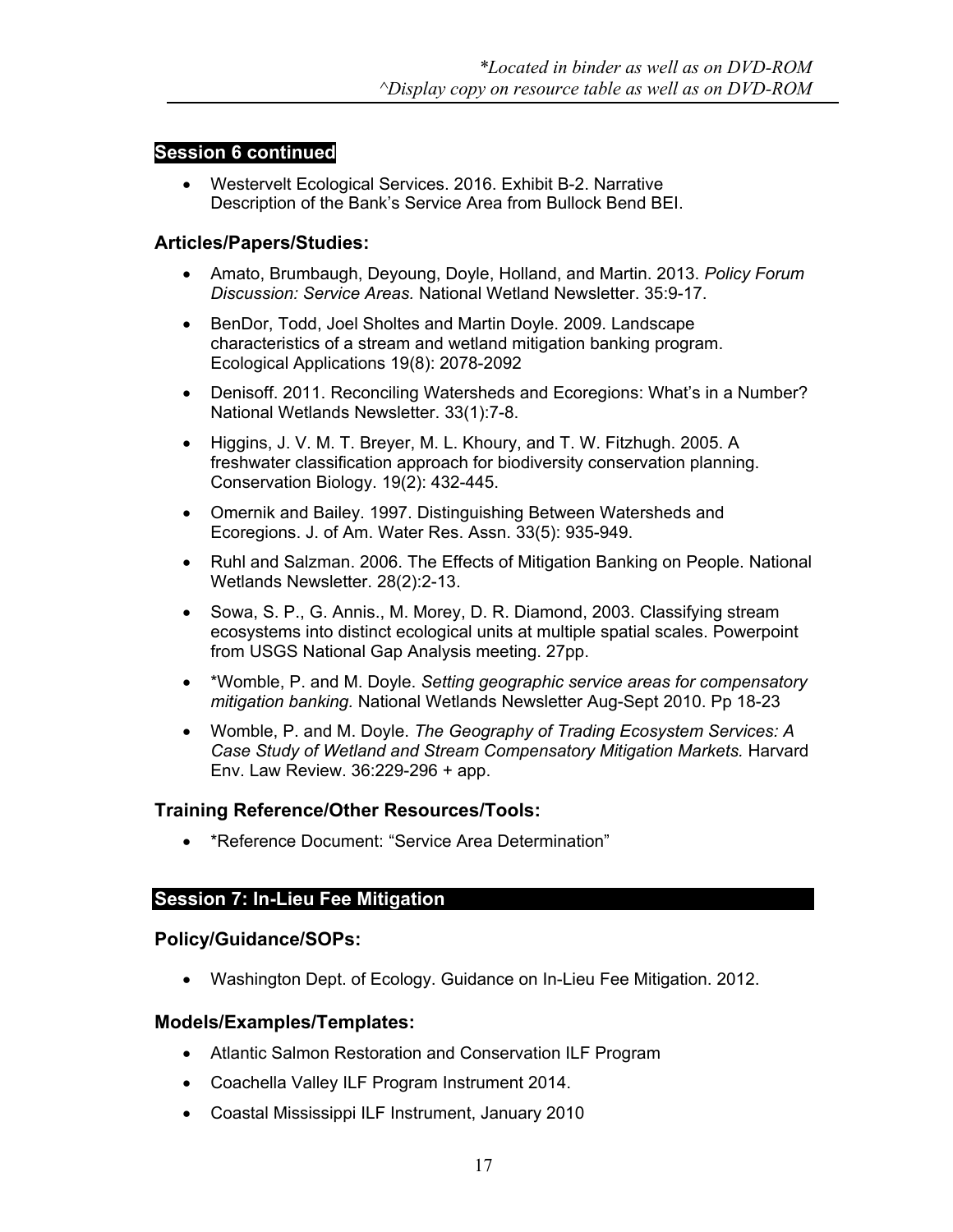- Cumberland River Compact Stream Restoration ILF Program Instrument. 2018
- Everglades National Park ILF Program Instrument. 2015.
- Georgia Land Trust. In-Lieu Fee Program Instrument, 2013.
- Georgia Land Trust. Minor In-Lieu Fee Instrument Modification Letter, February 2014.
- Georgia Land Trust. Minor In-Lieu Fee Instrument Modification Letter, 2016.
- Great Land Trust ILF Program Prospectus, August 2010
- Hood Canal Coordinating Council ILF Basic Program Instrument 2012
- Hood Canal Coordinating Council ILF Compensation Planning Framework and Technical Appendices 2012
- Hood Canal Coordinating Council ILF Exhibits 2012
- Indiana Stream & Wetland ILF Program Instrument. 2018.
- Inland Empire Resource Conservation District ILF Instrument. 2018.
- Kansas Watershed Land Trust ILF Instrument 2013
- Kentucky Department of Fish & Wildlife Resources ILF Instrument, Dec 2011
- Kentucky Department of Fish & Wildlife Resources ILF Public Notice, November 2010
- Kentucky ILF Complete Application Checklist
- Kentucky ILF Concept Plan Checklist
- Kentucky ILF Early Coordination Checklist
- Kentucky ILF Fee Program Information
- Kentucky ILF Final Public Notice for LOP
- Kentucky ILF Forward Early Coordination Agency Comments
- Kentucky ILF General Conditions
- Kentucky ILF Intent to Approve Mod Email
- Kentucky ILF Intent to Use LOP & Initiation IRT Consultation email
- Kentucky ILF LOP Implementation Process
- Kentucky ILF Mitigation LOP Public Notice
- Kentucky ILF Modification Approval and Letter of Permission February 2017
- Kentucky ILF Mod Approval & Authorization Letter
- Kentucky ILF Mod Approval Email
- Kentucky ILF Notification of 14 Day Early Coordination Period Email
- Kentucky ILF Statement of Findings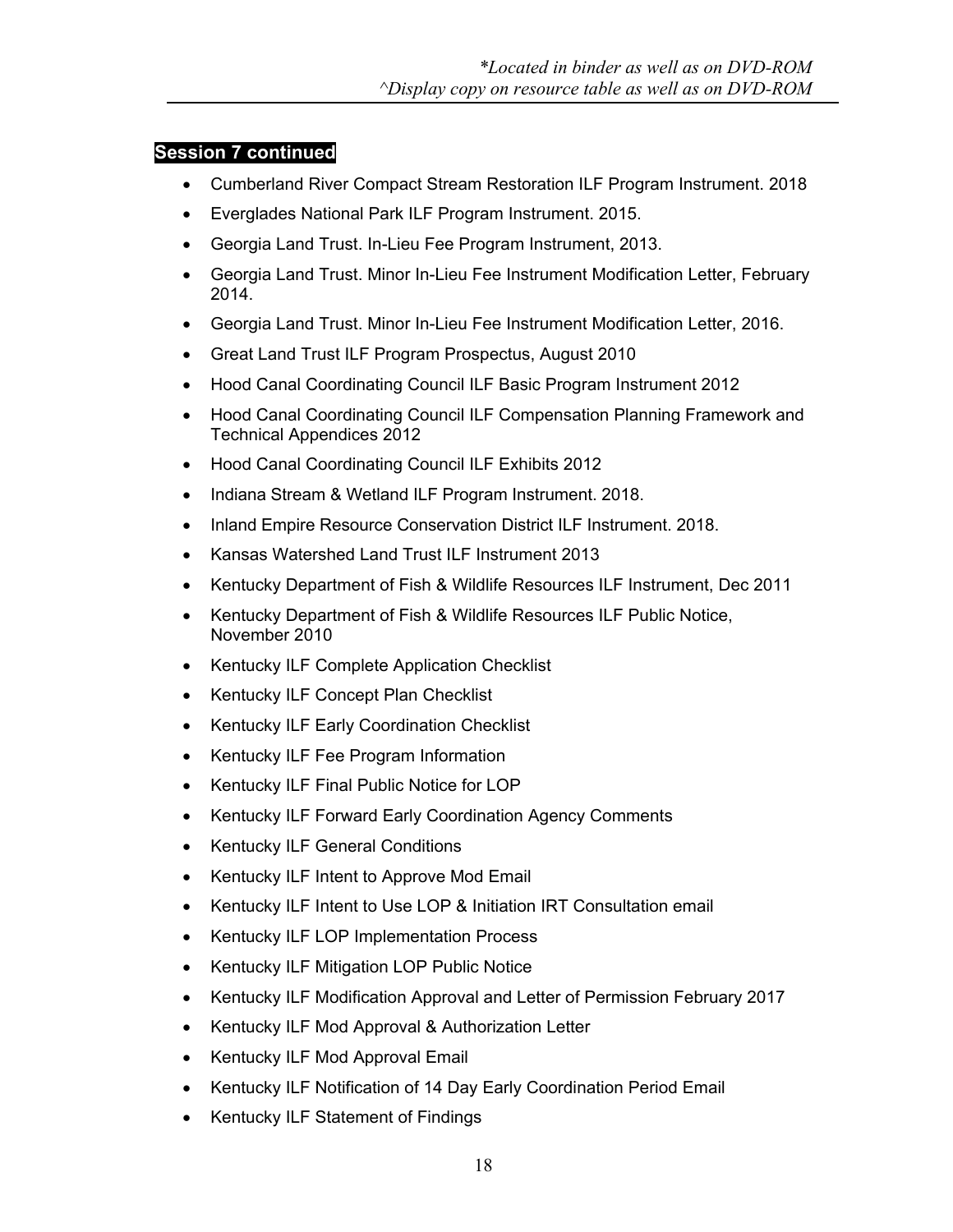- King County Mitigation Reserves Program Instrument, Signed 2012
- King County Mitigation Reserves Program Instrument Appendices 2012
- La Paz County ILF MOA Policy and Annual Reports
- La Paz County ILF MOA
- La Paz County ILF Program Instrument 2013
- Living River Restoration Trust ILF Program Instrument
- Los Angeles District, U.S. Army Corps of Engineers. ILF Program Template Instrument 2012.
- Los Angeles District, U.S. Army Corps of Engineers. ILF Prospectus Checklist, March 2011
- Los Angeles District, U.S. Army Corps of Engineers. Guidance on Developing ILF Compensation Planning Framework 2012.
- Maine Atlantic Salmon Restoration & Conservation Program. Compensation Rate Calculations and Fee Schedule. 2016.
- Maine Department of Environmental Protection. ILF Fact Sheet 2015
- Maine Department of Transportation, FHWA, and New England District US Army Corps of Engineers. 2016. Programmatic Biological Assessment for Transportation Projects for Gulf of Maine Atlantic Salmon
- Maine Natural Resources Conservation Program (NRCP) 2013 Annual Report
- Maine Natural Resources Conservation Program (NRCP) 2014 Funding Allocations
- Maine Natural Resources Conservation Program (NRCP) 2015 Request for Letters of Intent Package
- Maine Natural Resources Conservation Program (NRCP) ILF Instrument, Aug 2011
- Maine Natural Resources Conservation Program (NRCP) Management Plan **Template**
- Massachusetts Department of Fish and Game ILF 2014 Annual Report
- Massachusetts Department of Fish and Game ILF Prospectus 2012
- Missouri Stream Stewardship ILF Program Instrument 2013
- National Fish & Wildlife Foundation ILF Program Enabling instrument
- National Fish & Wildlife Foundation ILF Program Exhibit A: ILF Program Area
- National Fish & Wildlife Foundation ILF Program Exhibit B: Service Areas
- National Fish & Wildlife Foundation ILF Program Exhibit C: Credit Establishment and Tracking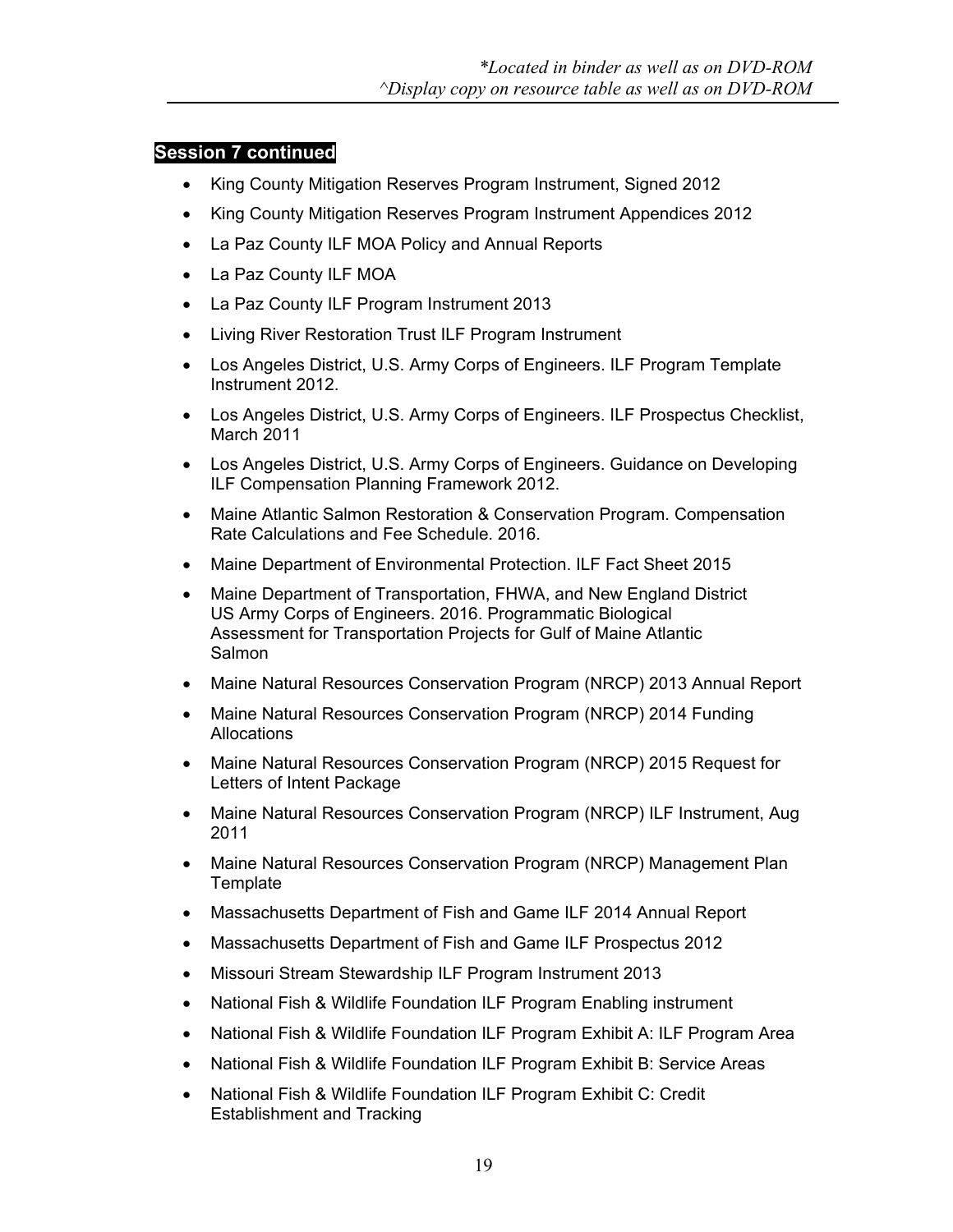- National Fish & Wildlife Foundation ILF Program Exhibit D: Compensation Planning Framework
- National Fish & Wildlife Foundation ILF Program Exhibit E: ILF Project Development Process
- National Fish & Wildlife Foundation ILF Program Exhibit F: Program Account
- National Fish & Wildlife Foundation ILF Program Exhibit F Amendment 2. January 2017
- New Hampshire Aquatic Resource Mitigation (ARM) Fee Calculator, 2017
- New Hampshire Aquatic Resource Mitigation (ARM) ILF Program Instrument, 2012.
- New Hampshire Aquatic Resource Mitigation (ARM) Project Approvals 2014
- North Carolina Ecosystem Enhancement Program (NCEEP) Instrument. July 2010.
- Northwest Florida Water Management District ILF Program Instrument. 2015
- Ohio Wetland Foundation ILF Instrument 2014
- Oregon Department of State Lands. ILF Instrument Modification Exhibits (includes Compensation Planning Framework), 2012
- Oregon Department of State Lands. ILF Instrument, approved February 2009
- Oregon Department of State Lands. Modified ILF Program Instrument, approved April 2012
- Pierce Co ILF Appendices
- Pierce Co ILF Exhibit 6 Credit Pricing Analysis
- Pierce Co ILF Instrument
- Pittsburgh District, U.S. Army Corps of Engineers. LaMothe Hollow ILF project approval letter June 2013.
- Prescott Creeks Preservation Association ILF Program Prospectus 2012
- Quil Ceda Village ILF Appendix S Maps
- Quil Ceda Village ILF Compensation Planning Framework and Appendices
- Quil Ceda Village ILF Program Instrument 2013
- Riverside Corona Compensation Planning Framework
- Riverside Corona ILF Instrument
- Riverside Corona RS RCD Altfillisch Long-term management plan
- Santa Ana River Watershed Association of Resource Conservation Districts ILF Program, October 2009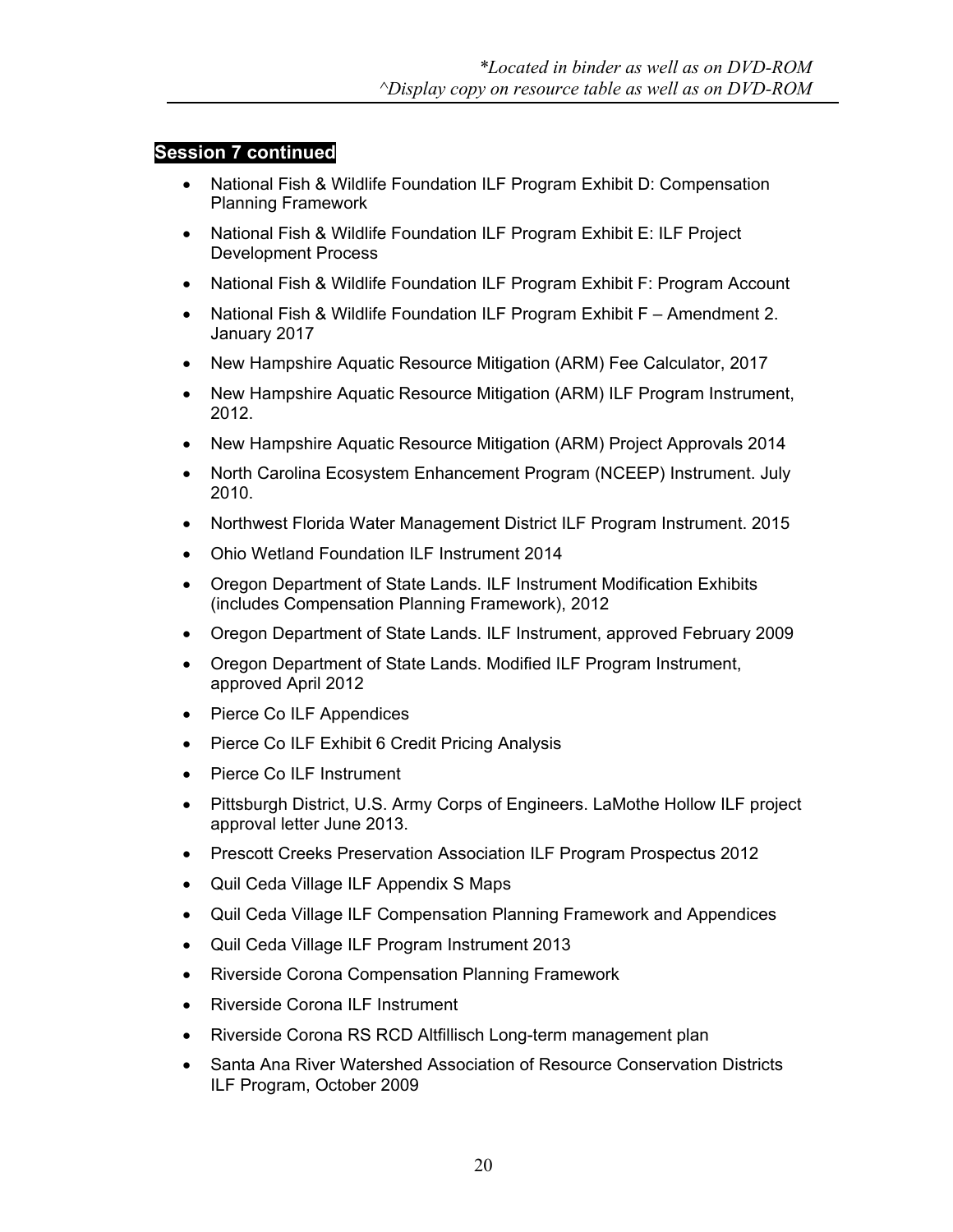- Southeast Alaska Watershed Coalition IN-Lieu Fee Program Instrument. 2017.
- Tennessee National Wildlife Federation ILF Instrument, Nov 2011
- Tennessee Stream Mitigation Program ILF Instrument May 2013
- The Land Learning Foundation: In-Lieu Fee Mitigation Program Final Instrument, February 2015.
- TNC Ohio Stream and Wetland In-Lieu Fee Mitigation Program Compensation Planning Framework.
- TNC Ohio Stream and Wetland In-Lieu Fee Mitigation Program Instrument
- Vermont ILF instrument (Ducks Unlimited) January 2011
- Virginia Aquatic Resources Trust Fund (VARTF) 2014 Annual Report Credit Balances
- Virginia Aquatic Resources Trust Fund (VARTF) 2014 Annual Report Project **Summaries**
- Virginia Aquatic Resources Trust Fund (VARTF) 2014 Annual Report
- Virginia Aquatic Resources Trust Fund (VARTF) 2014 Project Sites map
- Virginia Aquatic Resources Trust Fund (VARTF) ELI Program Audit Report
- Virginia Aquatic Resources Trust Fund (VARTF) Fee Schedule
- Virginia Aquatic Resources Trust Fund (VARTF) HW Final Communication **Letter**
- Virginia Aquatic Resources Trust Fund (VARTF) HW Final Management Letter
- Virginia Aquatic Resources Trust Fund (VARTF) HW Final Statement
- Virginia Aquatic Resources Trust Fund (VARTF) Program Compensation Planning Framework
- Virginia Aquatic Resources Trust Fund (VARTF) Program Instrument, July 2011
- Virginia Aquatic Resources Trust Fund (VARTF) Standard Operating Procedures 2013
- Virginia Aquatic Resources Trust Fund (VARTF)TNC Program Audit Proposal 12.15.15
- Western Placer County ILF Program Instrument
- West Virginia Department of Environmental Protection and US Army Corps of Engineers. 2008. Agreement Concerning In-Lieu Mitigation Fees.
- Wisconsin Wetland Conservation Trust ILF Program Instrument. 2014.Land Learning Foundation ILF Program Instrument 2015.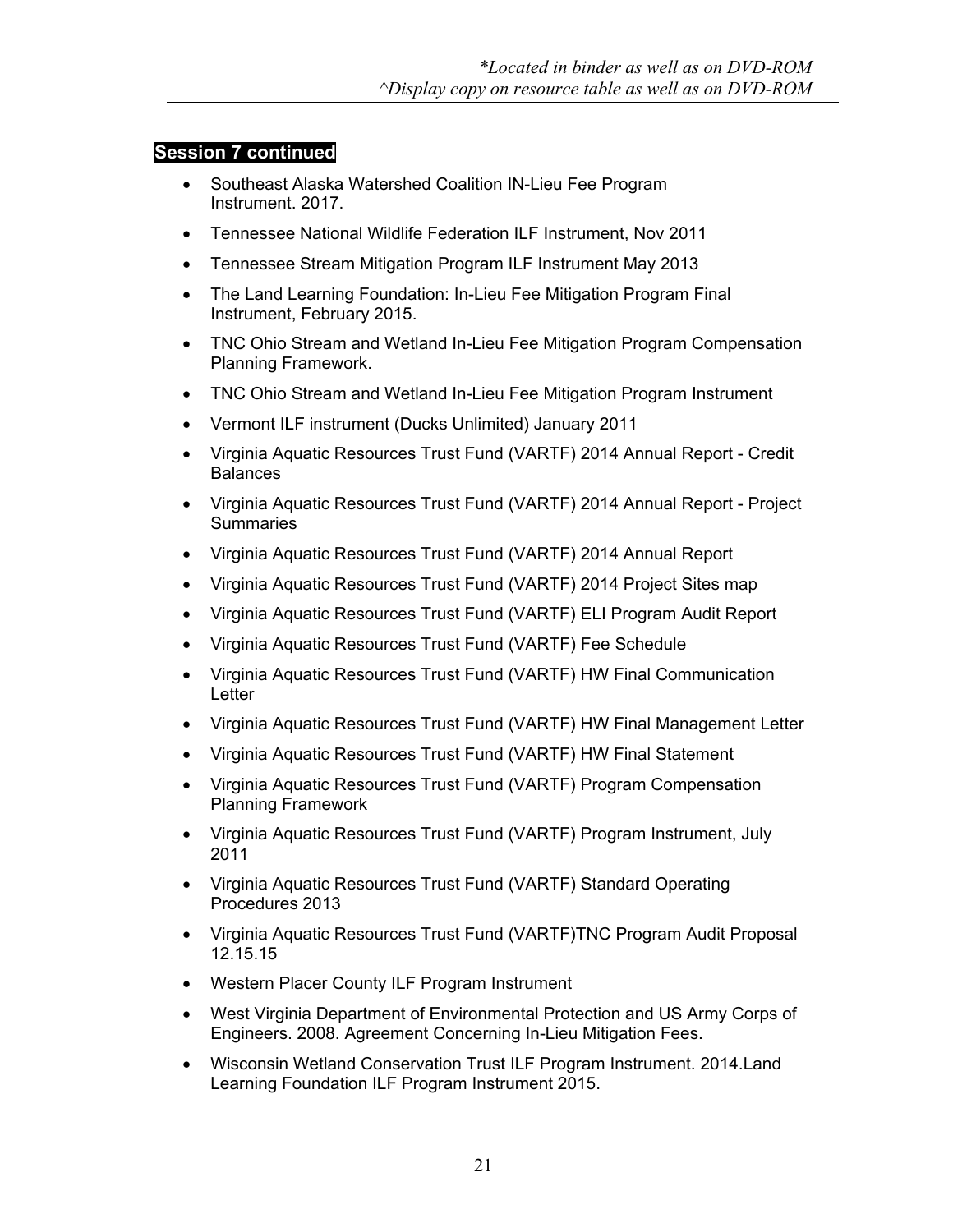### **Articles/Papers/Studies:**

- Doyle, Martin W. The Financial and Environmental Risks of In Lieu Fee Programs for Compensatory Mitigation. NI Report 19-01. Durham, NC: Duke University, 2019.
- Kihslinger, Woolsey, and Gaudioso. 2014. Establishing In-Lieu Fee Programs: Identifying Opportunities and Overcoming Challenges. National Wetlands Newsletter. 36(4):8-13
- Ladd. 2011. Post-mitigation rule IRTs in New England: overseeing transitions from pre-rule to rule-compliant In-lieu fee programs. National Wetland Newsletter Vol 33(2): 9-10
- Stephenson, K. and B. Tutko. 2016. The roel of In-Lieu Fee programs in providing off-site compensatory mitigation. Final Report for Office of Environmental Markets, USDA. 32 pp.
- Wilkinson, J. 2009. *In-Lieu fee mitigation: Coming into compliance with the new Compensatory Mitigation Rule.* Wetland Ecology and Management. 17:53-70.

### **Training Reference/Other Resources/Tools:**

- \*Reference Document: "In-Lieu Fee Mitigation"
- \*Advance crediting summary
- Environmental Law Institute. In-Lieu Fee Mitigation: Model Instrument Language and Resources. December 2009.

### **Session 8: Short-Term Financial Assurances**

### **Policy/Guidance/SOPs:**

- Florida Department of Environmental Protection. Form No. 62-330301(3). "Mitigation Bank Standby Trust Fund Agreement to Demonstrate Perpetual Management." Effective October 2013.
- Florida Department of Environmental Protection. Form No. 62-342.900(3). "Mitigation Bank Standby Trust Fund Agreement to Demonstrate Construction and Implementation Financial Assurance." Effective May 21, 2001.
- Florida Department of Environmental Protection. Form No. 62-342.900(4). "Mitigation Bank Trust Fund Agreement to Demonstrate Construction and Implementation Financial Assurance." Effective May 21, 2001.
- Florida Department of Environmental Protection. Form No. 62-342.900(5). "Mitigation Bank Trust Fund Agreement to Demonstrate Perpetual Management Financial Assurance." Effective May 21, 2001.
- Florida Department of Environmental Protection. Rules on Financial Responsibility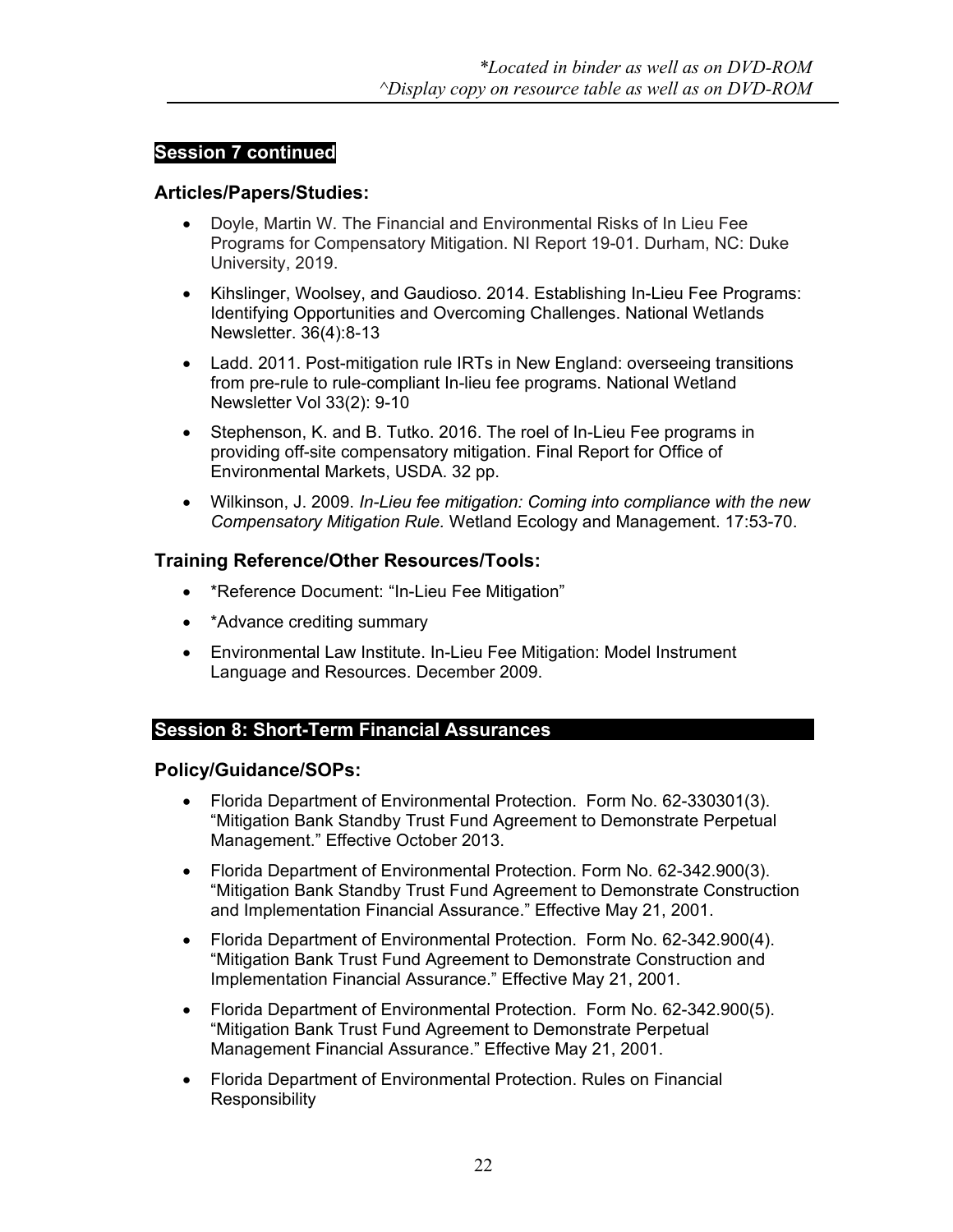- Fort Worth District, U.S. Army Corps of Engineers. Financial Assurance Guidance. 2013
- Fort Worth District, U.S. Army Corps of Engineers. Specimen Casualty Insurance Policy for Mitigation Banks. 2012.
- Institute for Water Resources, U.S. Army Corps of Engineers. "National Wetland Mitigation Banking Study: Technical and Procedural Support to Mitigation Banking Guidance." IWR Technical Paper WMB-TP-2. *\*see Chapter 5: Financial and Legal Assurances.* December 1995.
- Institute for Water Resources, U.S. Army Corps of Engineers. Verification of financial assurance estimates. White Paper, 2017.
- Los Angeles District, U.S. Army Corps of Engineers. Standard Operating Procedures for Financial Assurances, 2009.
- Seattle District, U.S. Army Corps of Engineers. Standby Trust Agreement for Mitigation Banking
- U.S. Army Corps of Engineers. *Guidance on the Use of Financial Assurances, and Suggested Language for Special Conditions for Department of the Army Permits Requiring Performance Bonds.* Regulatory Guidance Letter No. 05-1, February 14, 2005.
- U.S. Army Corps of Engineers. Memo: Financial Assurance Instruments for Compensatory Mitigation under the Corps Regulatory Program, December 1, 2011
- U.S. Code 31. Section 3302. Custodians of Money (Miscellaneous Receipts).

- Baltimore District, U.S. Army Corps of Engineers. Escrow Agreement
- Chicago District, U.S. Army Corps of Engineers. Sample Irrevocable Letter of Credit
- Los Angeles District, U.S. Army Corps of Engineers. Model Performance Bond
- Minnesota Performance Bond Template
- New England District, U.S. Army Corps of Engineers. Checklist for Performance Bond Completeness 2007.
- New Orleans District, U.S. Army Corps of Engineers. Template Escrow Agreement
- Norfolk District, U.S. Army Corps of Engineers. Template Escrow Agreement
- Wilmington District, U.S. Army Corps of Engineers. Letter of Credit Template, 2017.
- Wilmington District, U.S. Army Corps of Engineers. Performance Bond Template. December 2016.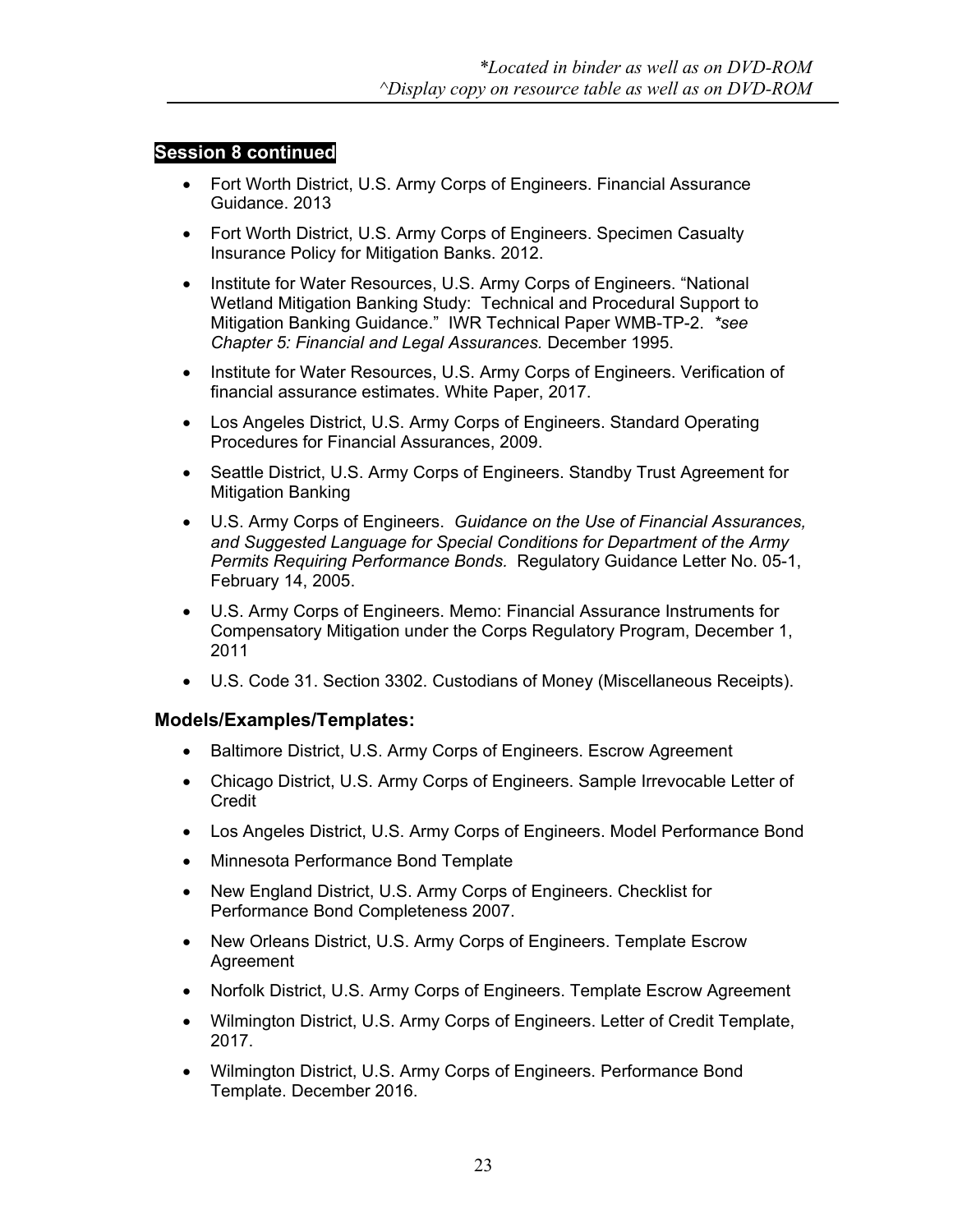### **Articles/Papers/Studies:**

- Boyd, James. Financial Responsibility for Environmental Obligations: Are Bonding and Assurance Rules Fulfilling Their Promise? (2001)
- Gardner, Royal C. and Theresa J. Pulley Radwan. "What Happens When a Wetland Mitigation Bank Goes Bankrupt?" *National Wetlands Newsletter.* Vol. 28, No. 4. Environmental Law Institute, July-August 2006.
- NASBP and SFAA. 2012. Surety Bonds at Work.
- Scodari, P. S. Martin, & A. Willis. 2016. Implementing Financial Assurances For Mitigation Project Success. Institute for Water Resources White Paper.

### **Training Reference/Other Resources/Tools:**

\*Reference Document: "Financial Assurances – Remedial and Long-Term"

### Web Resources:

 Los Angeles District, U.S. Army Corps of Engineers. "Recommended Bond Surety Companies." Undated. http://www.fiscal.treasury.gov/fsreports/ref/suretyBnd/c570.htm

### **Session 9A: Wetland Credit Determination**

### **Policy/Guidance/SOPs:**

- Charleston District, U.S. Army Corps of Engineers. Guidelines for Preparing Compensatory Mitigation Plans, Oct 2010
- Chicago District, U.S. Army Corps of Engineers. Mitigation Requirements, Oct 2009
- Galveston District, U.S. Army Corps of Engineers. "SWG-Standard Operating Procedures (SOP); Using HGM to Determine Potential Wetland Functions and the Appropriate Compensatory Mitigation for Unavoidable Wetland Impacts" September 2008.
- Savannah District, U.S. Army Corps of Engineers. Savannah District's 2018 Standard Operating Procedure for Compensatory Mitigation
- Seattle District, U.S. Army Corps of Engineers. Credit Guide. Feb 2013.
- South Pacific Division, U.S. Army Corps of Engineers. SOP for Determination of Mitigation Ratios.
- St. Paul District, U.S. Army Corps of Engineers and Wisconsin Department of Natural Resources. "Guidelines for Wetland Compensatory Mitigation in Wisconsin." pp. 15-18. February 2002.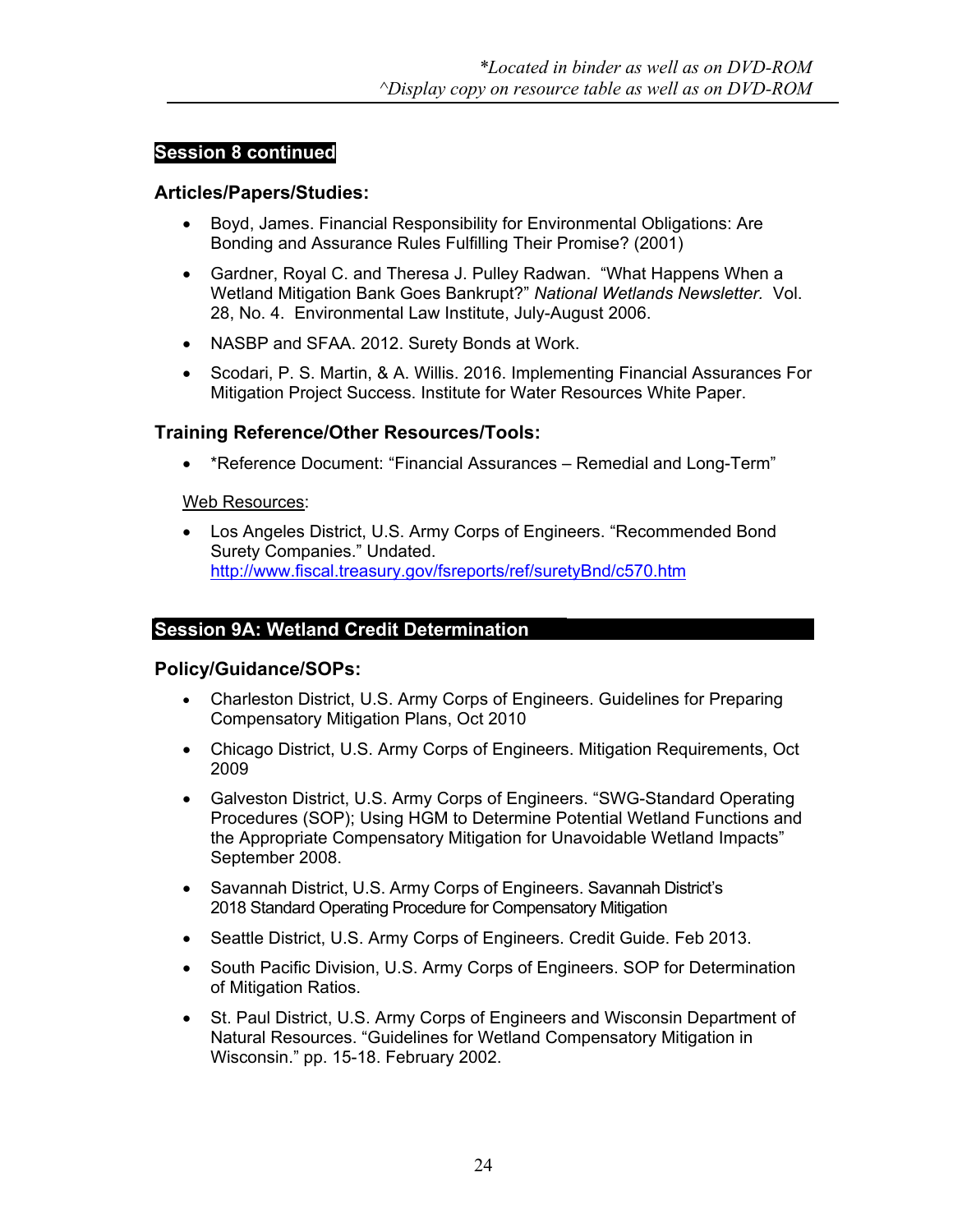- U.S. Army Corps of Engineers, Engineer Research and Development Center (ERDC). A Regional Guidebook for Applying the Hydrogeomorphic Approach to Assessing Wetland Functions of Forested Wetlands in Alluvial Valleys of the Coastal Plain of the Southeastern United States. April 2013.
- ^U.S. Army Corps of Engineers. Public Notice: Wetland Mitigation Banking in OH, March 2010
- U.S. Army Corps of Engineers. Regulatory Guidance Letter 18-01: Determination of Compensatory Mitigation Credits for the Removal of Obsolete Dams and Other Structures from Rivers and Streams. 25 Sept 2018
- U.S. Army Corps of Engineers. Regulatory Guidance Letter 19-01: Mitigation Bank Credit Release Schedules and Equivalency in Mitigation Bank and In-Lieu Fee Program Service Areas. 22 February 2019

- A.S.H. Mitigation Bank, LLC "Ash Slough Headwaters Mitigation Bank Addendum I Banking Instrument" undated.
- Delaware Department of Natural Resources (DNR). DERAP Forms.
- Delaware Department of Natural Resources (DNR). DERAP Value Protocol.
- Delaware Department of Natural Resources (DNR). DERAP Field Protocol.
- Florida Uniform Mitigation Assessment Method (UMAM) Overview
- Fort Worth and Tulsa District, U.S. Army Corps of Engineers. "The Texas Rapid Assessment Method (TXRAM) Wetland and Streams Modules" October 2010.
- Galveston District, U.S. Army Corps of Engineers. "Riverine Forested HGM Interim" undated.
- KBA EnviroScience, "Rockin' K on Chambers Creek Mitigation Banking Instrument" December 2014.
- Maine Department of Transportation. Maine DOT Umbrella Mitigation Banking Instrument, August 2011.
- Mobile District, U.S. Army Corps of Engineers. "Ratio Method." Undated.
- New England District, U.S. Army Corps of Engineers. Compensatory Mitigation Ratios, 2016
- New Orleans District, U.S. Army Corps of Engineers. Louisiana Rapid Assessment Method (LRAM)
- Norfolk District, U.S. Army Corps of Engineers and Virginia DEQ. Template Mitigation Banking Instrument, 2010
- Northern Kentucky University, Center for Applied Ecology. Red Stone Farm Wetland Mitigation Bank Instrument, Pike County, Ohio, January 2007
- \* Ohio Environmental Protection Agency. Mitigation & Monitoring Plan Checklist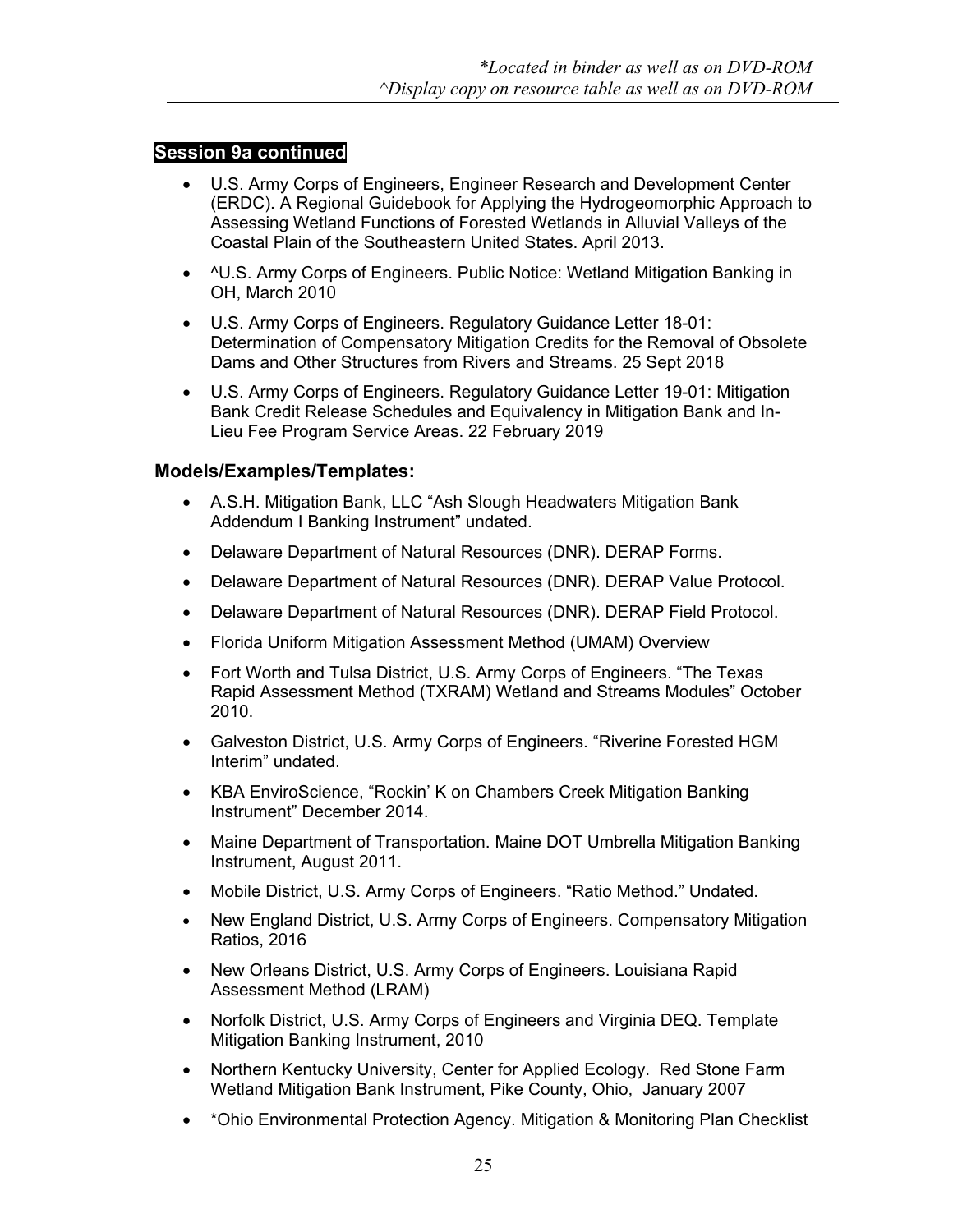- South Pacific Division, U.S. Army Corps of Engineers. Examples for Mitigation Ratio Setting Checklists.
- SWCA Environmental Consultants, "Mitigation Banking Instrument Gin City Mitigation Bank Harris County Texas SWG-2011-01182" February 2014.
- SWCA Environmental Consultants, "Mitigation Banking Instrument Gin City Mitigation Bank Harris County Texas SWG-2011-01182, Attachments A & B" February 2014.

### **Articles/Papers/Studies:**

- Fennessy, Siobhan. "Evaluating Mitigation Performance: Functional and Condition Based Assessment Methods." National Wetlands Newsletter, Volume 33, No. 2, 2011.
- Lonard et al. Analysis of Methodologies Used for the Assessment of Wetlands Values. September 1981.
- Stein, Brinson, Rains, Kleindl, and Hauer. 2009. Wetland Alphabet Soup: How to Choose (or Not Choose) the Right Assessment Method. Wetland. Sci. Practice. 26(4):20-25.

### **Training Reference/Other Resources/Tools:**

- \*Reference Document: "Wetland Credit Determination"
- Florida Unified Mitigation Assessment Method (UMAM) Training Manual
- Georgia Interim Freshwater Wetland HGM Workbook May 2018
- Georgia Freshwater Wetland Qualitative Assessment May 2018.
- North Carolina WAM: Key to Wetlands
- North Carolina WAM
- Washington State Department of Ecology. Calculating Credits and Debits for Compensatory Mitigation in Wetlands of Western Washington, March 2012.

### **Session 9B: Stream Credit Determination**

#### **Policy/Guidance/SOPs:**

- Charleston District, U.S. Army Corps of Engineers. "Compensatory Mitigation Standard Operating Procedure. September 19, 2002"
- Huntington District, U.S. Army Corps of Engineers. West Virginia IRT Initiatives Guidance. 2010.
- Huntington District, U.S. Army Corps of Engineers. West Virginia Stream and Wetlands Valuation Metric (SWVM) Instructional Guide.
- Huntington District, U.S. Army Corps of Engineers. West Virginia Stream and Wetlands Valuation Metric (SWVM).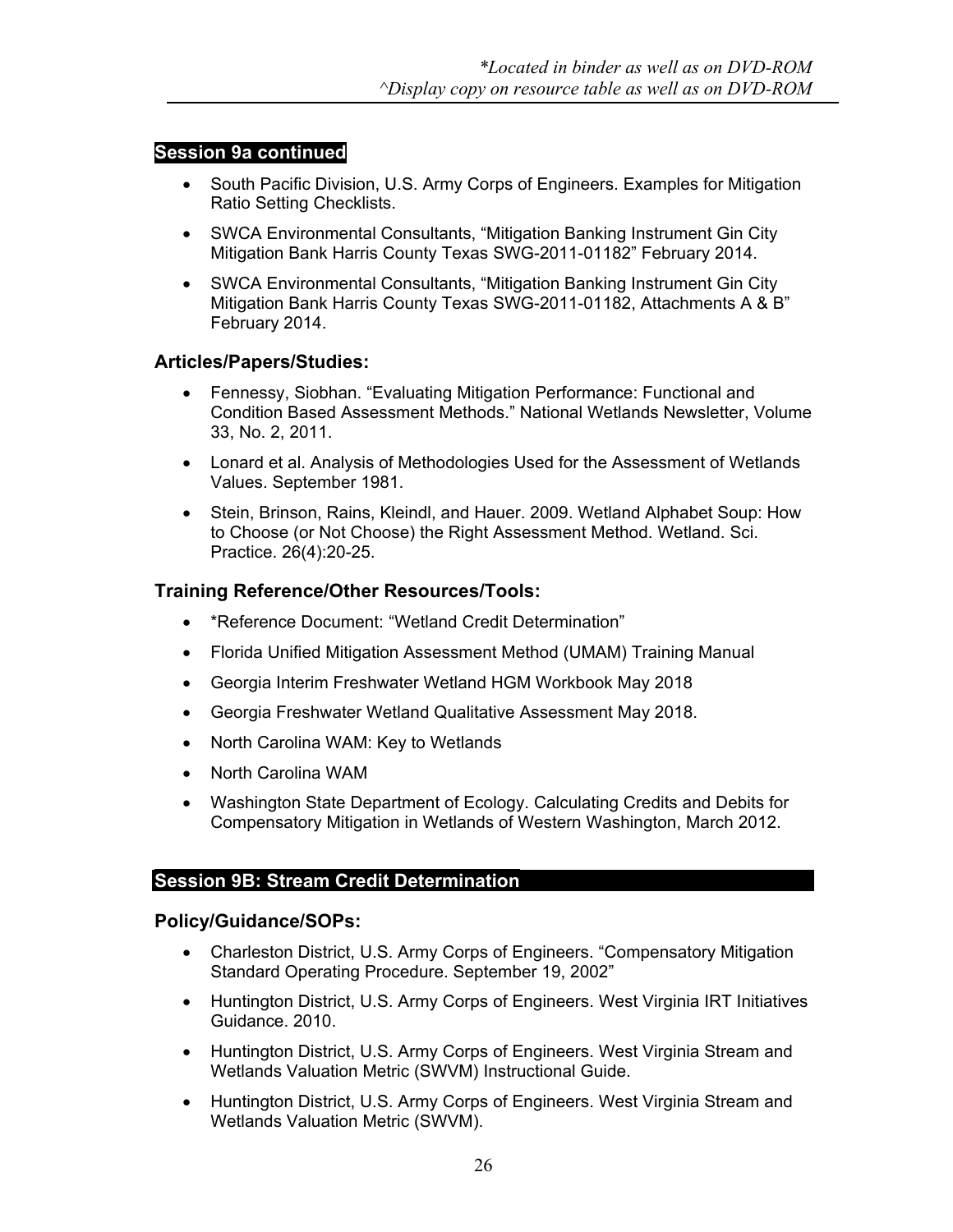- Little Rock District, U.S. Army Corps of Engineers. Stream Method 2011
- Mobile District, U.S. Army Corps of Engineers. "Standard Operating Procedure (SOP), Compensatory Stream Mitigation Guidelines." 2012.
- New England District, U.S. Army Corps of Engineers. Proposed Revision of New England District Compensatory Mitigation Guidance. 2015.
- South Pacific Division, U.S. Army Corps of Engineers. 12501: SOP for the Determination of Mitigation Ratios.
- U.S. Army Corps of Engineers, Regulatory Branch and Environmental Protection Agency, Wetlands Division. "Stream Mitigation Compendium," National Wetlands Mitigation Action Plan. 2004.
- U.S. Army Corps of Engineers. Operational Draft Regional Guidebook for the Functional Assessment of High Gradient Ephemeral and Intermittent Headwater Streams in Western West Virginia and Eastern Kentucky. ERDC EL TR-10-11, 2010.
- U.S.D.A. Natural Resource Conservation Service (NRCS). Stream Visual Assessment Protocol Version 2. 2009.
- U.S. Environmental Protection Agency. Stream Assessment and Mitigation Protocols: A Review of Commonalities and Differences, May 2010
- Wilmington District, U.S. Army Corps of Engineers and North Carolina Department of Environment and Natural Resources. "Information Regarding Stream Restoration with Emphasis on the Coastal Plain." April 4, 2007.
- Wilmington District, U.S. Army Corps of Engineers, North Carolina Division of Water Quality, U.S. Environmental Protection Agency, Region IV, Natural Resources Conservation Service, and the North Carolina Wildlife Resources Commission. "Stream Mitigation Guidelines." April 2003.

#### Web Resources:

 U.S. Fish & Wildlife Service: https://www.fws.gov/chesapeakebay/stream/protocols.html

- Nebraska Stream Assessment Procedure (Interim) 2012.
- Norfolk District, U.S. Army Corps of Engineers and Virginia Department of Environmental Quality. "Unified Stream Methodology for use in Virginia." January 2007.
- Omaha District, U.S. Army Corps of Engineers. Wyoming Stream Mitigation Procedure. 2013.
- Pennsylvania DEP. Pennsylvania Function Based Aquatic Resource Compensation Protocol Draft Version 1.
- South Pacific Division, U.S. Army Corps of Engineers. 12501.1: Mitigation Ratio Checklist.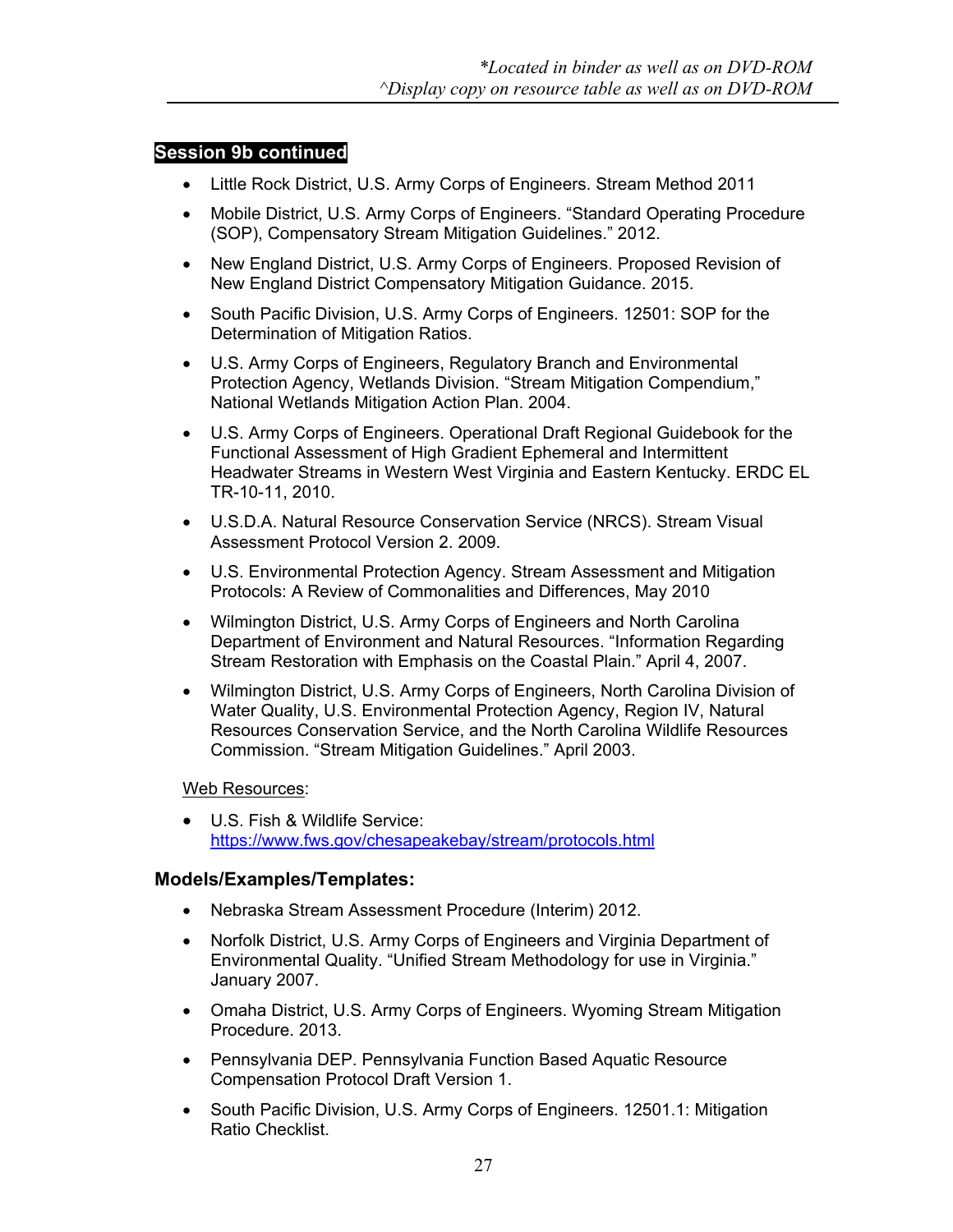- South Pacific Division, U.S. Army Corps of Engineers. 12501.2: Instructions for Preparing Mitigation Ratio Setting Checklist.
- South Pacific Division, U.S. Army Corps of Engineers. 12501.3: Mitigation Ratio Checklist Examples.
- Texas Rapid Assessment Method (TXRAM) Stream Data Sheet
- Texas Rapid Assessment Method (TX RAM) Stream Scoring Sheet
- Texas Rapid Assessment Method (TX RAM) Wetland and Stream Modules
- Wyoming SQT User Manual V1.0\_Final
- Wyoming SQT v1.0 Final
- Wyoming WSQT Forms\_07182018

### **Articles/Papers/Studies:**

- Environmental Law Institute. A Function Based Review of Stream Restoration Science. 2016.
- Environmental Law Institute. Assessing Stream Mitigation Guidelines at the Corps District and State Levels. 2016.
- Environmental Law Institute. Assessing Stream Mitigation Practice. 2016.
- Fischenich, J. Craig. "Functional Objectives for Stream Restoration", EMRRP, September 2006
- Harman, W., R. Starr, M. Carter, K. Tweedy, M. Clemmons, K. Suggs, C. Miller. *A Function-Based Framework for Stream Assessment and Restoration Projects.* US Environmental Protection Agency, Office of Wetlands, Oceans, and Watersheds, Washington, DC. 2012.
- Harman, W., R. Starr. Natural Channel Design Review Checklist. US Fish and Wildlife Service, Chesapeake Bay Field Office, Annapolis, MD and US Environmental Protection Agency, Office of Wetlands, Oceans, and Watersheds, Wetlands Division. Washington, DC. 2011.
- Somerville, D.E. and B.A. Pruitt. *Physical Stream Assessment: A Review of Selected Protocols for Use in the Clean Water Act Section 404 Program.* Prepared for the U.S. Environmental Protection Agency, Office of Wetlands, Oceans, and Watersheds, Wetlands Division (Order No. 3W-0503-NATX). Washington, D.C. 213 pp. September 2004.
- Yochum, Steven E. Guidance for Stream Restoration and Rehabilitation. Technical Note TN-102.2. Fort Collins, CO: U.S. Department of Agriculture, Forest Service, National Stream & Aquatic Ecology Center, 2016.

### Web Resources:

 Environmental Law Institute (ELI): The State of Stream Compensatory Mitigation: Science, Policy, and Practice http://www.eli.org/compensatorymitigation/state-stream-compensatory-mitigation-science-policy-and-practice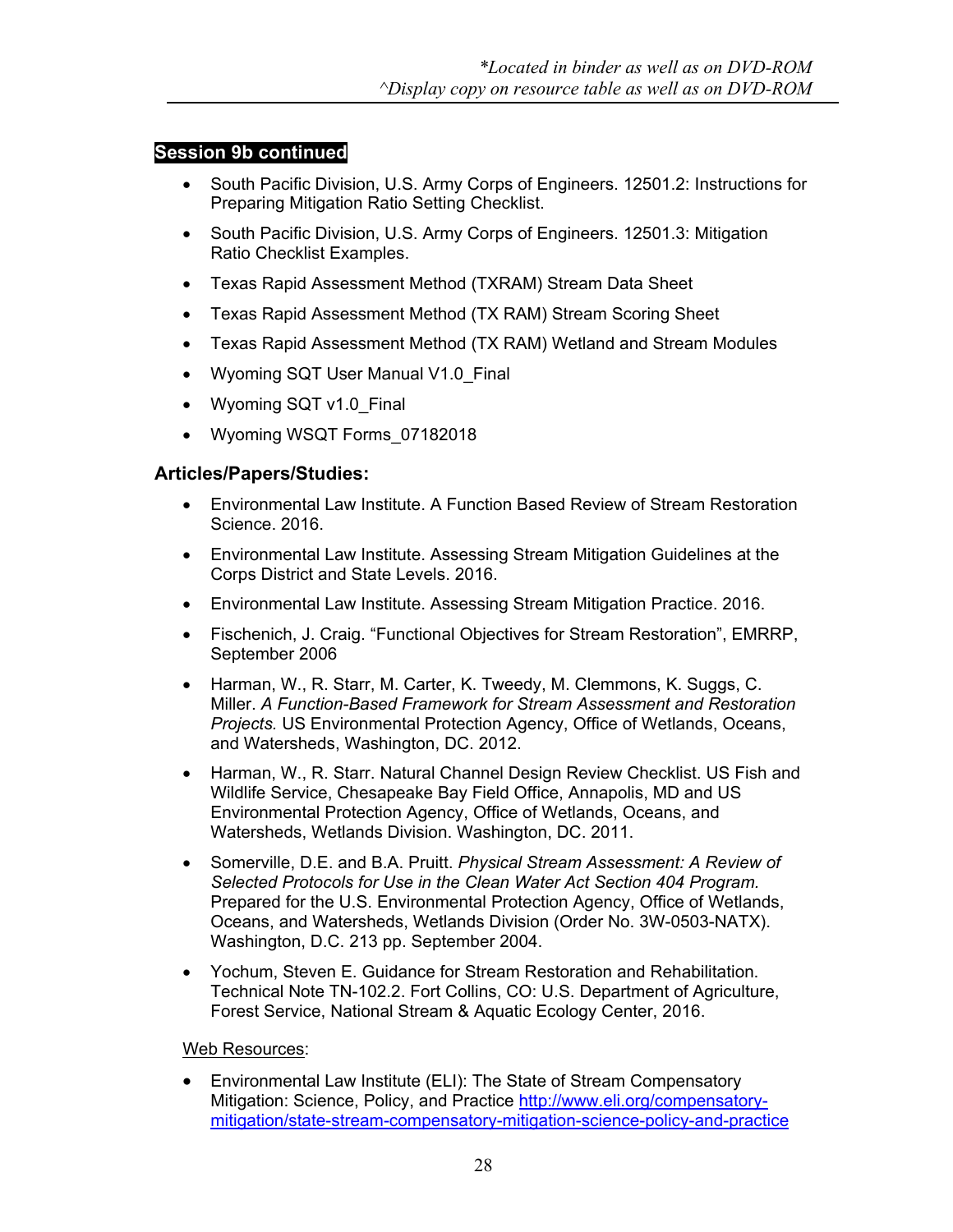### **Training Reference/Other Resources/Tools:**

- \*Reference Document: "Stream Credit Determination"
- California Rapid Assessment Method (CRAM) Manual. 2013.
- California Rapid Assessment Method (CRAM) Riverine Field Book. 2013.
- Georgia Stream Qualitative Assessment May 2018
- Georgia Stream Quantification Tool. May 2018
- Georgia Qualitative Worksheet for Stream Adverse Impacts May 2018
- Huntington District, U.S. Army Corps of Engineers. West Virginia Stream and Wetlands Valuation Metric (SWVM) Metric Worksheet.
- North Carolina Stream Assessment Method (NC SAM) Field Form
- North Carolina Stream Assessment Method (NC SAM) Rating Calculator
- North Carolina Stream Assessment Method (NC SAM) Version 2. 2014
- Nebraska Stream Assessment and Mitigation Procedure Calculation Spreadsheet (NeSCAP Calcbook). 201s
- South Pacific Division, U.S. Army Corps of Engineers. 12501.4: Before/After-Mitigation-Impact Spreadsheet – Step 3 BAMI.
- South Pacific Division, U.S. Army Corps of Engineers. 12501.5: Mitigation Ratio Training Presentation.
- South Pacific Division, U.S. Army Corps of Engineers. 12501.6: Mitigation Ratio Checklist in Excel format.
- Stream Mechanics. DRAFT Stream Function Quantification Tool. 2014.
- Stream Mechanics. Stream Functions Pyramid Framework Functional Uplift **Table**
- Stream Mechanics. Stream Functions Pyramid.
- Tennessee Department of Environment & Conservation. 2017.
- Tennessee Stream Quantification Tool Spreadsheet User Manual.

#### Web Resources:

- Association of State Wetland Managers (ASWM): http://www.aswm.org/wetland-programs/regulation/mitigation/stream-mitigation
- EPA Compensatory Mitigation: https://www.epa.gov/cwa-404/compensatorymitigation *\*click on "Technical Resources for Stream Mitigation"*
- U.S. Department of Agriculture, Natural Resources Conservation Service (NRCS). "Stream Restoration Design." Part 654 National Engineering Handbook. August 2007. http://directives.sc.egov.usda.gov/viewerFS.aspx?id=3491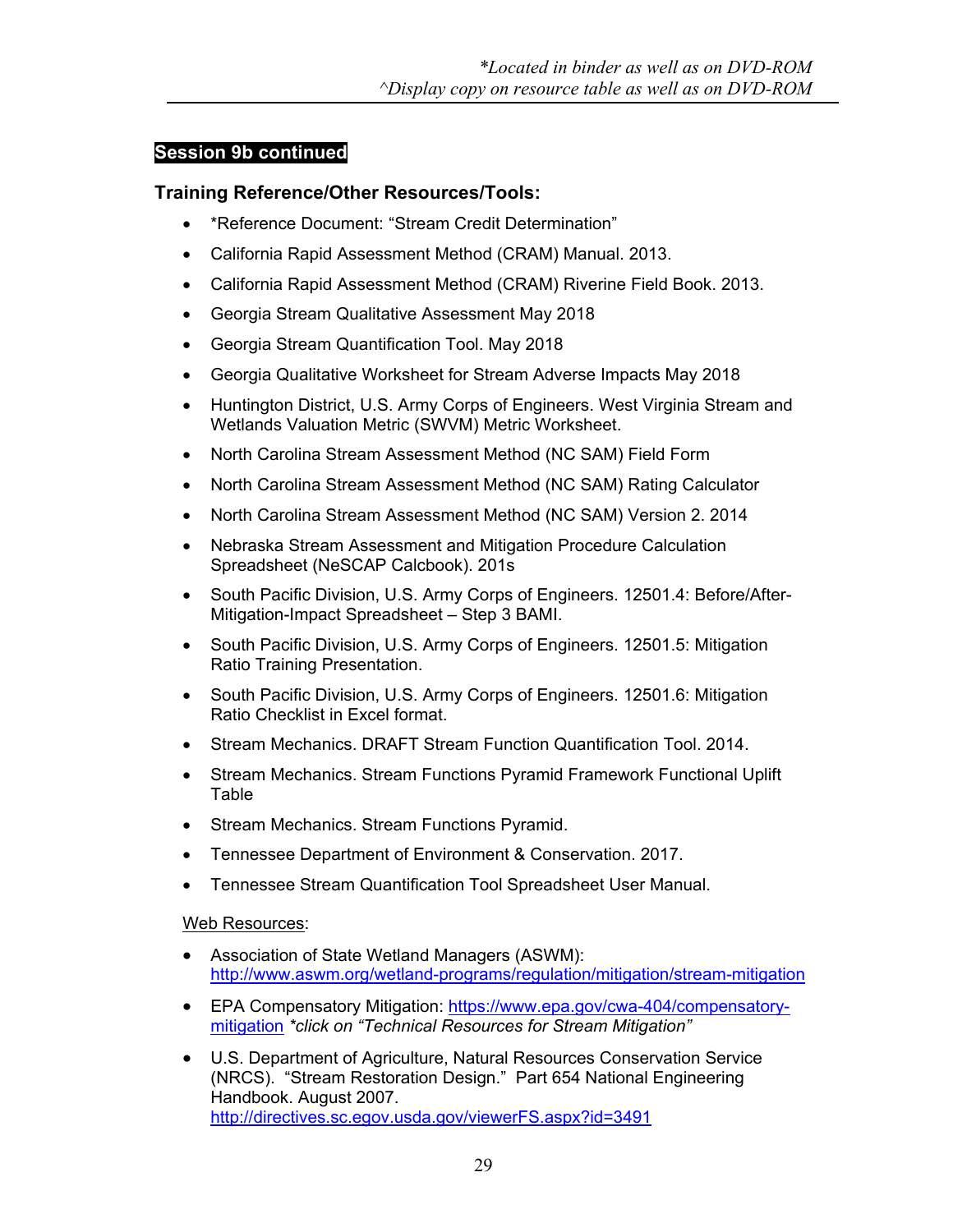### **Session 10A: Performance Standards**

#### **Policy/Guidance/SOPs:**

- Institute for Water Resources, U.S. Army Corps of Engineers. "A Suggested Approach to Enforceable Performance Standards: Considerations in writing performance standards." June 2007.
- Mobile District, U.S. Army Corps of Engineers. Stream Mitigation Monitoring Requirements.
- New England District, U.S. Army Corps of Engineers. Compensatory Mitigation Guidance 2010
- South Pacific Division, U.S. Army Corps of Engineers. Regional Mitigation and Monitoring Guidelines
- South Pacific Division, U.S. Army Corps of Engineers. 2016. Regional Mitigation and Monitoring Guidelines Appendix A. Mitigation and Monitoring Guidelines for Vernal Pools
- St. Paul District, U.S. Army Corps of Engineers. Target Hydrology & Performance Standards for Compensatory mitigation Sites, 2019
- Washington State Department of Transportation. "Writing Performance Measures and Performance Standards for Wetland Mitigation" April 2008.
- Wilmington District, US Army Corps of Engineers. Mitigation Monitoring Update October 2016

### **Models/Examples/Templates:**

- Mobile District, US Army Corps of Engineers. "Habitat Success Criteria/Credit Release Schedules/Monitoring Criteria" for Bayhead drains, Bottomland Hardwoods, and Pine Flats
- Seattle District, U.S. Army Corps of Engineers. Columbia River Mitigation Bank Performance Standards. 2011.
- St. Paul District, U.S. Army Corps of Engineers. Typical Bank Performance **Standards**
- Washington State Department of Transportation. "Woody Vegetation Performance Criteria for Wetland Mitigation Sites in Washington." April 2008.

#### **Articles/Papers/Studies:**

- Association of State Wetland Managers. 2017. Wetland Restoration: Contemporary Issues & Lessons Learned. ASWM Windham, ME.
- Balcombe, C. K., J. T. Anderson, R. H. Fortney, and W. S. Lordek. 2005. Wildlife use of mitigation and reference wetlands in West Virginia. Ecol. Engineering. 25: 85-99
- Environmental Law Institute. Measuring Mitigation: A Review of the Science for Compensatory Mitigation Performance Standards. Washington DC. 2004.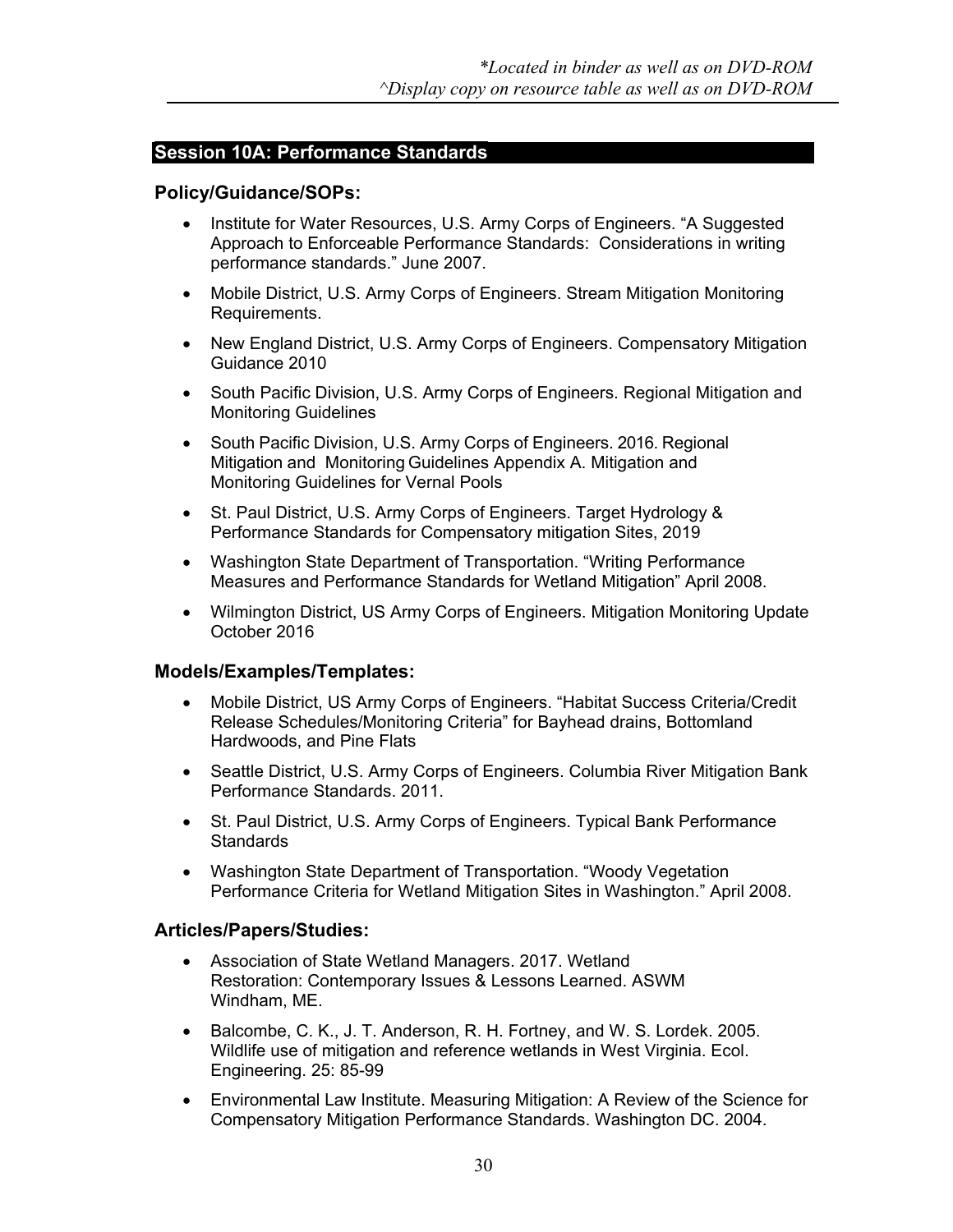### **Session 10a continued**

- Evans et al. North River Wetland Restoration Research.Final Report to NC Ecosystem Enhancement Program. North Carolina State University. 2009.
- Jessop., J., G. Spyreas, G. E. Pociask, T. J. Benson, M. P. Ward, A. D. Kent, J. W. Matthews. 2015. Tradeoffs among ecosystem services in restored wetlands. Biol. Conserv. 191: 341-348.
- Martin, Steven, Robert Brumbaugh, and Palmer Hough. "Conceptualizing Mitigation Performance Standards." *National Wetlands Newsletter.* Environmental Law Institute. March-April 2005.
- Mathews and Endress. Performance Criteria, Compliance Success, and Vegetation Development in Compensatory Mitigation Wetlands. 2007.
- Morgan, Joseph A. and Palmer Hough. Compensatory Mitigation Performance: The State of the Science. National Wetlands Newsletter, Vol. 37 (6). 2015.
- Ossinger, Mary. Success standards for wetland mitigation projects a guideline. Washington State Department of Transportation, Environmental Affairs Office. 1999.
- Schlatter, K. S., A. M. Faist, S. K. Collinge. 2016. Using performance standards to guide vernal pool restoration and adaptive management. Restoration Ecology. 24(2): 145-152
- Shafer, D. J. and T. H. Roberts. 2007. Long-term development of tidal mitigation wetlands in Florida. Wetlands Ecol. Manage. 16:23-31.
- Spadafora, E., A. W. Leslie, L. E. Culler, R. F. Smith, K. W. Staver, and W. O. Lamp. 2016. Macroinvertebrate community convergence between natural, rehabilitated, and created wetlands. Restoration Ecol. 24(4): 463-470
- Stefanik and Mitsch. Structural and Functional Vegetation Development in Created and Restored Mitigation Banks of Different Ages. Ecol. Engineering. 39:104-112. 2012.
- Stolt et. al. Comparison of Soil and Other Environmental Conditions in Constructed and Adjacent Palustrine Reference Wetlands. Wetlands 20(4): 671-683. 2000.
- Sultenfuss, J. P. and D Cooper. A new approach for hydrologic performance standards in wetland mitigation. Journal of Environmental Management. 231. 1154-1163. 2019.
- Van den Bosch, K. and J. W. Matthews. 2017. An assessment of long-term compliance with performance standards in compensatory mitigation. Environ. Manage. 59: 546-566.
- Zedler. Success: An Unclear, Subjective Descriptor of Restoration Outcomes. Ecol. Restoration. 25(3): 162-168. 2007.

### **Training Reference/Other Resources/Tools:**

 \*Reference Document: "Ecological Performance Standards and Credit Release Schedules"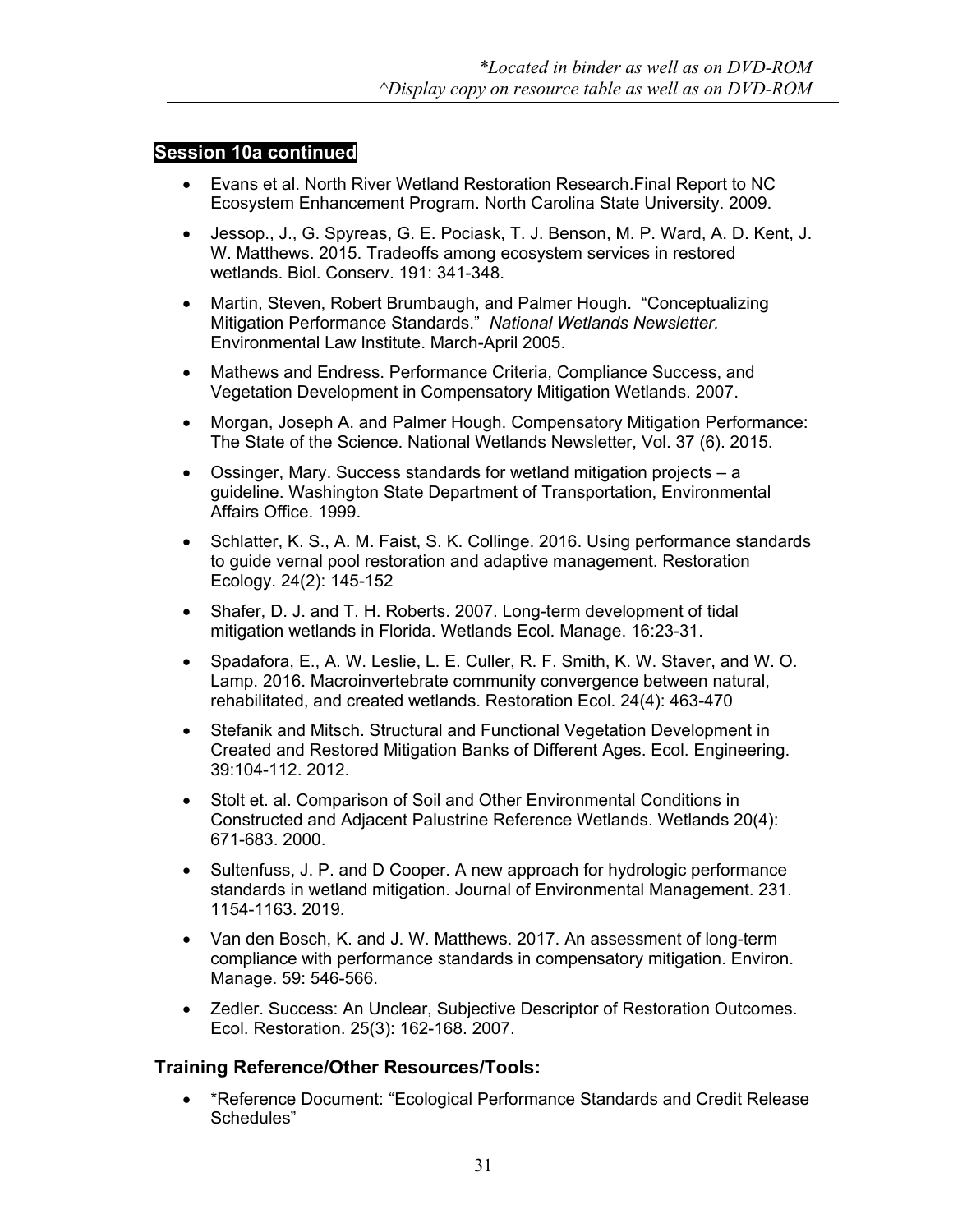### **Session 10B: Monitoring and Credit Release**

### **Policy/Guidance/SOPs:**

- Huntington District, U.S. Army Corps of Engineers. "Guideline for Wetland Mitigation Banking in Ohio"
- Mobile District, U.S. Army Corps of Engineers. "Guidance for Development of Stream Mitigation Performance Standards"
- Seattle District, U.S. Army Corps of Engineers and Washington Department of Ecology. Credit Guide for Mitigation Banks. 2013.
- South Pacific Division, U.S. Army Corps of Engineers. Uniform Performance Standards 2012.
- St. Paul District, U.S. Army Corps of Engineers. Special Public Notice: Crediting of Cultivated Fields, May 2019 - Final
- St. Paul District and MN Bureau of Soil and Water Resources. 2015. Joint Guidance for Developing Mitigation Plan Performance Standards and Credit Release Schedules.
- Wilmington District, U.S. Army Corps of Engineers. Performance Standards and Monitoring Requirements. 2013.
- Wilmington District, U.S. Army Corps of Engineers. Stream Mitigation Guidelines. 2003 *\*success criteria stated in pages 23-25*
- U.S. Army Corps of Engineers Regulatory Guidance Letter 19-01: Mitigation Bank Credit Release Schedules and Equivalency in Mitigation Bank and In-Lieu Fee Program Service Areas. 22 February 2019

- \*Boarshead Ranch LCC. Boarshead Ranch Mitigation Bank Monitoring Plan (Appendix G), March 18, 2016. *\*also listed under Course Exercise References*
- Maryland Nontidal Wetland Credit Release schedule (undated)
- Memphis, Kansas City, St Louis, Little Rock, and Rock Island Districts, U.S. Army Corps of Engineers. "Missouri Stream Mitigation Method." February 2007.
- Missouri Steam Mitigation Method. February 2007
- Mobile District, U.S. Army Corps of Engineers. Bottomland Hardwoods Habitat Success Criteria/Credit Release Schedule. 2016 update.
- Norfolk District, U.S. Army Corps of Engineers and Virginia DEQ. Template Mitigation Banking Instrument. 2018.
- Savannah District, U.S. Army Corps of Engineers. Mitigation Metrics and Performance Standards in Savannah District Mitigation Bank Guidelines (Appendix 10). Jan 2011.
- South Pacific Division, U.S. Army Corps of Engineers. Examples of Uniform Performance Standards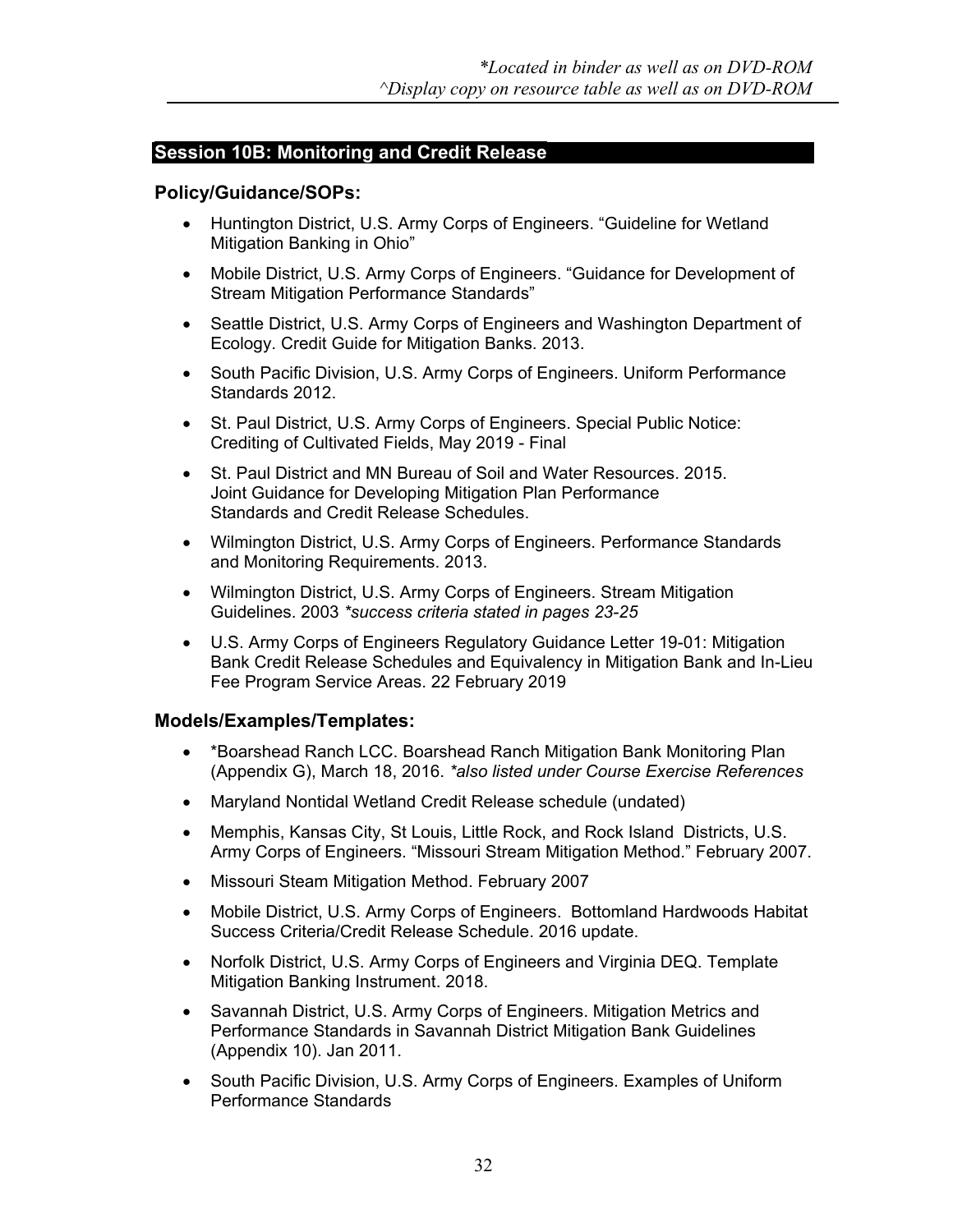### **Session 10b continued**

- South Pacific Division, U.S. Army Corps of Engineers. Table of Uniform Performance Standards
- Wilmington District, U.S. Army Corps of Engineers. Bank Credit Release Template. 2016
- Wilmington District, U.S. Army Corps of Engineers. Credit Release Schedules April 2011

### **Articles/Papers/Studies:**

- Ahn, C. and Peralta, R. M. Soil properties are useful to examine denitrification function development in created mitigation wetlands. Ecol. Engineering 49: 130-136. 2012.
- Ambrose, R. and S. Lee. An Evaluation of Compensatory Mitigation Projects Permitted Under Clean Water Act Section 401 by the Los Angeles Regional Quality Control Board, 1991-2002. Department of Environmental Health Sciences. UCLA. 2004.
- Cooper and Merritt. Assessing the Water Needs of Riparian and Wetland Vegetation in the Western United States, Gen. Tech. Rep. RMRS-GTR-282. Fort Collins, CO. USDA, Forest Service. Rocky Mountain Research Station. 2012.
- Environmental Law Institute. *Assessing Stream Mitigation Guidelines at the Corps District and State Levels.* White Paper. 2016.
- Environmental Law Institute. *Assessing Stream Mitigation Practice*. White Paper. 2016.
- Fennessey, S. Evaluating Mitigation Performance: Functional and Condition-Based Assessment Methods. National Wetland Newsletter. 33(2) 8-9. 2011.
- Harman, W. and M. Carter, *A function-based review of stream restoration science*. ELI White Paper. 2016.
- Mack, John and Mick Micacchion. Ecological Assessment of Ohio Mitigation Banks. Ohio EPA Technical Report WET/2006-1
- Mack, John J., Siobhan F. Fennessy, Mick Micacchion, and Deni Porej. INTEGRATED WETLAND ASSESSMENT PROGRAM. Part 6. Standardized Monitoring Protocols and Performance Standards for Wetland Creation, Restoration, and Enhancement, Version 1.0. Ohio EPA Technical Report WET/2004-6. 2004.
- Moreno-Mateos et al. Structural and Functional Loss in Restored Wetland Ecosystems. PLoS Biology. 10(1):1-27. 2012.
- Reiss, Kelly Chinners, Erica Hernandez, Mark T. Brown. An Evaluation of the Effectiveness of Mitigation Banking in Florida: Ecological Success and Compliance with Permit Criteria. May 2009.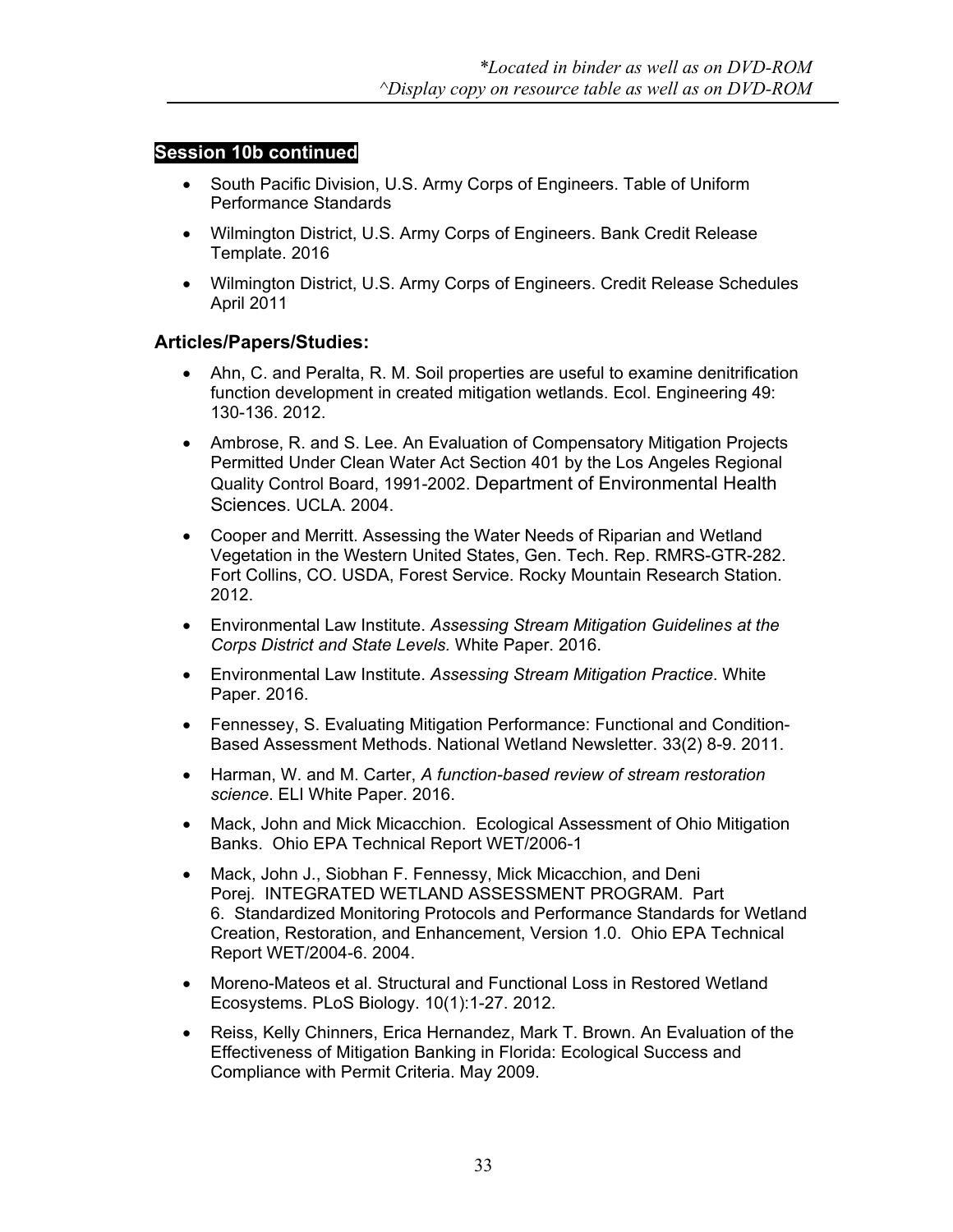### **Session 10b continued**

- Reiss, Kelly Chinners, Erica Hernandez, Mark T. Brown. An Evaluation of the Effectiveness of Mitigation Banking in Florida: Ecological Success and Compliance with Permit Criteria: Appendix A: Data Collection Methods for Field Surveys
- Reiss, Kelly Chinners, Erica Hernandez, Mark T. Brown. An Evaluation of the Effectiveness of Mitigation Banking in Florida: Ecological Success and Compliance with Permit Criteria: Appendix B: Field Data Sheets
- Reiss, Kelly Chinners, Erica Hernandez, Mark T. Brown. An Evaluation of the Effectiveness of Mitigation Banking in Florida: Ecological Success and Compliance with Permit Criteria: Appendix C: Mitigation Bank State Permit Summaries with Success Criteria and Credit Release Schedules
- Robertson, Morgan M. Emerging ecosystem service markets: trends in a decade of entrepreneurial wetland banking. Frontiers in Ecology and the Environment 4:297-302. 2006.
- Smith et al. An approach for assessing wetland functions using hydrogeomorphic classification, reference wetlands and functional indices. Wetlands Research Program Technical Report WRP-DE-9. U.S. Army Corps of Engineers. 1995.
- Spiels, D.J., M. Coneybeer, J. Horn. Community Structure and Quality After 10 Years in Two Central Ohio Mitigation Bank Wetlands. Environ. Manage. 38:837-852. 2006.
- Spiels, Douglas J. Vegetation development in created, restored, and enhanced mitigation wetland banks of the United States. Wetlands 25: No. 1. 2005.
- Wall, C.B. and K.J. Stevens. Assessing Wetland Mitigation Efforts Using Standing Vegetation and Seedbank Community Structure in Neighboring Natural and Compensatory Mitigation Wetlands in North-Central Texas. Wetl. Ecol.Manage. 2014.

### **Training Reference/Other Resources/Tools:**

- \*Reference Document: "Credit Release Schedules"
- Ohio EPA Technical Report WET/2010-1A: Assessment of Wetland Mitigation Projects in Ohio, 2010
- South Pacific Division, U.S. Army Corps of Engineers. Worksheet for Uniform Performance Standards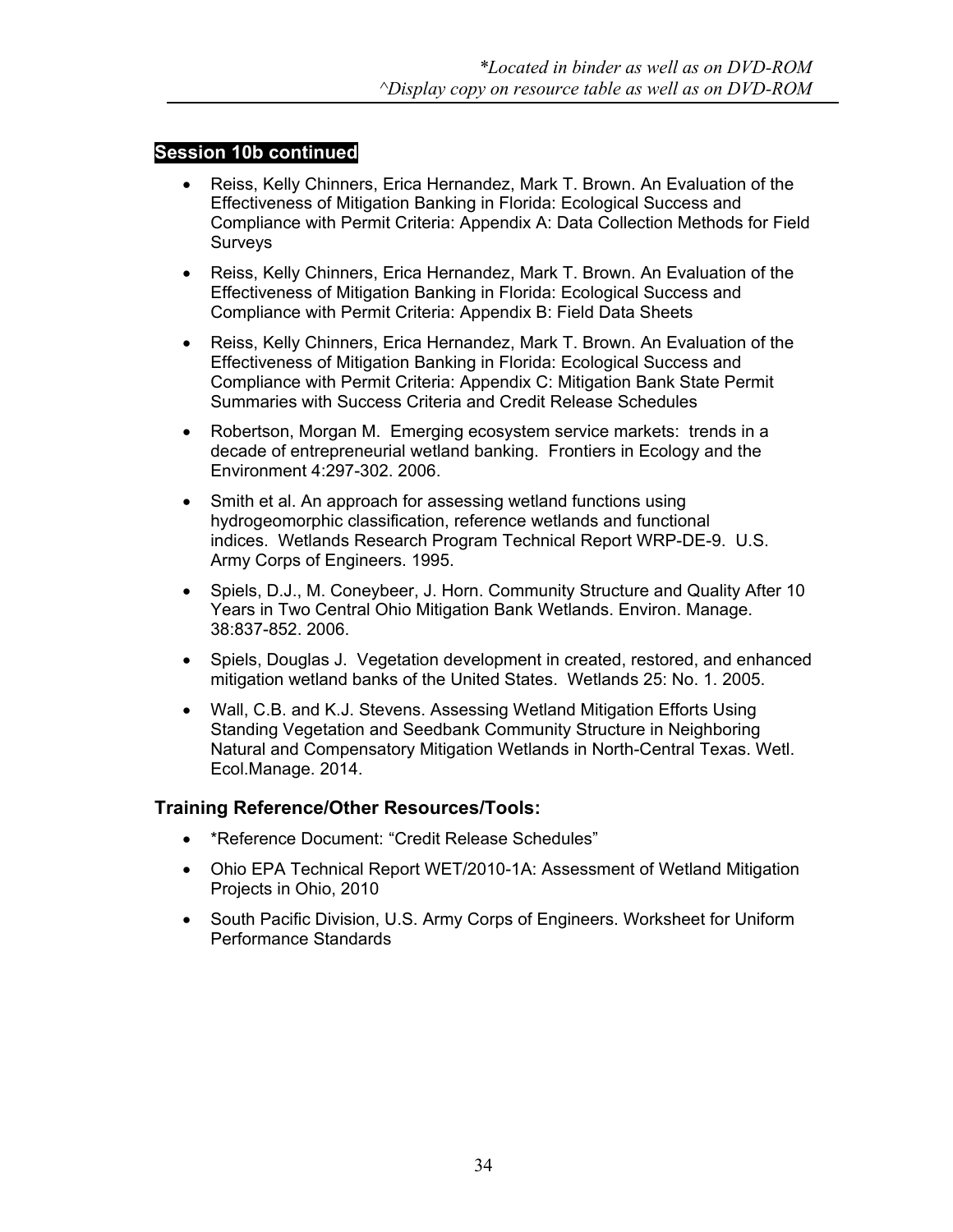### **Session 11A: How Conservation Banking Relates to Mitigation Banking**

### **Policy/Guidance/SOPs:**

- Executive Order 13186: Responsibilities of Federal Agencies to Protect Migratory Birds, January 2001.
- Maine Dept of Transportation, FHWA, and New England District US Army Corps of Engineers. 2016. Programmatic Biological Assessment for Transportation Projects for Gulf of Maine Atlantic Salmon
- National Marine Fisheries Service, NOAA. West Coast Region. West Coast Region Conservation Banking Guidance. 2015.
- Sacramento Fish & Wildlife Office, USFWS. Santa Rosa Programmatic Biological Opinion. 1998.
- Sacramento Fish & Wildlife Office, USFWS. Vernal Pool Programmatic Biological Opinion. 1996.
- ^U.S. Department of the Interior. Final Report: Review of the Department of the Interior Actions that Potentially Burden Domestic Energy, October 24, 2017.
- U.S. Fish & Wildlife Service. Director's Order 218. Policy Regarding Voluntary Pre-Listing Conservation Actions, January 27, 2017.
- U.S. Fish & Wildlife Service. Greater Sage Grouse Range-wide Mitigation Framework. 2014.
- U.S. Fish & Wildlife Service. Guidance for the Establishment, Use, and Operation of Conservation Banks. 2003.
- U.S. Fish & Wildlife Service. Revised Programmatic Biological Opinion for Transportation Projects in the Range of the Indiana Bat and Northern Long-Eared Bat. 2016
- U.S. Fish & Wildlife Service Alabama, Louisiana, and Mississippi. Guidelines for the Establishment, Management and Operation of Gopher Tortoise Conservation Banks. 2009.
- U.S. Fish & Wildlife Service Southwest Region. Guidelines for the Establishment, Management and Operation of Golden-cheeked Warbler and Black-capped Vireo Mitigation Lands. 2013.

#### Web Resources:

- USFWS Endangered Species Act http://www.fws.gov/endangered/laws-policies/index.html
- USFWS ESA Section 7 Consultation http://www.fws.gov/endangered/what-we-do/consultations-overview.html
- USFWS ESA Section 10 Habitat Conservation Plans http://www.fws.gov/endangered/what-we-do/hcp-overview.html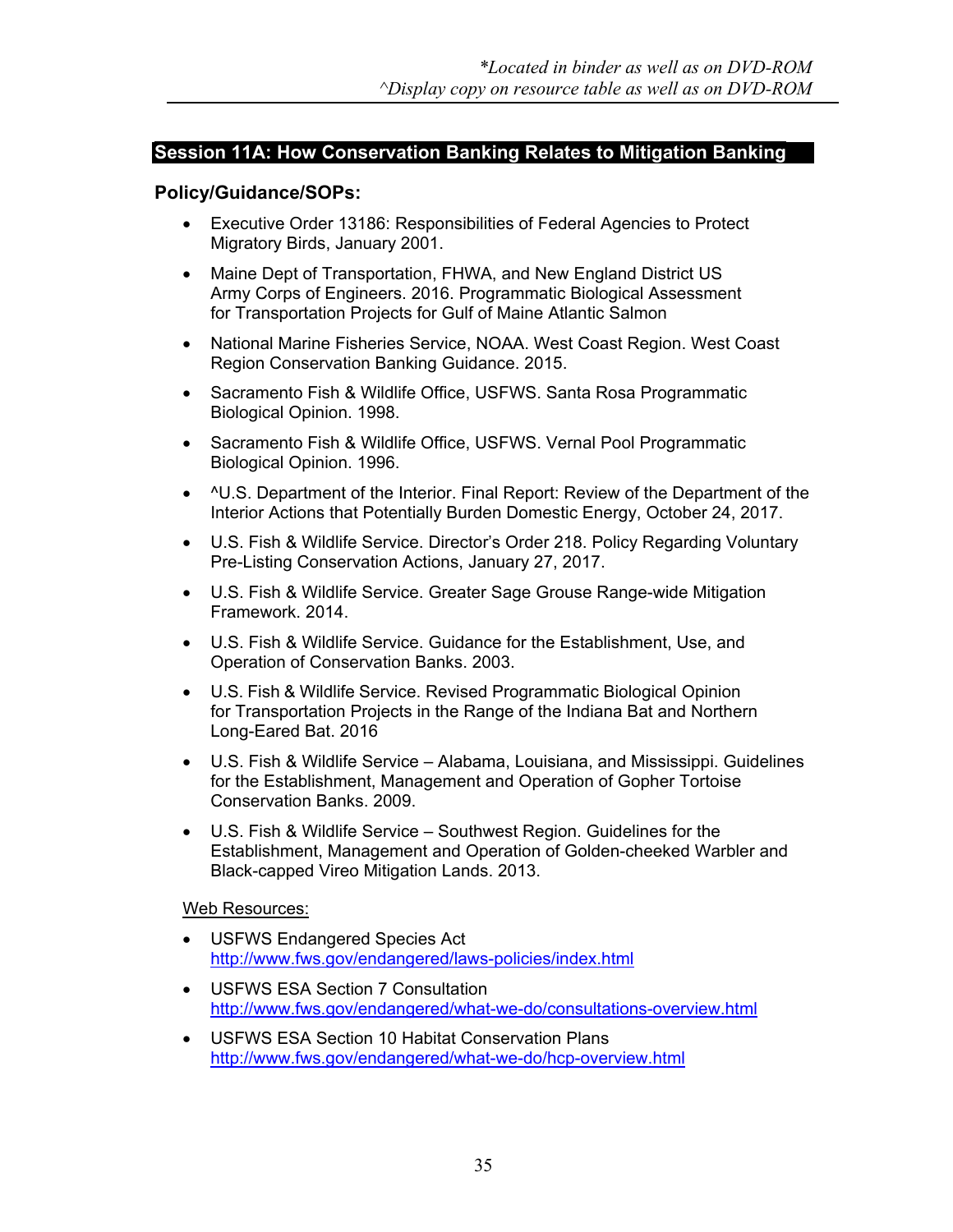### **Session 11a continued**

#### **Models/Examples/Templates:**

- ^California BEI Template, September 2017. *\*also listed under Session 2a: Instrument Documentation*
- California Conservation Easement Template. March 2017. *\*also listed under Session 4: Site Protection*
- California Subordination Agreement Template
- Range-Wide Indiana Bat ILF Program Instrument. 2017

#### **Articles/Papers/Studies:**

- Carreras Gamarra, Maria Jose and Theodore Toombs. Thirty Years of Species Conservation Banking in the US: Comparing Policy to Practice. Biological Conservation, June 12, 2017.
- Government Accountability Office. U.S. Fish and Wildlife Service's American Burying Beetle Conservation Efforts. GAO Report 17-154 (2017).

### **Training Reference/Other Resources/Tools:**

- U.S. Fish & Wildlife Service. "Strategic Habitat Conservation: Landscape Conservation Cooperatives." Fact Sheet: 2012.
- U.S. Fish & Wildlife Service. "Strategic Habitat Conservation: Thinking Bigger for Fish and Wildlife". Fact Sheet: 2012.

### **Session 11B: Joint Banking & Credit Stacking**

#### **Policy/Guidance/SOPs:**

- U.S. Army Corps of Engineers and U.S. Environmental Protection Agency. Compensatory Mitigation Rule: Timeline for Bank or ILF Instrument Approval. 2008. *\*see print-out under session 2*
- U.S. Fish & Wildlife Service et al. "Eco-Logical: An Ecosystem Approach to Developing Infrastructure Projects." April 2006.

### **Articles/Papers/Studies:**

- Climate Action Reserve. Nutrient Management Project Protocol Credit Stacking Subcommittee Management Memo 1. 2011.
- EPRI. "US National Opinion Survey on Stacking Environmental Credits." Technical Report. 2011.
- Fox, J, R. Gardner, and T. Maki. Stacking opportunities and risks in environmental markets. Environmental Law Reporter. 41:10121-10125. 2011.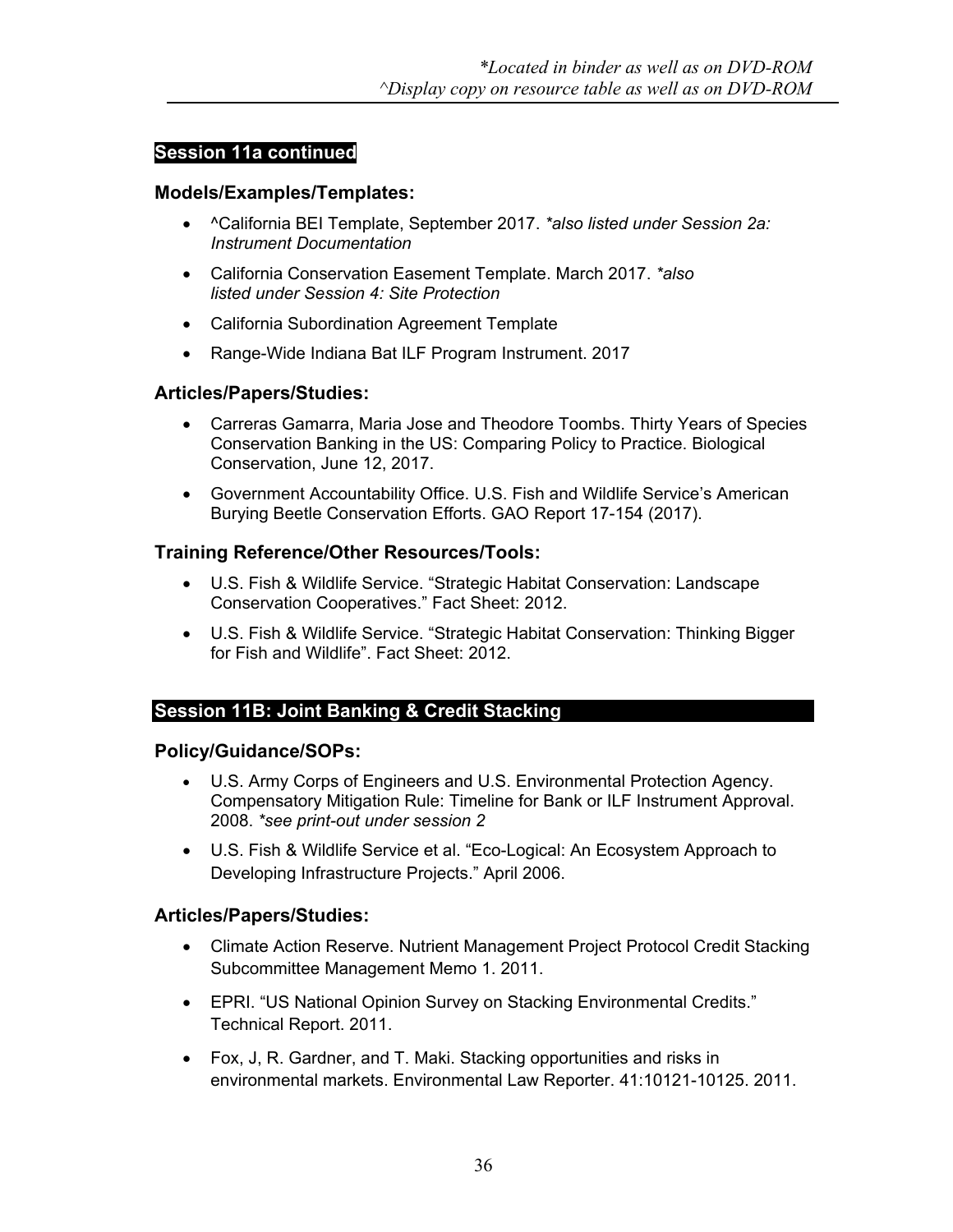### **Session 11b continued**

- Gardner and Fox. "The Legal Status of Environmental Credit Stacking." Stetson University College of Law, Legal Studies Research Paper Series, Research Paper 2014-2.
- \*Layne, Valerie. "Layering Multiple Credit Types in Mitigation Banks." National Wetland Newsletter 33(1): 2011
- Martin, Steve. "An Alternative to Unbundling Ecosystem Services." Viewpoints, September/October 2010.
- Pindilli, E. and F. Casey. Biodiversity and habitat markets: policy, economic and ecological implications of market-based conservation. U.S. Geological Survey Circular 1414. 2015.
- Robertson, BenDor, Lave, Riggsbee, Ruhl, and Doyle. Stacking Ecosystem Services. Front. Ecol. Environ. 12(3): 186-193. 2014.
- Stephensojn, Kurt, Sarah Chase-Walsh, Alyssa Lindrose, Julie Worley, and John Ignosh. 2016. Virginia Citizen's Guide to Environmental Credit Trading Programs: An Overview. Virginia Tech. Virginia Cooperative Extension .Publication ANR-173P.
- Wilkinson and Thompson. 2005 Status Report on Compensatory Mitigation in the United States. Environmental Law Institute. 2006.

### **Session 12: Long-Term Management & Stewardship Financing**

### **Policy/Guidance/SOPs:**

- Florida Administrative Code 62-342.700 Financial Responsibility, February 19, 2015.
- North Carolina Office of Conservation, Planning, and Community Affairs. Standard Operating Procedures for NCDENR Stewardship sites. July 2012
- $\cdot$  U.S. Department of the Interior. Technical Guide: Adaptive Management, 2009.

- California Department of Fish & Game. Investment Policy Statement for Mitigation Endowment Accounts Held by the National Fish and Wildlife Foundation.
- California Department of Fish & Game. Long-term Management Funding Recipient Agreement Template, 2011.
- California Renewable Energy Action Team. Investment Policy Statement for Mitigation Endowment Accounts Held by the National Fish and Wildlife Foundation, December 1, 2010.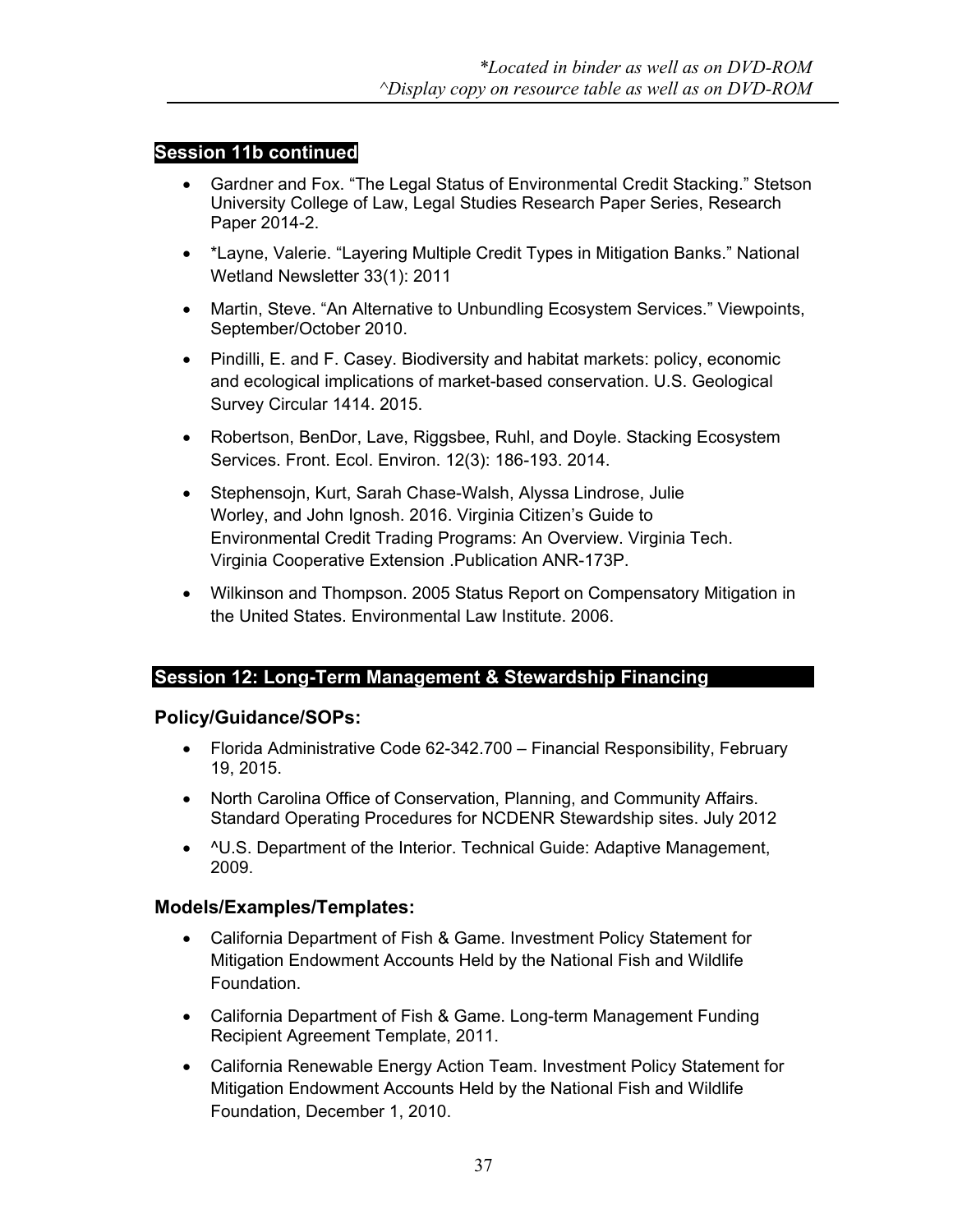- \* Checklist of Required Comprehensive Conservation Plan Elements
- City of Carlsbad Open Space Management Plan
- \* Center for Natural Lands Management (CNLM). Annotated Outline of Standard Format Management Plan for Resource and Habitat Conservation Areas – Five-Year Management Plan.
- Center for Natural Lands Management (CNLM). *Project Evaluation Checklist (Due Diligence & Acquisition Considerations).* 2005.
- \*Grasslands Mitigation Bank: Endowment Schedule, January 2015.
- Grasslands Mitigation Bank: Long-term Management Funding Recipient Agreement, November 9, 2015.
- Maine Natural Resource Conservation Program. Management Plan Template. 2013.
- \*Sacramento District, U.S. Army Corps of Engineers. Long-Term Management Plan Template
- San Diego Foundation. Endowment Agreement Template. 2013.
- Virginia Department of Transportation. Long-Term Management Memorandum of Agreement. 2015.

### **Articles/Papers/Studies:**

- Blaine, M. Developing Long-Term Management Plans for Mitigation Sites. National Wetlands Newsletter. 33(3) 9-10. 2011.
- Coffey, Greg and Mike Ruff. 2016. Elements of a clearly defined investment policy statement for non-profits: An update. Russell Investments Research.
- DeYoung, Greg and Steve Moore. 2016. Long-Term Stewardship Funding and Mitigation Industry Sustainability. National Wetlands Newsletter.
- Electric Power Research Institute (EPRI). Wetland and Conservation Banking in Transmission Corridor Rights-of-Way: Policy and Opportunities (Summary). December 18, 2008.
- Franklin, Thomas M., Ronald Helinski, and Andrew Manale. Using Adaptive Management to Meet Conservation Goals. The Wildlife Society Technical Review 07-1, September 2007.
- Gary, S. Charities, Endowments, and Donor Intent: The Uniform Prudent Management of Institutional Funds Act. Georgia Law Review 1277. 2007.
- Hutton, Lyn, et al. "Asset Allocation: The Case for Diversified Inflation Hedging Strategies". CommonFund Institute. 2009.
- Kihlsinger, R, et. al. Taking on the Long-Term Stewradship of Wetlands Mitigation Sites. National Wetlands Newsletter. 29(3) 29-32. 2007.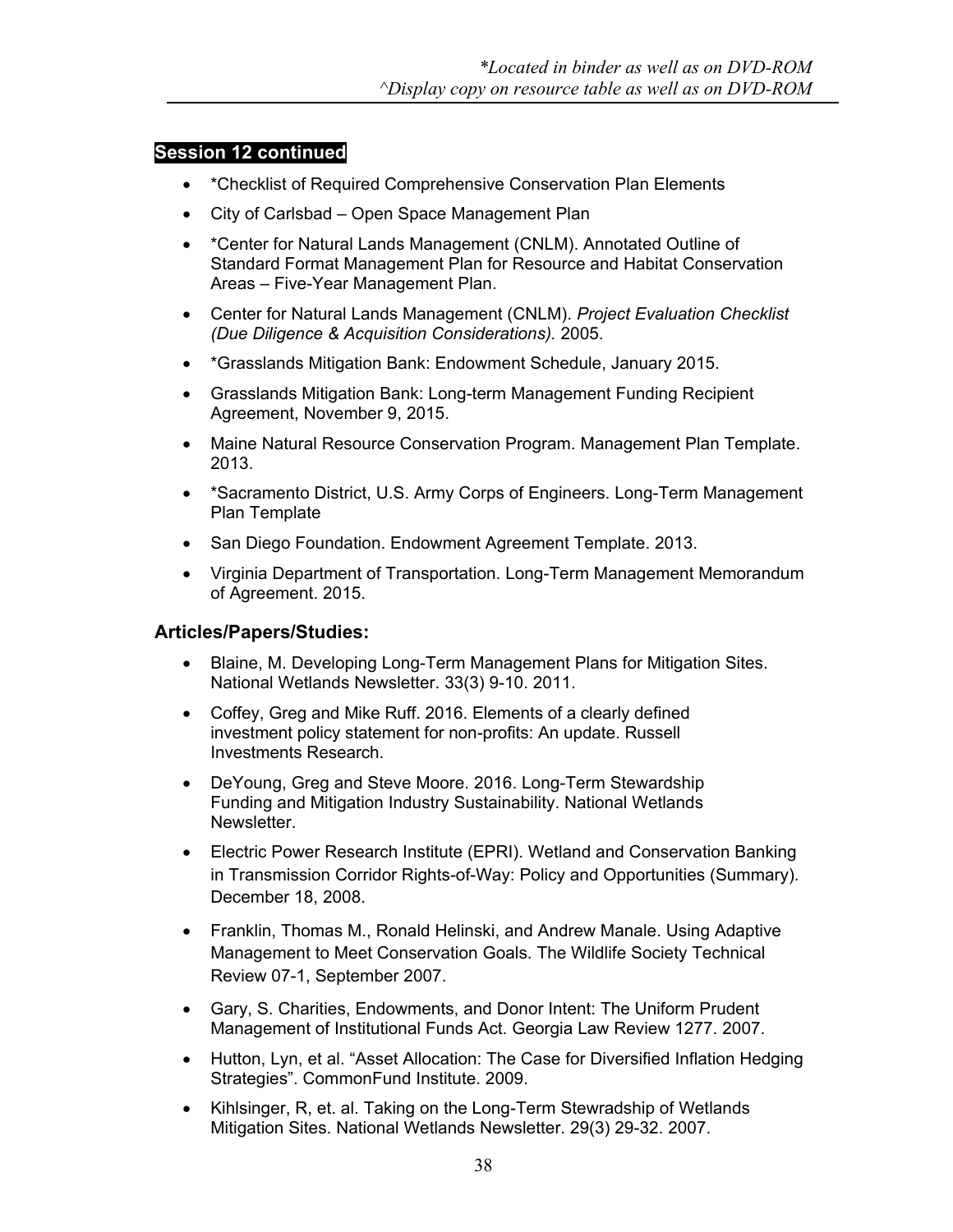- Layne, Valerie. No Endowment, No Protection: Long-Term Funding Considerations for Mitigation and Conservation Banks. National Wetlands Newsletter. 34(1) 7-8. 2012.
- Lyons, James E., Michael C. Runge, Harold P. Laskowski, and William L. Kendall. Monitoring in the Context of Structured Decision-Making and Adaptive Management. The Journal of Wildlife Management 72(8), 2008.
- Miller, S.E. Climate Change and Adaptive Management: the intersection of dynamic natural and anthropogenic processes with the practical needs of conservation management. SHC Technical Advisory Team, September 1, 2008.
- Rist, Lucy, Adam Felton, Lars Samuelsson, Camilla Sandstrom, and Ola Rosvall. A New Paradigm for Adaptive Management. Ecology and Society 18(4): 63.
- Salafsky, Nick, Richard Margoluis, and Kent Redford. Adaptive Management: A Tool for Conservation Practitioners. Biodiversity Support Program (BSP), a consortium of World Wildlife Fund, The Nature Conservancy, and World Resources Institute.
- Teresa, Sherry. "Perpetual Stewardship Considerations for Compensatory Mitigation and Mitigation Banks." May 2009.
- Teresa, Sherry. "The Demise of The Environmental Trust." *Ecosystem Marketplace.* March 9, 2006.
- Thomas, Jenny. 2016. Evaluating Long-Term Stewardship of Compensatory Mitigation Sites: Preliminary Findings from California. National Wetlands Newsletter.
- Wildlife Habitat Policy Research Program, 2006 Research Program. Design of US Habitat Banking Systems – WHPRP Final Report.

### **Training Reference/Other Resources/Tools:**

- \*Reference Document: "Long-Term Management Plans"
- A.B. Sample Estate Management Recommendations
- Center for Natural Lands Management (CNLM). Natural Lands Management Cost Analysis: 28 Case Studies. 2004.
- CommonFund Institute. "Principles of Nonprofit Investment Management". 2005.
- Environmental Law Institute and Land Trust Alliance. *Wetland and Stream Mitigation: A Handbook for Land Trusts.* 2012.
- National Fish & Wildlife Foundation (NFWF). Impact-Directed Environmental Accounts (IDEA) Long-Term Management and Maintenance Funds.
- San Diego Foundation. Investment Policy Statement. 2013.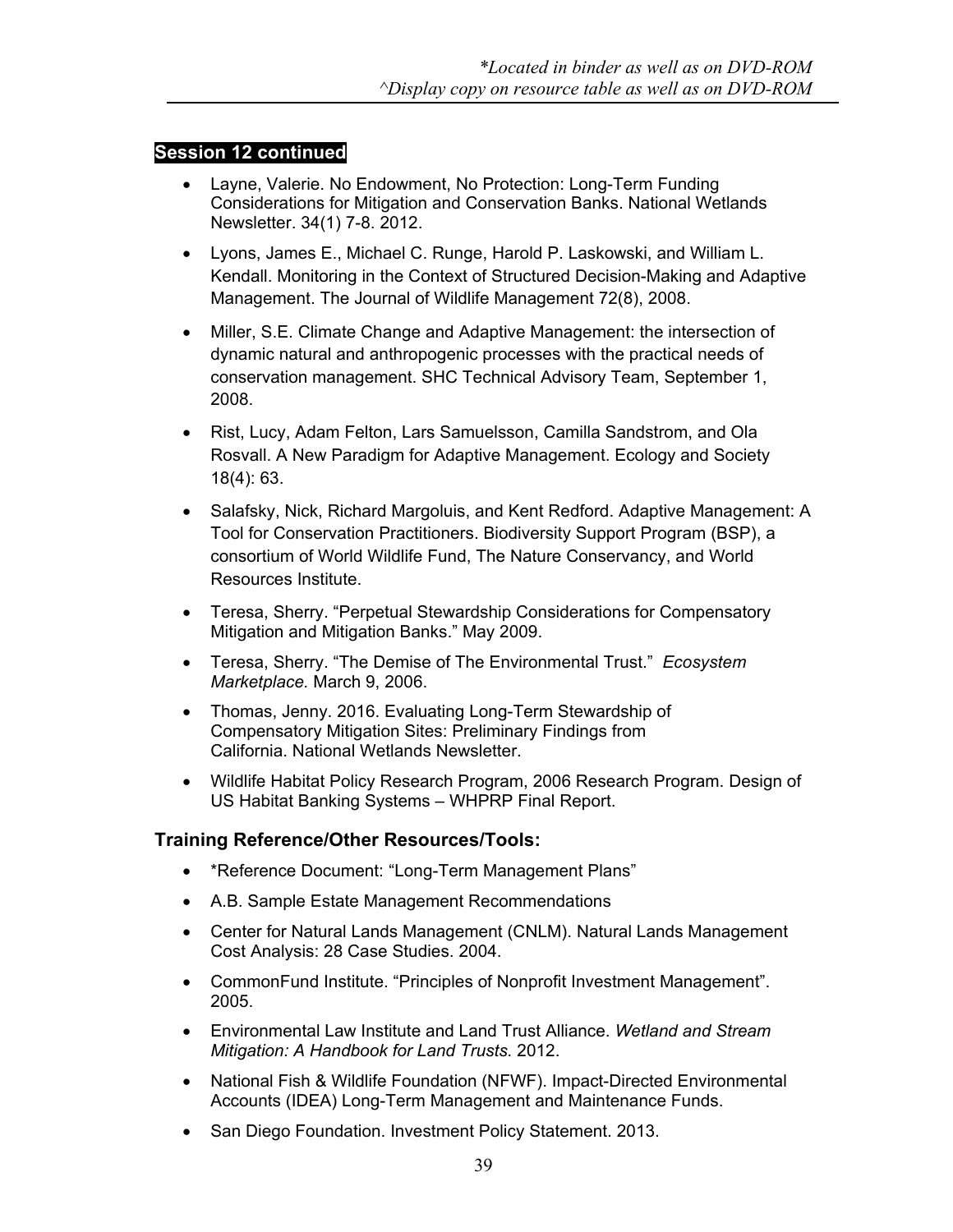- The Nature Conservancy (TNC). The Long-Term Stewardship Calculator Accompanying Handbook. 2016.
- U.S. Fish & Wildlife Service. Writing Refuge Management Goals and Objectives: A Handbook.

### **Session 13: 3rd Party Mitigation Oversight & Compliance**

### **Policy/Guidance/SOPs:**

- Norfolk District, U.S. Army Corps of Engineers and Virginia Department of Environmental Quality. "Recommendations for Wetland Compensatory Mitigation: Including Site Design, Permit Conditions, Performance and Monitoring Criteria." 2004.
- Savannah District, U.S. Army Corps of Engineers. Guidelines to Evaluate Mitigation Bank Credit Purchases.
- Savannah District, U.S. Army Corps of Engineers. Statement of Credit Availability. April 2018.
- South Pacific Division, U.S. Army Corps of Engineers. Regional Compensatory Mitigation and Monitoring Guidelines 2015
- U.S. Army Corps of Engineers. *Minimum Monitoring Requirements for Compensatory Mitigation Projects Involving Restoration, Establishment and/or Enhancement of Aquatic Resources.* Regulatory Guidance Letter No. 08-03. August 3, 2006.

- California Agreement for Sale of Mitigation Credits.
- Jacksonville District, U.S. Army Corps of Engineers. Mitigation Bank Credit Sale Template.
- Libertyville Wetland Mitigation Bank Third Annual Monitoring Report (2008)
- Libertyville Wetland Mitigation Bank Third Annual Monitoring Report Photo Appendix (2008)
- Maine In-Lieu Fee (ILF) Project Worksheet Template. 2011.
- Norfolk District, U.S. Army Corps of Engineers. Initial Credit Release Checklist. October 2009.
- Savannah District, U.S. Army Corps of Engineers. Credit Sales Form.
- Wilmington District, U.S. Army Corps of Engineers. Bank & ILF Transfer of Mitigation Responsibility Agreement. 2013.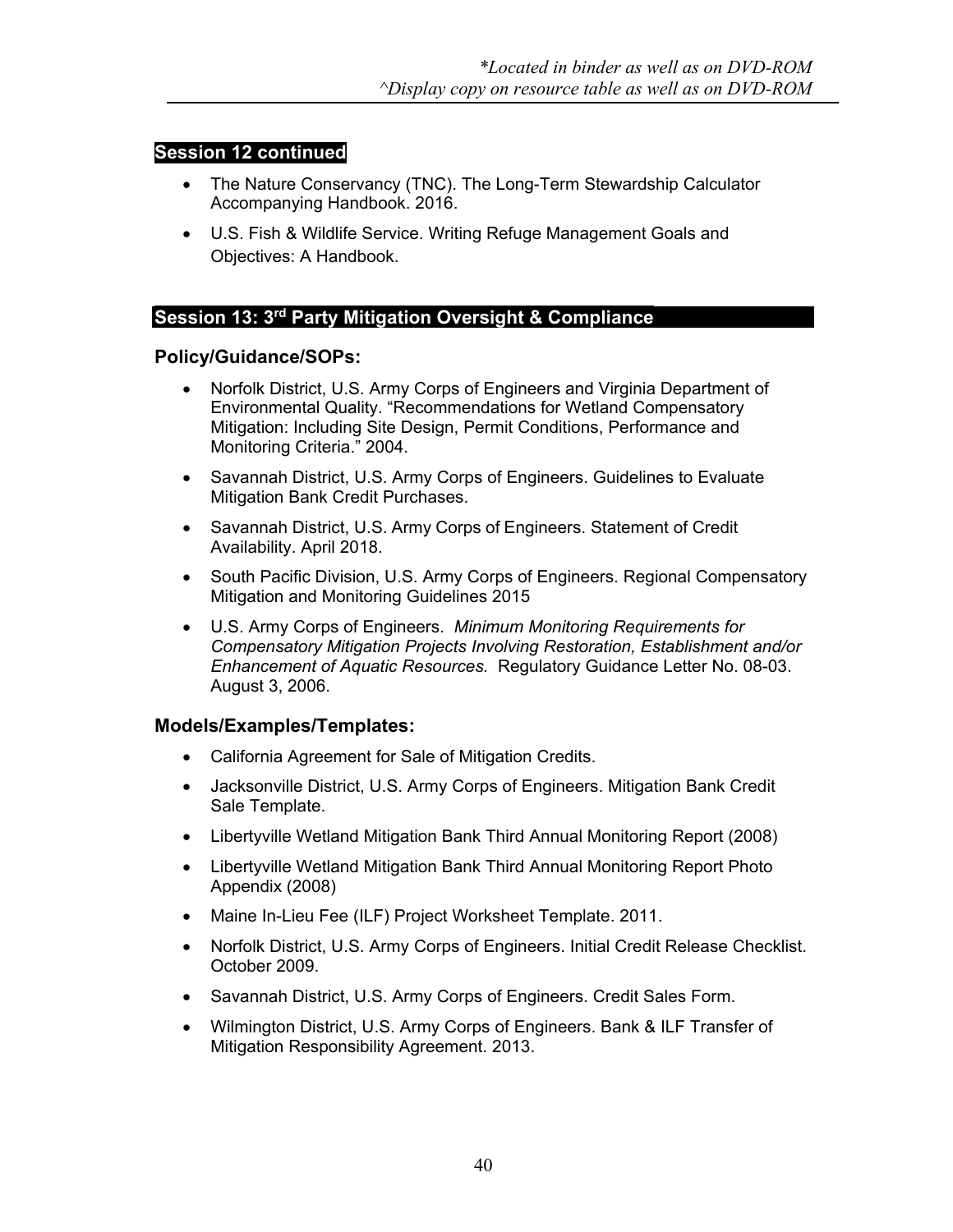#### **Articles/Papers/Studies:**

- Gardner, R. and T. R. Pulley. Corporate Shell Games: LLPs, LLCs, and Responsibility for Mitigation Sites. National Wetland Newsletter. 31(6):6-11. 2009.
- Gardner, R. Mitigation Banking & Reputational Risk. National Wetland Newsletter. 34(6): 10-11. 2012.
- Gardner, R. C. Mitigation Enforcement, Breach of Contract, and the Law of Unintended Consequences. National Wetlands Newsletter. 37(2): 11-12. 2015.
- Tanner, C. et. al. Restoration of freshwater intertidal habitat functions at Spencer Island, Everett, Washington. Restoration Ecology 10(3): 564-576. 2012.

### **Training Reference/Other Resources/Tools:**

• \* Reference Document: - "3rd Party Mitigation Oversight & Compliance"

### **Session 14: Dispute Resolution**

#### **Policy/Guidance/SOPs:**

 \*U.S. Army Corps of Engineers and U.S. Environmental Protection Agency. Final Compensatory Mitigation Rule: Timeline for Bank Instrument Dispute Resolution. 2008.

#### **Models/Examples/Templates:**

- Alaska Statewide Interagency Review Team for Compensatory Mitigation Roles and Responsibilities Agreement. 2013.
- California 8 Party MOU on Mitigation and Conservation Banking and ILF Programs (2011) \*see session 2 in binder for hard copy
- Oregon Interagency Review Team Roles and Responsibilities. 2013
- \*U.S. Fish & Wildlife Service. Letter to New York District, USACE Re: Dispute of Kane Mitigation Bank. Dec 29, 2009.

#### **Articles/Papers/Studies:**

 Wood, Cindy. "From Building Sandcastles to Building Wetlands." National Wetlands Newletter, Vol. 35 No. 6 (2013).

#### **Training Reference/Other Resources/Tools:**

- \*Reference Document: "Dispute Resolution"
- U.S. Institute for Environmental Conflict Resolution. Degrees of Collaboration.